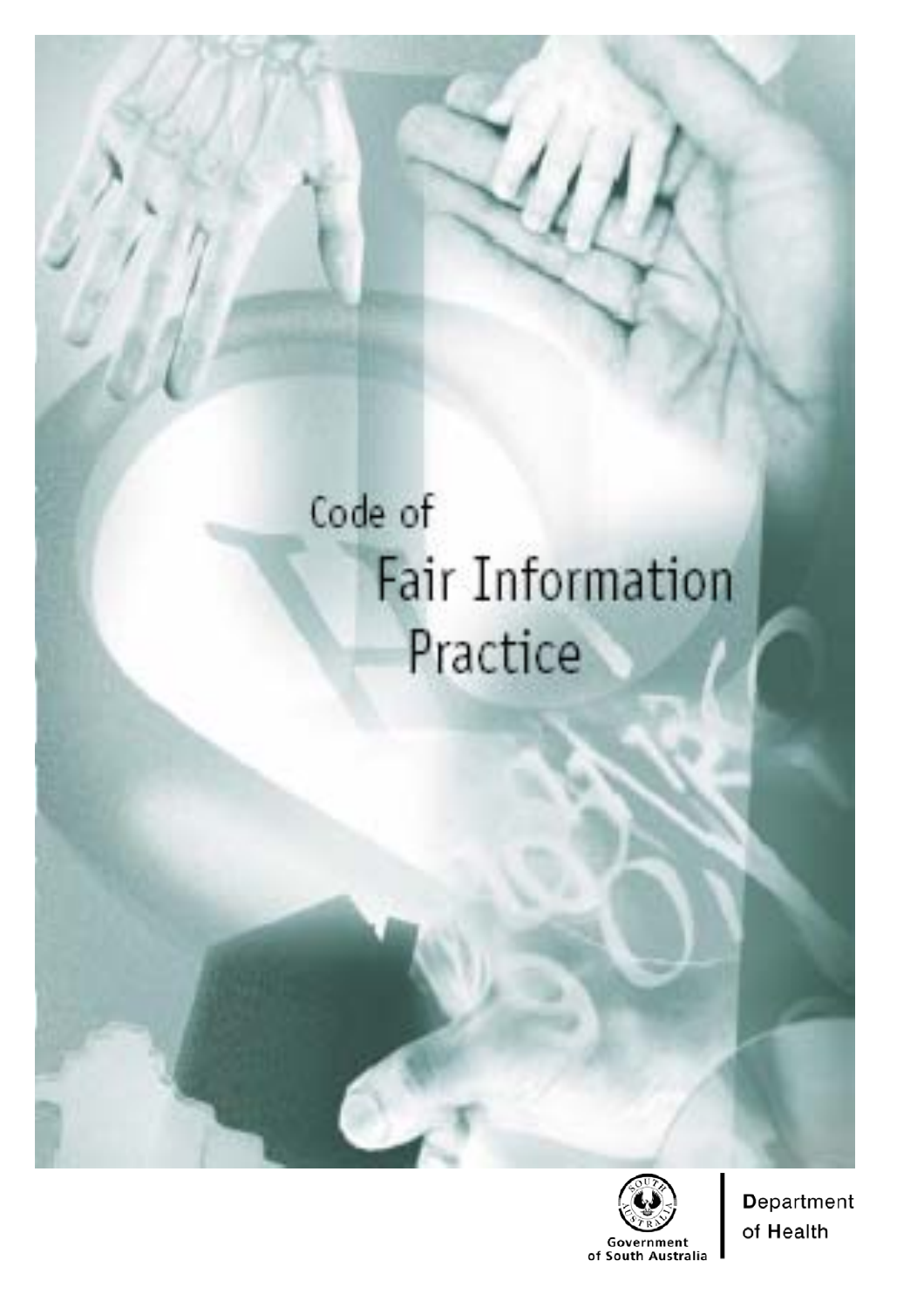# **CONTENTS**

| <b>BALANCE BETWEEN PRIVACY PROTECTION AND OTHER INTERESTS5</b>                     |  |
|------------------------------------------------------------------------------------|--|
| WHAT TYPE OF INFORMATION IS COVERED UNDER THE CODE 6                               |  |
| WHAT PRIVACY PROTECTION PRINCIPLES APPLY TO THIS CODE6                             |  |
| WHO NEEDS TO APPLY THE PRINCIPLES IN THIS CODE?7                                   |  |
|                                                                                    |  |
| WHO IS RESPONSIBLE FOR ENSURING ADHERENCE TO THE8                                  |  |
|                                                                                    |  |
| HOW DO THESE PRINCIPLES RELATE TO OTHER POLICIES? 8                                |  |
|                                                                                    |  |
|                                                                                    |  |
|                                                                                    |  |
|                                                                                    |  |
| Informing people about the identity of the Department and funded service           |  |
|                                                                                    |  |
| Informing people that they are able to gain access to the information - 1.3(b) .19 |  |
| Informing people about the purposes of collection - 1.3(c)19                       |  |
|                                                                                    |  |
|                                                                                    |  |
|                                                                                    |  |
| Informing people about the consequences of not providing personal                  |  |
|                                                                                    |  |
| Use and disclosure for the 'primary purpose' of collection - 2.1 27                |  |
| Use and disclosure of information for a secondary purpose or purpose closely       |  |
|                                                                                    |  |
| Use and disclosure where the individual has consented - 2.1(b)28                   |  |
|                                                                                    |  |
| Use and disclosure of health information for research purposes - 2.1(d)29          |  |
| Use and disclosure for investigation and/or reporting unlawful activity $-2.1(f)$  |  |
|                                                                                    |  |
| Use and disclosure required or authorised by law - 2.1(g) 30                       |  |
| Use and disclosure for law enforcement purposes - 2.1(h) 30                        |  |
|                                                                                    |  |
|                                                                                    |  |
|                                                                                    |  |
|                                                                                    |  |
|                                                                                    |  |
|                                                                                    |  |
|                                                                                    |  |
|                                                                                    |  |
|                                                                                    |  |
|                                                                                    |  |
| Necessity of recording an identifier assigned by some other body 48                |  |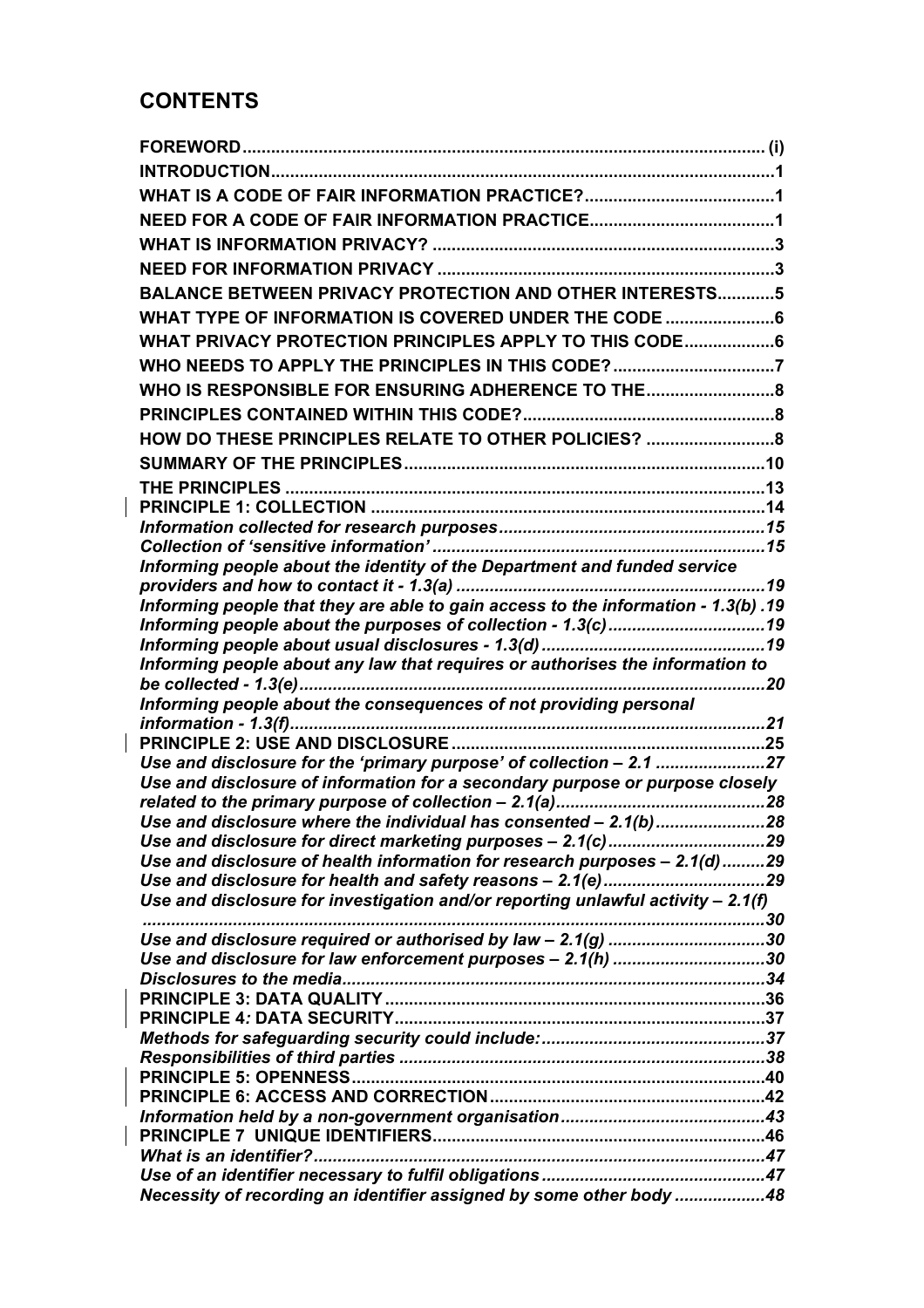| <b>PRINCIPLE 8: ANONYMITY.</b>                                                      | .49 |
|-------------------------------------------------------------------------------------|-----|
|                                                                                     |     |
|                                                                                     | .51 |
|                                                                                     | .52 |
| What is "sensitive" information?                                                    | .53 |
| Collection of sensitive personal information where the individual consents -        |     |
|                                                                                     | 53  |
| Collection of sensitive personal information required or authorised by law -        |     |
|                                                                                     | 53  |
| Collection of sensitive personal information necessary to prevent or lessen a       |     |
|                                                                                     | 53  |
| Collection of sensitive personal information necessary for organisational           |     |
|                                                                                     | 54  |
| Collection of sensitive personal information necessary to establish, exercise or    |     |
|                                                                                     | 54  |
| Information necessary to provide a health service - 10.2(a) 55                      |     |
| Collection of health information required by law - 10.2(b)(i)56                     |     |
| Collection in accordance with rules established by competent health or              |     |
|                                                                                     | 56  |
| Collection necessary for research or compilation or analysis of statistics          |     |
| relevant to public health or public safety or for the management, funding or        |     |
|                                                                                     | .58 |
|                                                                                     |     |
| Where the purpose cannot be served by de-identified information $-10.3(b)$ 58       |     |
|                                                                                     | .58 |
| <b>Collection in accordance with Departmental or Divisional Research and Ethics</b> |     |
|                                                                                     | .59 |

## **APPENDIX A**

| Principles of Fair Information Handling Practices for the Department of Health |  |
|--------------------------------------------------------------------------------|--|
|                                                                                |  |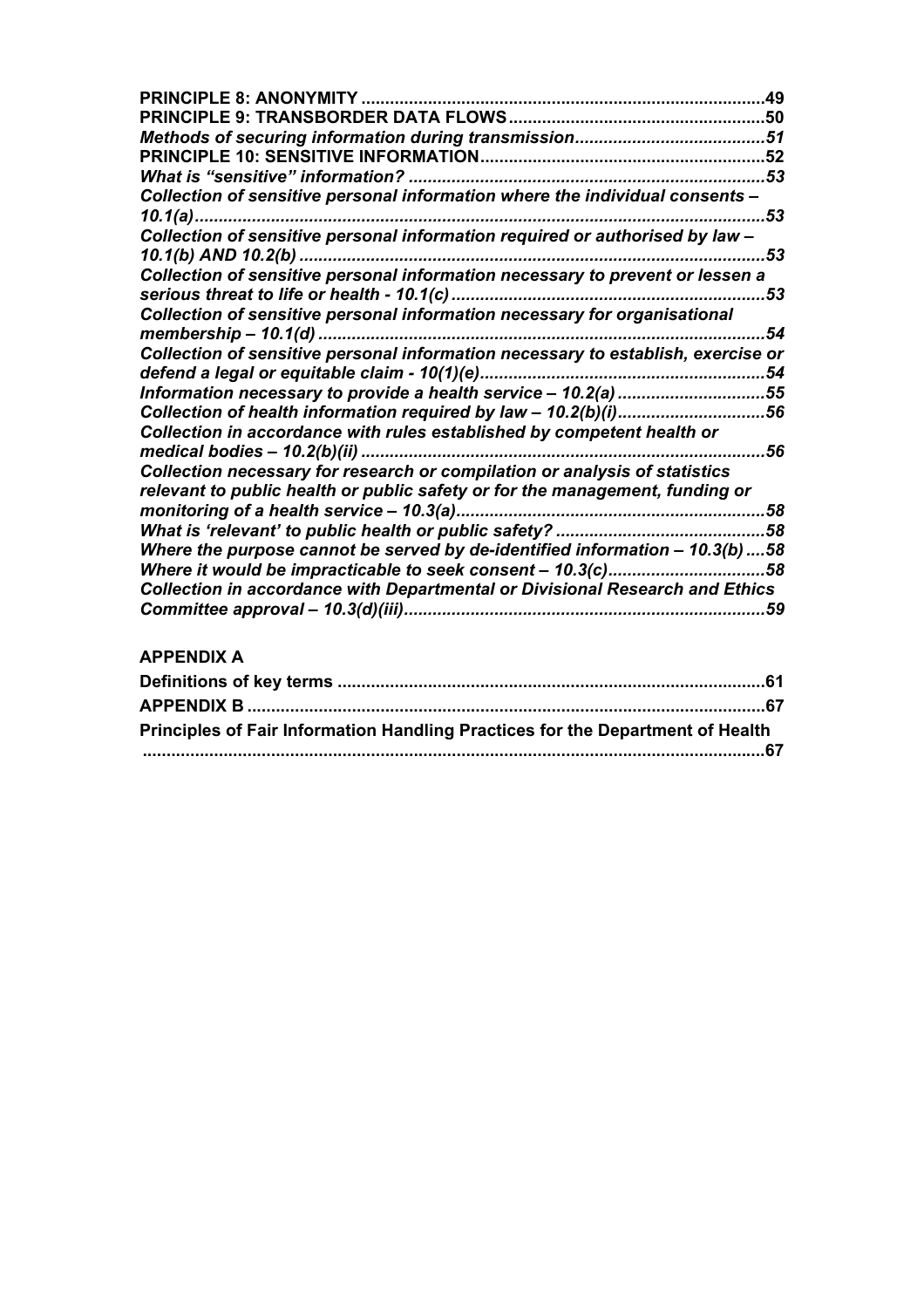## **FOREWORD**

The role of the Department of Health is to provide access to services that enhance and protect the health, social wellbeing and quality of life for the community. The Department's vision encompasses the provision of more coordinated responses to the health needs of the community. To realise this vision, each of the Department's corporate strategies is dependent upon appropriate information management and communication services.

The Department of Health is responding to the opportunities that information technologies offer with respect to the delivery of a wide range of health services to the community. The substantial benefits arising from the increased use of new information technology include improved delivery of client services, enhanced public health protection and more effective planning and research activities.

Information is regularly collected by the Department, its funded service providers, contractors, consultants, volunteers, etc., to assist with the provision of services to clients. This information is subsequently used to further enhance the quality of service provision through more informed and client-centric decision-making at the corporate and service delivery levels of the Department and funded service providers. Furthermore, information may be used for research into the impact of current service delivery, thereby providing a basis for recommending service improvements.

Providing services in the area of health inevitably involves handling large quantities of personal information that is often highly sensitive. Consequently, there is growing community concern regarding privacy when providing personal information to any organisation. The willingness of consumers to accept new technologies is closely tied to their confidence in Government agencies and other organisations to handle their personal information in a fair, secure and appropriate manner. Consequently, it is critical that we ensure that any concerns from individuals about protecting the privacy of their personal information are appropriately addressed. The South Australian State Government views the protection of privacy as a crucial foundation for electronic product and service delivery on a day-to-day basis, as well as for longer term strategic planning and research initiatives.

The Department of Health has developed a Code of Fair Information Practice to outline what it and its service providers should do, and what clients can expect, in protecting personal information. This is balanced against the genuine, controlled and legitimate use of personal information in providing and improving service delivery to clients. This Code provides a framework to ensure that personal information privacy issues are handled in an appropriate manner across the Department and its funded service providers. In developing its own Code, this Department is endeavouring to provide both initiative and leadership in this important area of community and public concern.

The Principles set out in this Code provide guidance on all aspects of handling personal information for both staff of the Department, funded service providers and others who have access to Departmental personal information. The Explanatory Notes, which will be updated from time to time as required, provide a more in-depth explanation of how the Principles should be applied.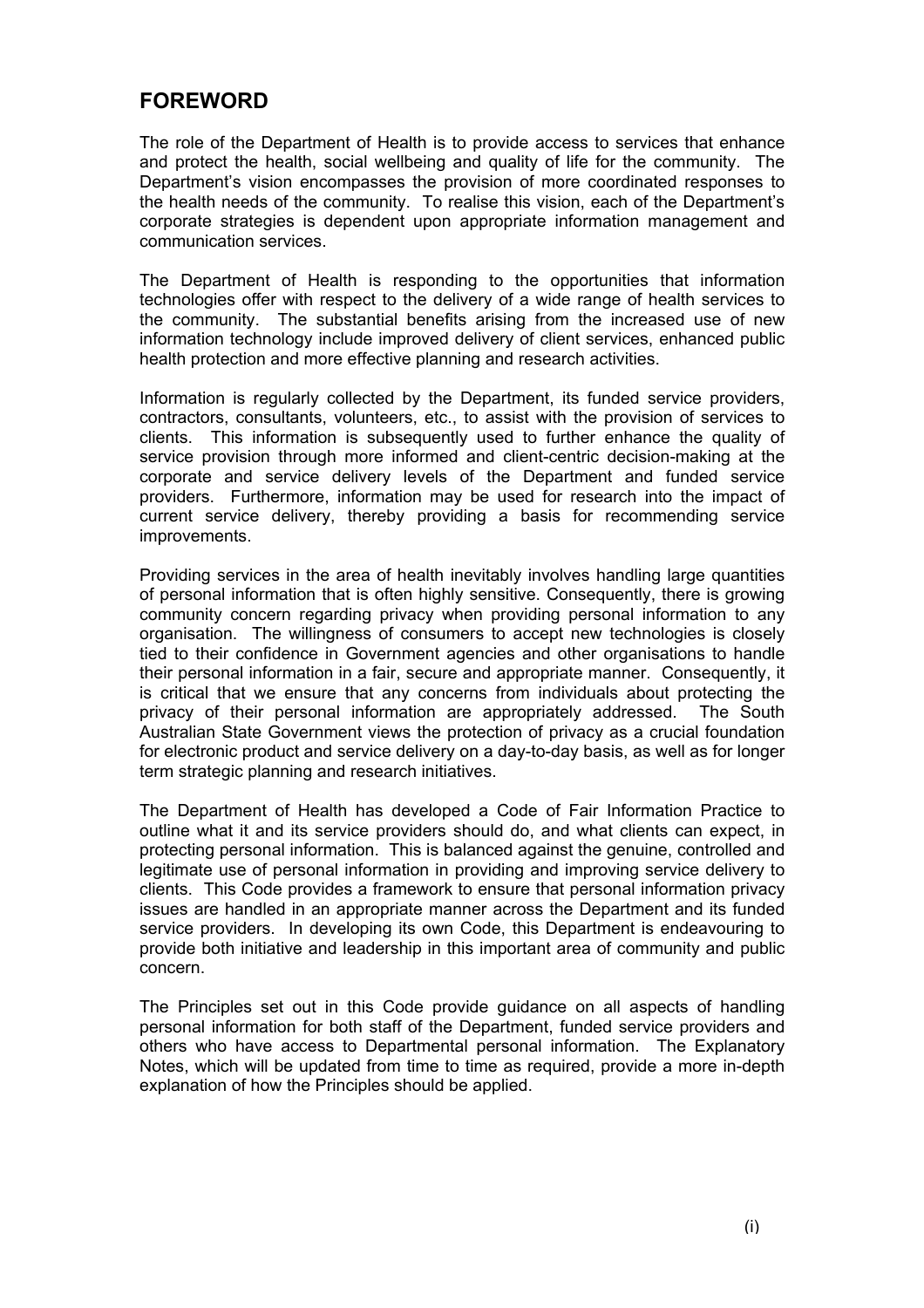The standards set in this Code are based on the National Privacy Principles (NPPs) contained in the Commonwealth *Privacy (Private Sector) Amendment Act 2000*  which are applicable nationally to the private sector. These Principles are based upon existing national and international privacy regimes, thereby enabling the Department to meet external Government, business and community expectations.

The Department of Health would like to acknowledge the work undertaken by the Commonwealth Privacy Commissioner and his staff in the development of the NPPs and the NPP Guidelines upon which the Code is largely based.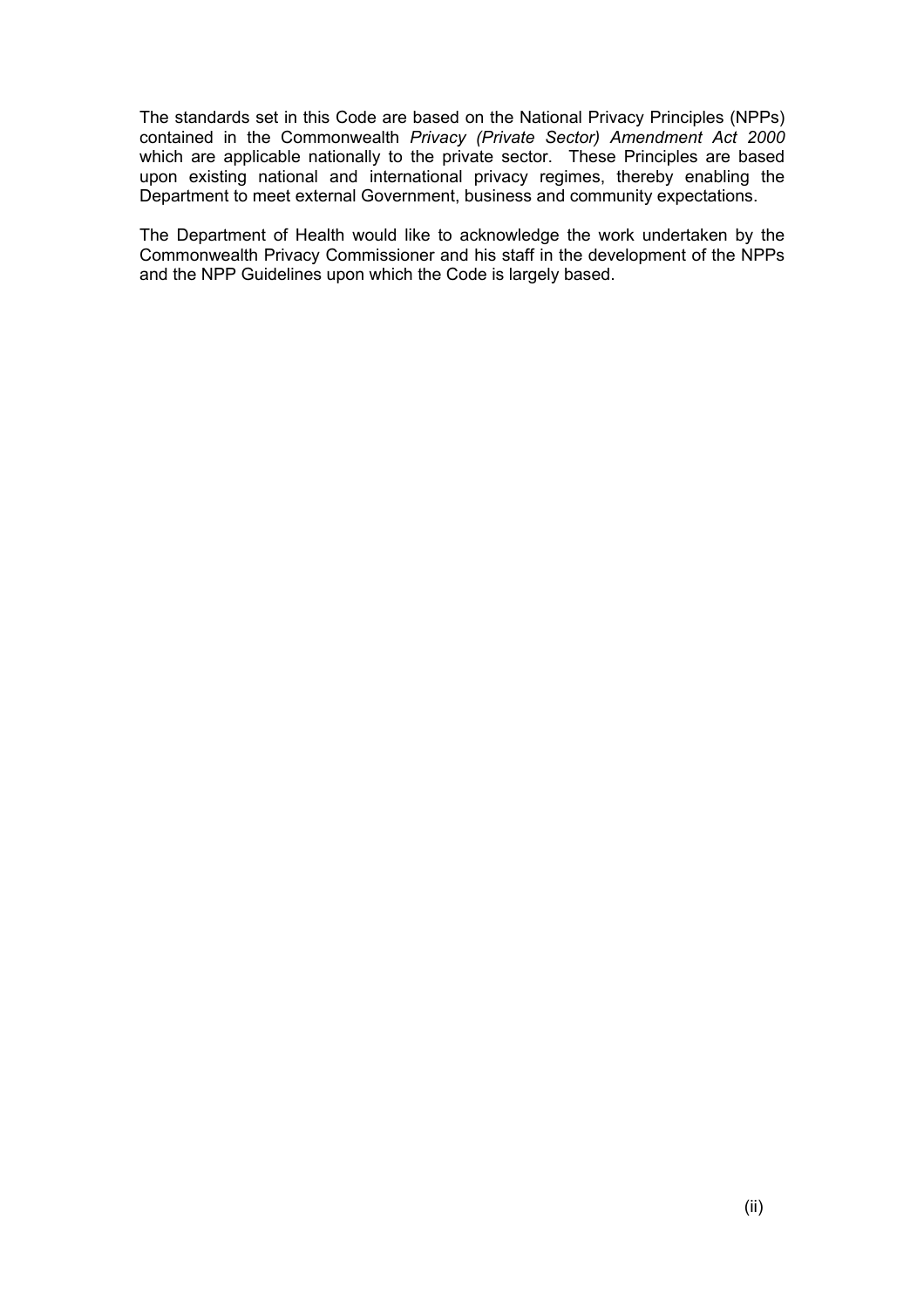## **INTRODUCTION**

## **WHAT IS A CODE OF FAIR INFORMATION PRACTICE?**

Fair information practices aim to ensure that organisations which hold information about individual people handle that information responsibly. This generally means that, wherever possible, people should be able to exercise some control over the way information about them is collected, used, stored and disclosed.

While confidentiality is an essential element of the relationships between individuals and the providers of health, housing and community services, the individual's right to privacy for their personal information is relative and not absolute. In addition to serving the interest of the individual, personal information may also be used to service legitimate needs of other individuals and organisations. Initiatives to improve individual and community health, housing and welfare depend upon the accumulation of, and access to, personal information. Thus, the requirements of the community for information privacy protection need to be considered and balanced with justified claims from other interested parties.

This Code of Fair Information Practice provides part of an information management framework that will apply across the Department and its funded service providers and to others with access to Departmental personal information. It outlines what is expected of service providers and their clients in order to establish and maintain a structured environment for the management of personal information, whereby the privacy of the information is protected without hindering its use for other legitimate and justified purposes.

## **NEED FOR A CODE OF FAIR INFORMATION PRACTICE**

The Department needs to be able to derive maximum benefit from emerging information and communication technologies in leveraging improved information access and management. Communication and information technology infrastructure is required to support business efficiency and effectiveness leading to improved public health protection and service delivery, providing more informed decision-making for strategic planning and operational management, and supporting research and the development of new business strategies.

The nature of the health, community services and housing programs, along with the types of personal information collected, present specific demands upon the Department's information management requirements. For example, the transition towards some new systems requires the development of integrated databases of personal information. Access to this integrated data has led to the development of new and improved ways to deliver effective care, identify and treat those at risk from disease, conduct population-based research, and assess and improve service delivery. However, these uses of personal information may raise understandable concerns about protecting the privacy of this information. Thus, while endeavouring to exploit the benefits of integrated enterprise-wide electronic information management systems, the Department needs to be cognisant of concerns regarding the privacy of personal information.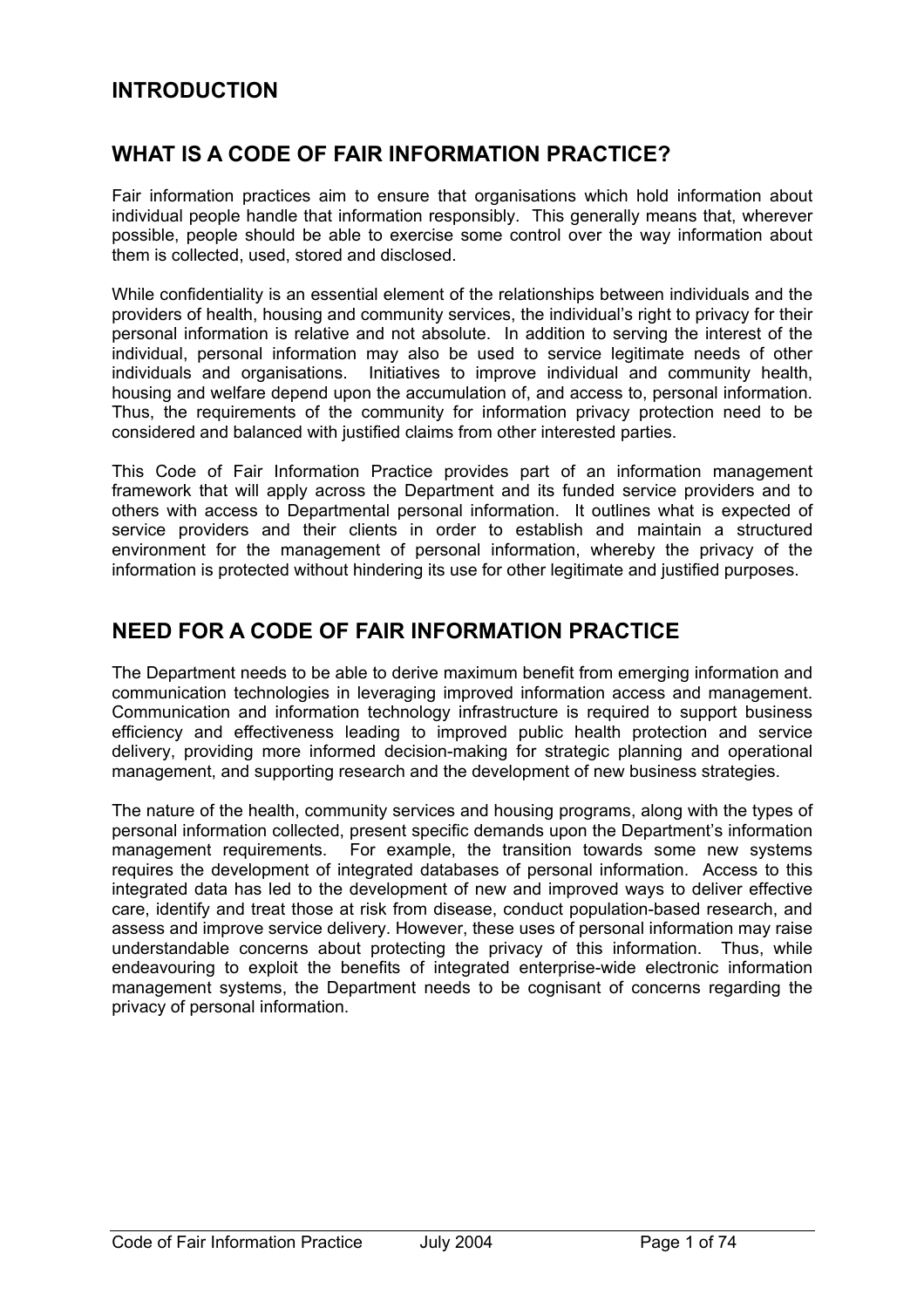The Department has shown its commitment to the privacy of personal information by developing an information privacy protection framework to apply across the Department and its funded service providers. The benefits of this framework include:

- providing **coherency** across the Department in relation to how privacy issues are addressed through consideration of information privacy protection principles:
- building **client confidence** in the ability of the Department to protect and manage their information in accordance with acceptable privacy principles that are consistent with national and international standards;
- allowing the Department to have **privacy-sensitive information handling practices** which accords with the current requirements for South Australian Government agencies and aligns with legislative developments in other Australian jurisdictions; and
- supporting the **necessary balance** between the protection of personal privacy and the professional conduct of activities to assure and improve public health protection, quality of services, evaluation and research, which are all-important aspects of the provision of services.

To successfully fulfil these outcomes, this Code of Fair Information Practice will be supported by a suite of complementary "tools", which collectively, create a "structured information management framework". These "tools" include:

- A **Communications Strategy** to raise awareness and promote adoption of the privacy principles outlined in this Code;
- **Education and training programs** to ensure that users have the requisite knowledge and skills to implement the Code and comply with its information privacy principles;
- A **Privacy Impact Assessment** methodology for evaluating the privacy impacts of new proposals that involve personal information;
- A **Privacy Compliance Audit** to assess compliance with the privacy principles outlined in this Code;
- **Complaint Handling Mechanisms** to deal with claims from individuals that the Department or funded service provider has committed an act that breaches their privacy; and
- Responses to **Frequently Asked Questions** and **Information Sheets** to assist with further clarification and interpretation of the Code.

Information regarding these support materials will be available as separate publications.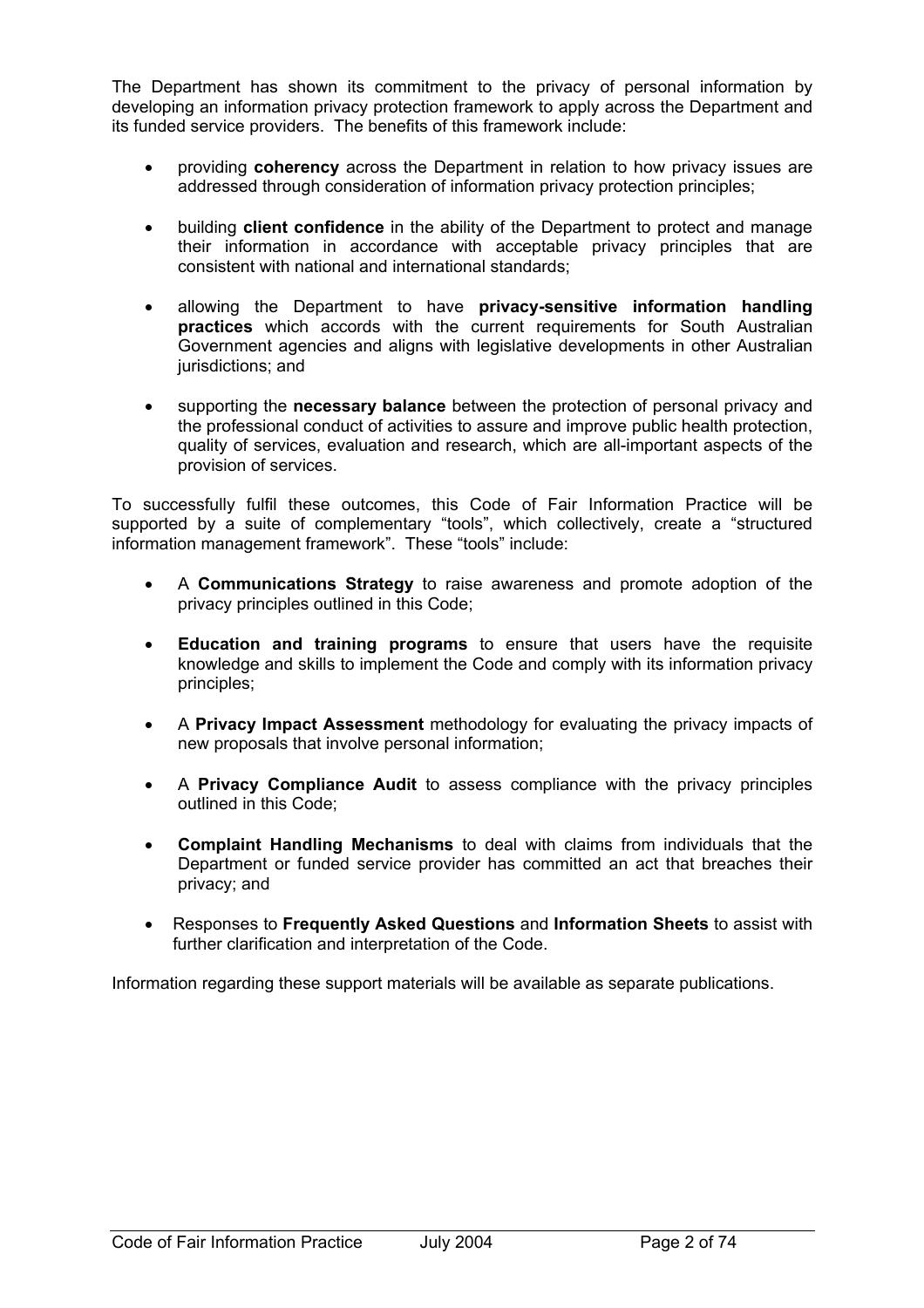## **WHAT IS INFORMATION PRIVACY?**

While there have been many attempts in the past, there is yet to be a definitive definition of privacy. In the 1890s, future US Supreme Court Justice Louis Brandeis articulated a concept of privacy that urged that it was the individual's "right to be left alone". Alan Westin, an author, in 1967 defined privacy as "the desire of people to choose freely under what circumstances and to what extent they will expose themselves, their attitudes and their behaviour to others".

Information privacy refers to:

*a group of related rights (legal and ethical) regarding an individual's control over the collection, use, storage and disclosure of their personal information* 

"Personal information" is defined (in this Code) to mean:

 *information or an opinion (including information or an opinion forming part of a database) whether true or not, and whether recorded in material form or not, about an individual whose identity is apparent, or can reasonably be ascertained, from the information or opinion* 

"Whether recorded in material form or not" means that the information can appear in any form (e.g. sound, image, text or biologically based) and be recorded in any medium (e.g. print or electronic).

For the purpose of this Code, it is useful to distinguish between *privacy*, *confidentiality* and *security*:

#### *Information Privacy* refers to:

*the rights of an individual to exercise some control over the way information about them is collected, the way in which it may be used, who it may be disclosed to, and ensuring that the information is securely stored and not misused. It also refers to the right of an individual to have access to information concerning him/herself and to ensure that, when information is used or disclosed, it is not incorrect, out-of-date or misleading.* 

*Confidentiality* refers to:

*the responsibility of custodians and recipients of personal information to ensure that it is not disseminated to unauthorised users.* 

#### *Security* refers to:

*a set of procedures, techniques and technologies employed to protect information from malicious or accidental destruction, alteration or access.* 

## **NEED FOR INFORMATION PRIVACY**

There are substantial benefits to be gained through the computerisation of individual records. It can lead to: improved public health; reduced service delivery costs; increased access to services; and improved quality of service delivery. Information contained in electronic form can be more efficiently collected, stored, analysed and transmitted. As such, it can be accessed more easily for direct client care, to coordinate care, and in emergency situations. It also can be analysed more readily to reveal population-based trends and serve to reduce administrative costs by more easily transmitting information. Hence, advancements in information technology and telecommunications, including the Internet,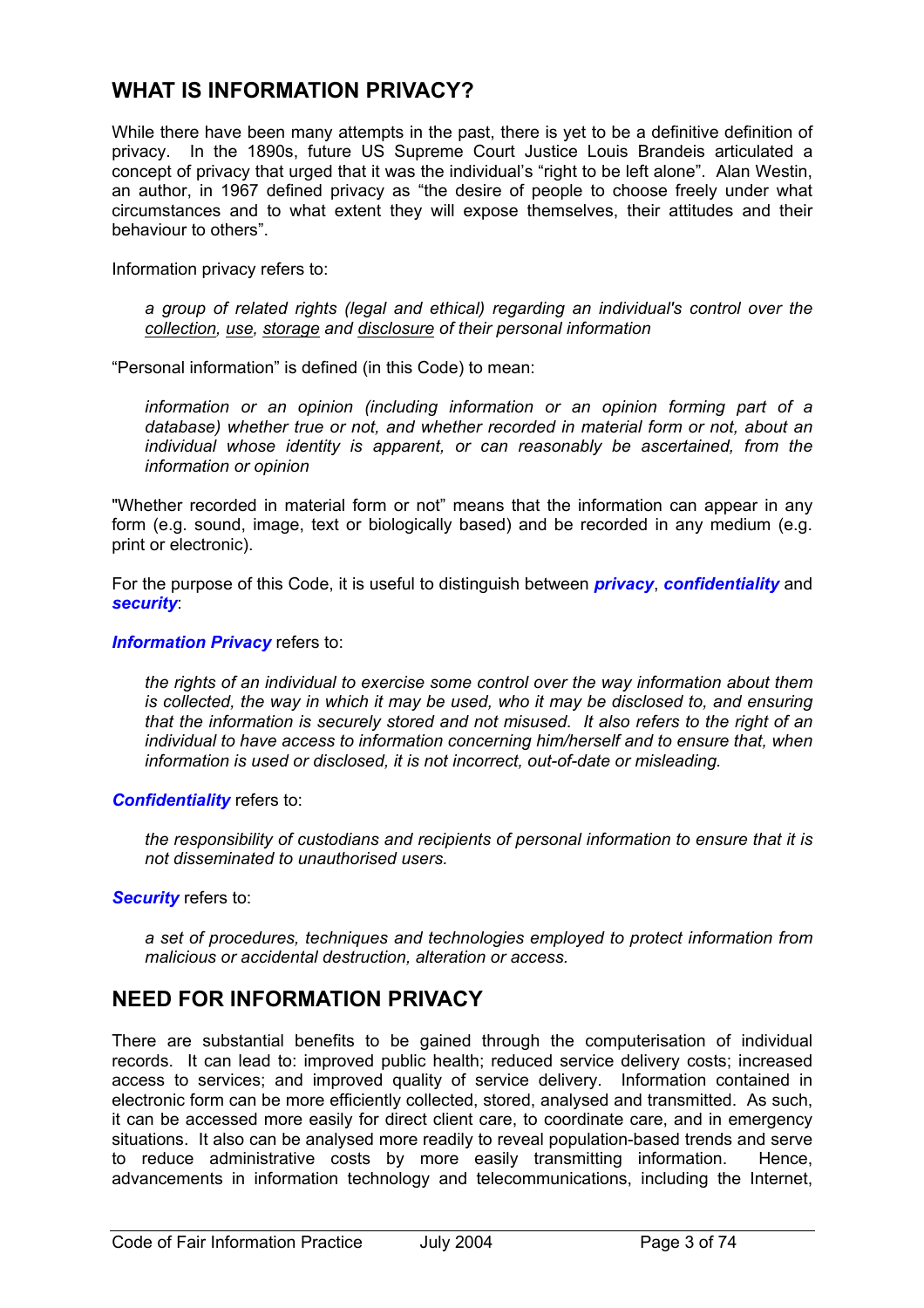have emerged as key tools for delivering improved efficiencies and effectiveness in the delivery of health, housing and community services.

However, there is growing concern regarding the protection of personal privacy and it is likely that the growth of electronic based information management systems will exacerbate this problem. The magnitude of the threat to personal privacy increases significantly when records are computerised. These developments raise the following concerns in relation to personal information privacy protection.

- Increasing the capacity to handle (collect, store, sort and distribute) more information may weaken previous barriers inherent in collecting and storing only the personal information that was essential;
- Increasing the potential to integrate information from different sources to support more-informed decision-making may increase the likelihood of using information for unjustified purposes;
- The growing demand for an increased capacity to link information brings with it pressure for a higher integrity of such information. The sensitivity of some types of information demand that robust controls on the use and dissemination of any such information will be necessary;
- Increases in the number of organisations collecting and storing personal information, that are not bound by professional codes of ethics or common-law duties of confidentiality, means they often have fewer obligations, and little guidance, on how to protect this information;
- Uses of personal information that extend beyond the individual's current knowledge and expectations, especially when inconsistent with the original purpose for which the information was gathered, can undermine the individual's trust and willingness to share information with their health, housing and/or community service providers; and
- If information is incomplete or inaccurate, it will be less reliable for broader service improvement initiatives. Ultimately, the public's concern over the loss of privacy could become so great as to undermine the quality of their health, housing, welfare and community services.

In order to realise the benefits derived from electronic records, there needs to be a balance between protecting the privacy of individuals and society's requirements for information to benefit all individuals.

Strong privacy protection can help to build client trust and ensure that when information is shared, it is complete and reliable. Furthermore, while new information technologies offer additional benefits for privacy protection through improved security, limiting access, monitoring users and stripping data of individual identifiers before it is shared with third parties, they do not resolve the larger policy questions about how data should be used shared and exchanged. The technology can help to protect information, but only privacy policies and principles can articulate what limits are appropriate.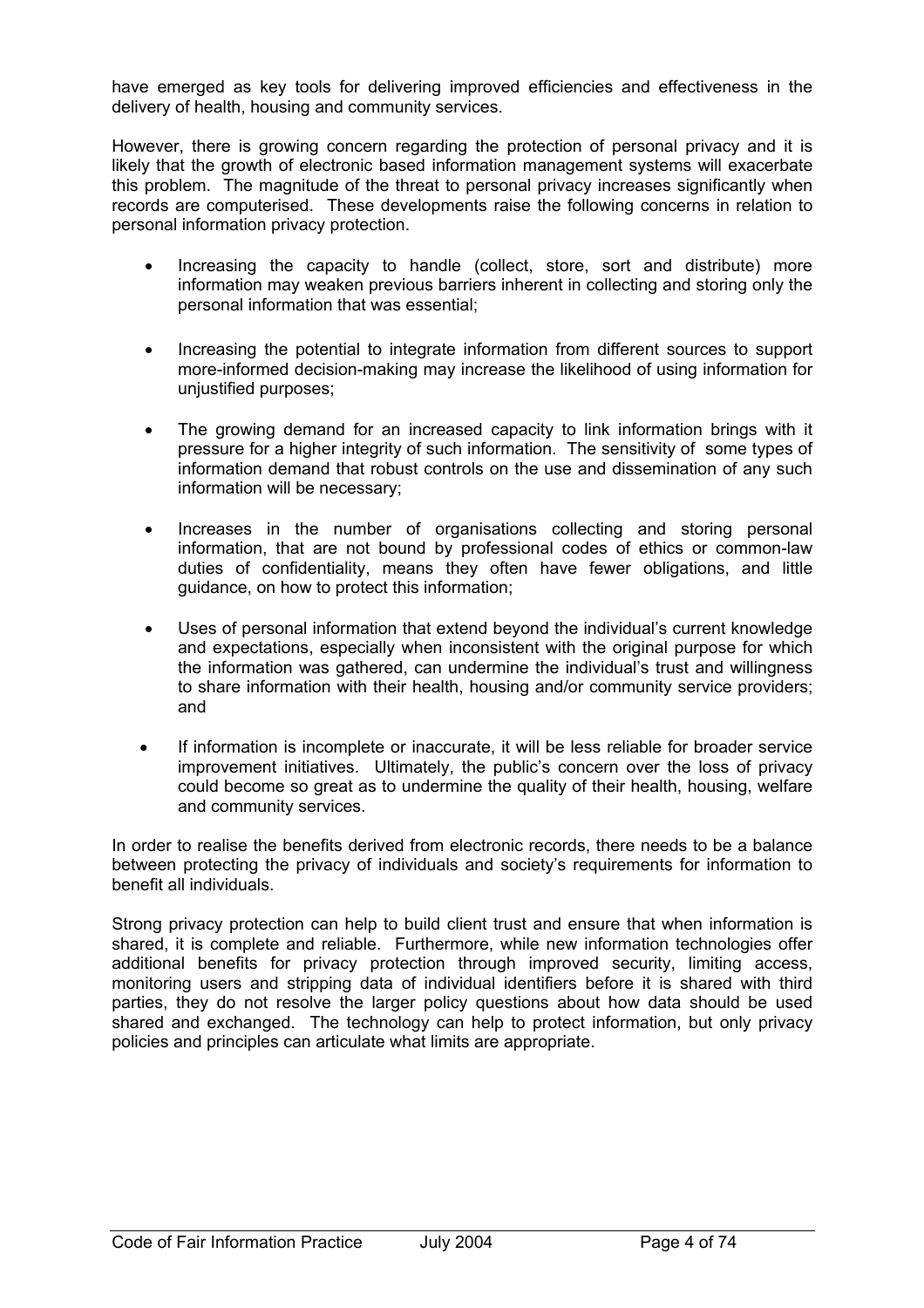## **BALANCE BETWEEN PRIVACY PROTECTION AND OTHER INTERESTS**

To benefit from advancements in information technologies, the requirements of the community for privacy and confidentiality need to be balanced by society's requirement for increased access to information. The Australian Law Reform Commission has described this balance as follows:

*None (of the attempts to define privacy) is completely satisfactory. In part, this is because privacy is a collection of related interests and expectations, rather than a single coherent concept. Claims to privacy must be seen in the appropriate context, as an expression of the claim that all human rights be appropriately respected.* 

*Any claim by an individual to preserve his own integrity by ensuring respect for his privacy must be considered against similar, equally justified claims by other individuals. It must also be considered against the need to help society at large in its efforts to improve the lot of individuals within it by ensuring the efficient running of government, industry, commerce, professional activity and research. None can be completely ignored. Privacy is but one of a number of human rights. Privacy protection should not ignore other legitimate interests.* 

If the limits placed on use and disclosure of personal information for purposes other than its primary reason for collection are so strict, then any of the benefits that may result from its use and disclosure for secondary purposes will be more limited than if it had been made freely available for these purposes.

Conversely, if the level of protection were low, people would become concerned about losing control over their personal information and subsequently become reluctant to take up the opportunities offered by the new technologies. Furthermore, they may develop 'privacy protective' behaviours, such as withholding information, lying or avoiding care or visiting different practitioners to avoid having all their information held by one organisation.

The individual's rights to privacy for their personal information are not absolute. Hence, privacy protection is a 'balancing process'. The rights of individuals need to be balanced against other public interests and with competing claims from other individuals, businesses and organisations. However, the approach, if not carefully managed, may not serve the best interests of either the individual or service providers. The preferred solution is to integrate privacy protection principles into general information practices.

This Code aims to address this balance.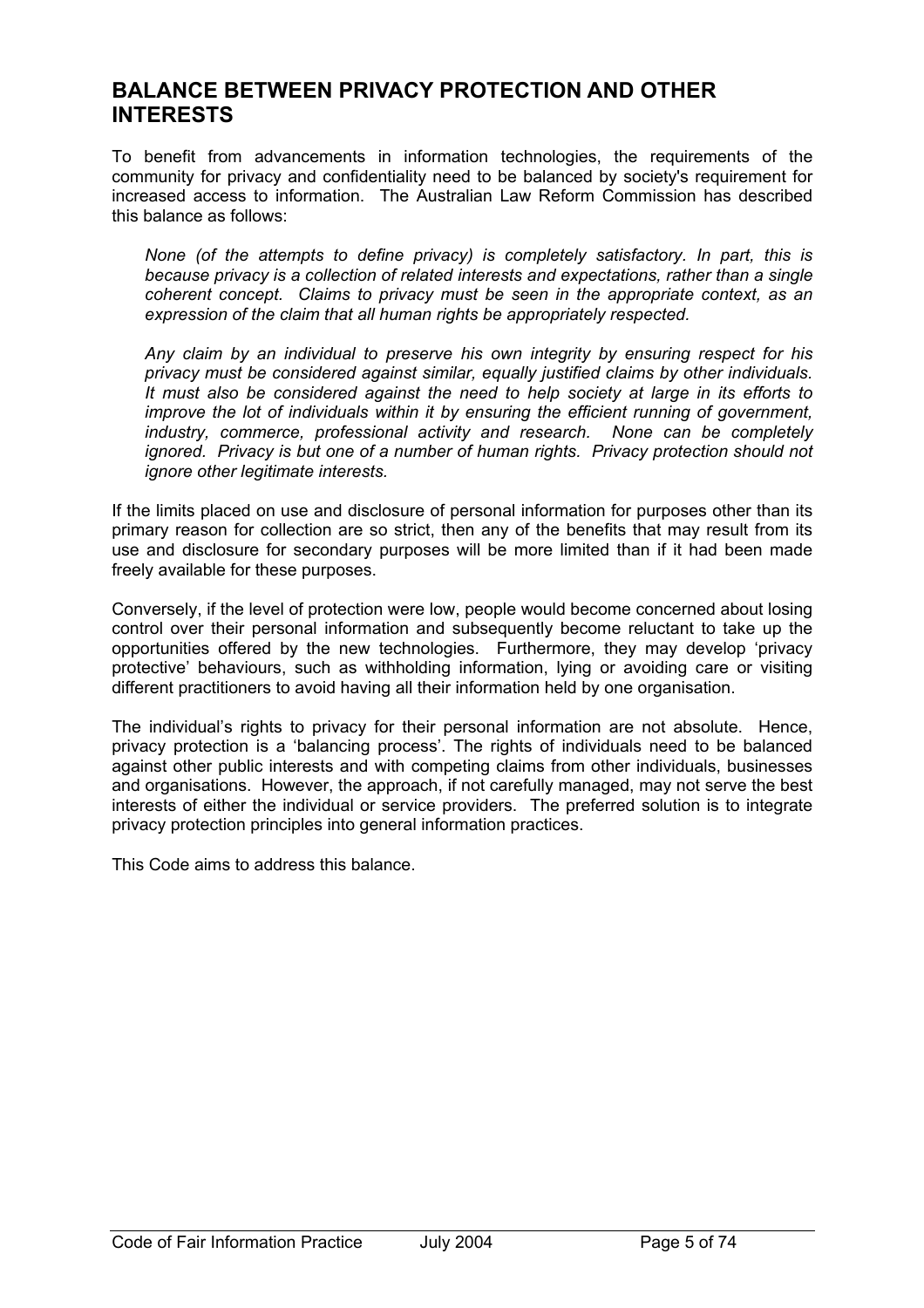## **WHAT TYPE OF INFORMATION IS COVERED UNDER THE CODE?**

The Principles contained in this Code relate to "**personal information**".

Personal information is defined as:

 *information or an opinion (including information or an opinion forming part of a database) whether true or not, and whether recorded in material form or not, about an individual whose identity is apparent, or can reasonably be ascertained, from the information or opinion* 

This includes information from which the names and addresses have been removed, but where sufficient information remains that the identity of the individual could potentially be identified (for example, by way of a number or reference which, when combined with other information, can be related to an individual/subject).

The Principles apply to personal information **regardless of it's format**. For example: it includes paper or electronic records, videos, x-rays, photographs, specimens, entries on computer databases, and genetic information.

The Principles do not apply to **de-identified information**, where all personal identifiers have been removed or altered such that there is no possibility of identifying, or linking it back to, the subject's identity.

Nor do the Principles apply to **employee records**.

## **WHAT PRIVACY PROTECTION PRINCIPLES APPLY TO THIS CODE?**

The Principles contained in this Code are based upon the national privacy principles which form the key provisions of the Federal Government's *Privacy (Private Sector) Amendment Act 2000.*

These principles provide an ideal basis for this Code because they are generally applicable to the private sector<sup>1</sup>, particularly those organisations which collect, use, store or disclose "sensitive information" - much of the type of data held by the Department of Health and its service providers.

In adopting the National Privacy Principles, the Department of Health is aligning as much as possible to what looks likely to be the model for a nationally consistent scheme for managing personal information.

The National Privacy Principles (NPPs) differ somewhat from the Information Privacy Principles (IPPs) which are the basis for the 1989 Cabinet Administrative Instruction on privacy. This Instruction applies to all State Government agencies, including the Department of Health. Where the two sets of principles differ, the Privacy Committee of South Australia (which oversees the scheme established by the Cabinet Administrative Instruction) has granted limited exemptions to enable the Department to adopt the NPPs.

 $\overline{a}$ <sup>1</sup> The Privacy (Private Sector) Amendment Act 2000 requires "organisations" in Australia to abide by the National Privacy Principles contained in that Act. Most State and Territory Government bodies, such as departments, are not bound by this Act. See the Commonwealth Privacy Commissioner's Information Sheet No. 6 for more information.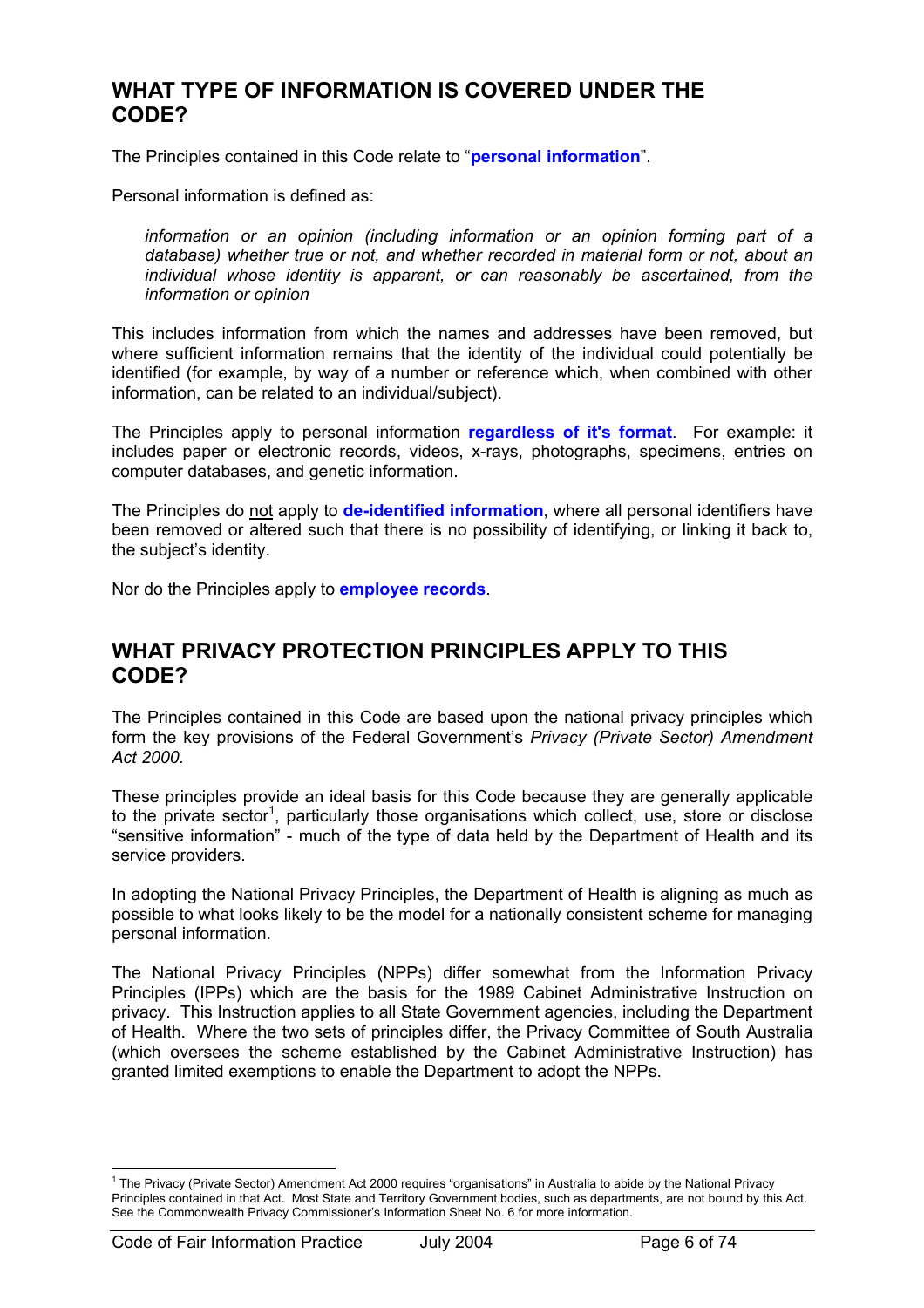## **WHO NEEDS TO APPLY THE PRINCIPLES IN THIS CODE?**

This Code is intended to apply to all employees who, in the course of their work (whether paid or voluntary), have access to personal information collected, used or stored by or on behalf of the Department of Health and/or funded service providers. This includes:

- **All staff of the Department of Health**, whether paid or not, whenever they handle personal information, whether it relates to clients or any other individuals. They will also need to consider these Privacy Principles during the development of new initiatives or proposals that may involve the management or handling of personal information. All personnel with access to personal information should undertake to abide by privacy principles that reflect the requirements of this Code. Their undertaking to abide by these principles should remain in effect even after they cease to be employed by the Department or funded service provider. This requirement should be included in job descriptions and performance agreements.
- **All staff of funded service providers** (including hospitals and non-government organisations\*), as well as any individual or organisation to whom they sub-contract work. This requirement should be clearly spelt out in service agreements with funded organisations and should clearly set out responsibility for data security in transit, restrict the uses to which the information can be put, permit only authorised disclosures and include requirements for secure storage.
- All **consultants\*, contractors\*** (including information technology (IT) contractors who process data on behalf of the Department) and **sub-contractors\*** are required to adhere to the standards in these Principles. Contracted staff, or a responsible representative of every company contracted for data entry or other work which necessitates accessing personal information, should sign a confidentiality agreement and be given a copy of this Code. The agreement should clearly set out responsibility for data security in transit, restrict the uses to which the information can be put, permit only authorised disclosures and include requirements for secure storage. This requirement should be included in all contracts issued by the Department, including those where the Department is **outsourcing** a function.
- Any **private agencies\*** or **practitioners\***, **researchers\*** or others (including volunteers and students) who have access to personal information collected by or for the Department of Health and funded service providers will be required to acknowledge/observe this Code. This requirement should be subject to signed undertakings or agreements.

\*If the information relates to personal **health information** then the private sector organisation to which the information is provided may be subject to the NPPs contained in Commonwealth *Privacy (Private Sector) Amendment Act 2000* or a Code approved under that Act. If this is the case, the organisation will need to acknowledge it's obligations under that Act.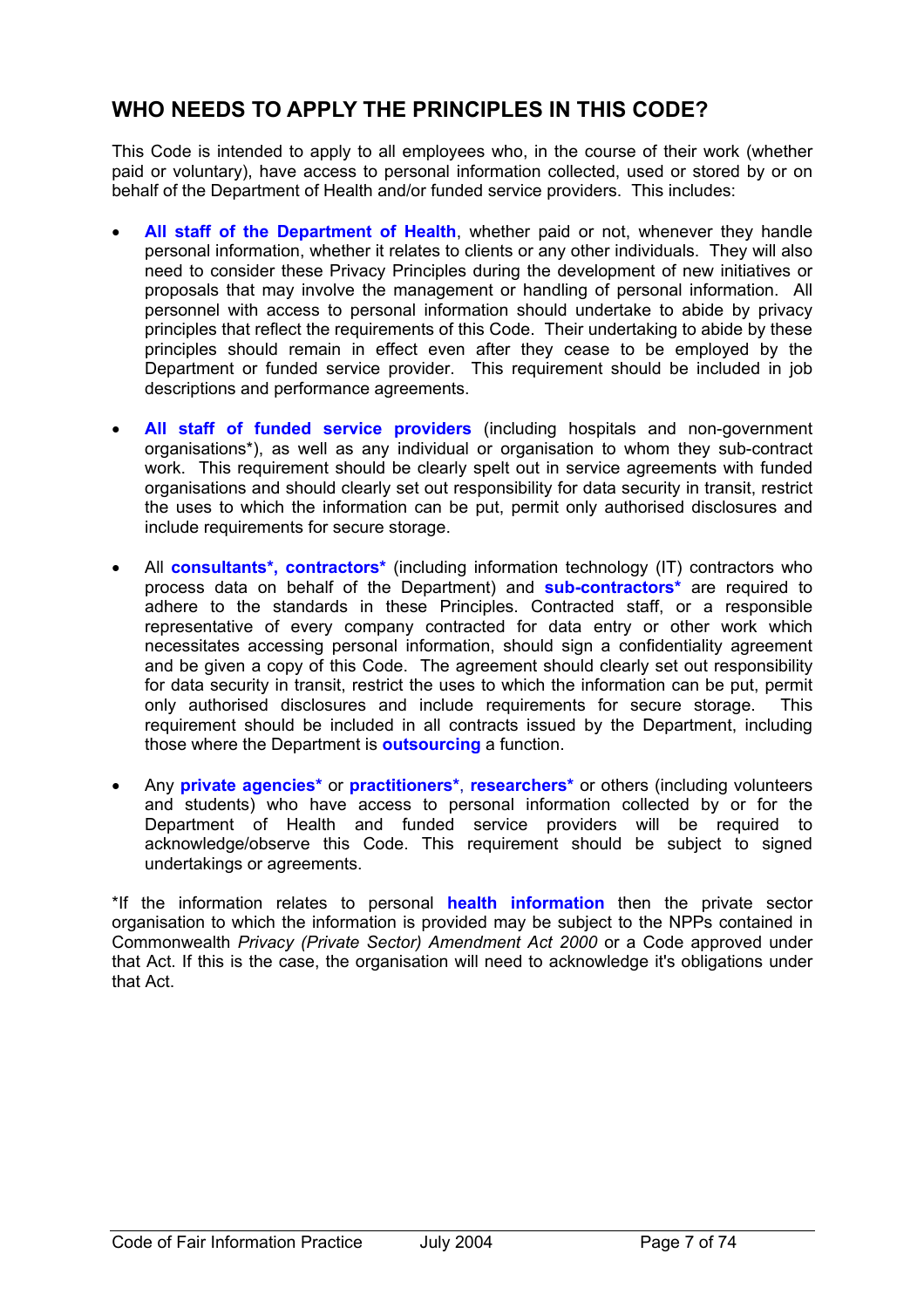## **WHO IS RESPONSIBLE FOR ENSURING ADHERENCE TO THE PRINCIPLES CONTAINED WITHIN THIS CODE?**

To implement privacy protection procedures successfully, staff need to be aware of the underlying principles of information privacy as well as their responsibilities in complying with this Code.

This Code therefore places certain obligations on the Department, or staff within it, for:

#### • **Raising awareness**

Senior management within agencies and other service providers that, in the course of their work, have access to personal information are responsible for ensuring that their staff are familiar with the privacy principles within this Code. This will generally involve providing staff with appropriate awareness and training (a **Communication Program**).

#### • **Training**

Staff that have access to personal information should receive appropriate training to enhance their understanding of the privacy protection principles and to assist them to execute their responsibilities under the Code. Senior management within agencies and other service providers are responsible for ensuring that training is made available to all relevant staff, including new employees, volunteers, students, temporary and contract staff (an **Education and Training Program**).

#### • **Compliance audits**

The onus is on the individual staff member to ensure that the Privacy Principles are adhered to. It is their responsibility to demonstrate, for the purposes of audits and complaints investigations, that personal information has been handled in accordance with the relevant Principles. However, information is usually handled within a supervisory context, in which case, the supervisor has a corresponding responsibility to ensure information about these Principles is readily available to staff and that training has been conducted where necessary.

Each agency should designate an officer to whom all request for guidance on this Code should be referred and who is responsible for ensuring that all principles are observed. This officer should also be responsible for conducting self-assessment and audits of the agency's information handling practices.

## **HOW DO THESE PRINCIPLES RELATE TO OTHER POLICIES?**

This Code supersedes previous policies dealing with the collection, use, storage and disclosure of personal information developed in parts of the Department. However, in the process of implementing this Code, it may be useful to review and reintroduce some of these policies under the auspices of the Code.

The Department's Senior Executive has endorsed the Code across the portfolio and charged the Departmental Ethics and Privacy Committee with overseeing its implementation and considering issues which arise.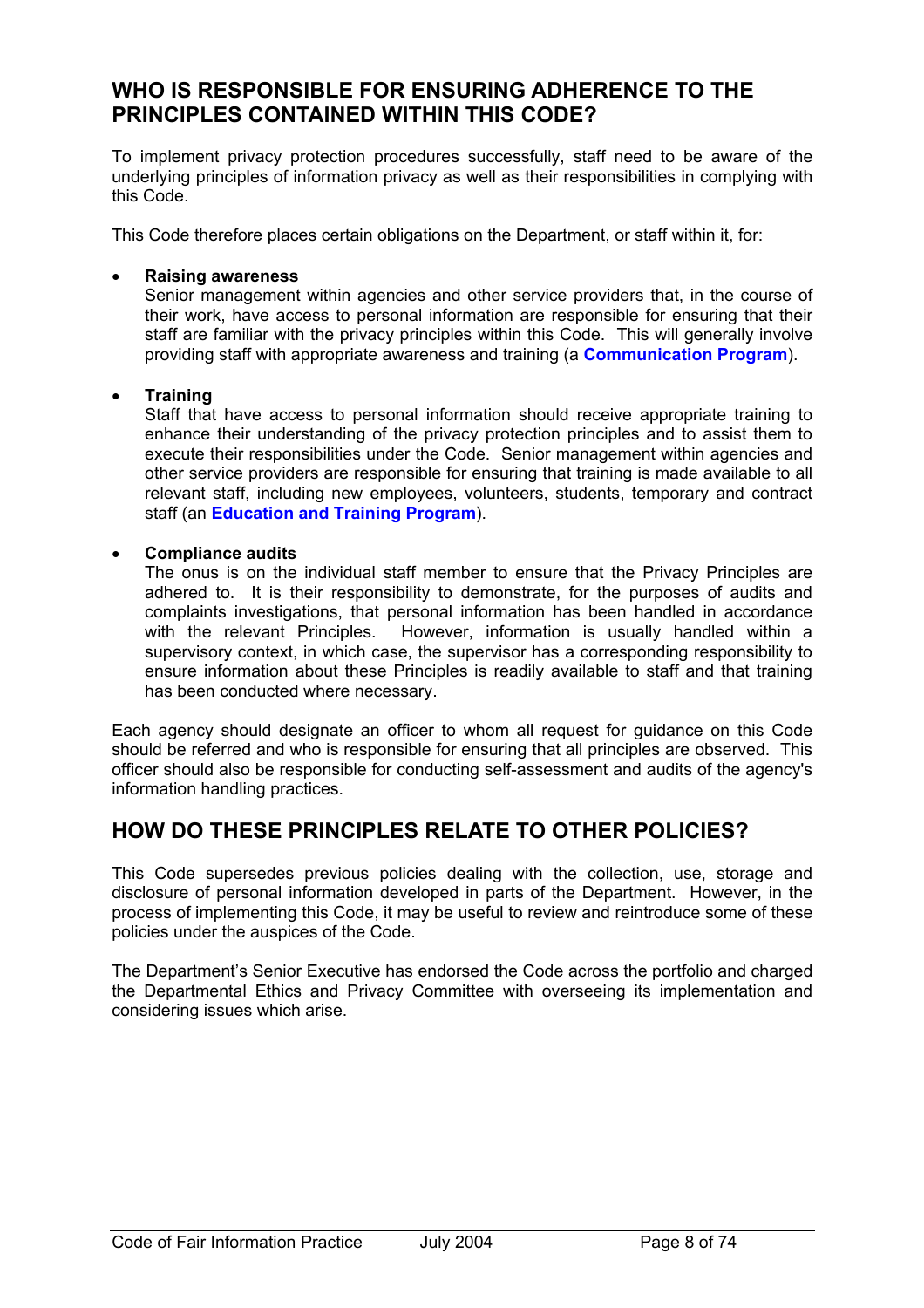Where an exemption from any aspect of the Code is sought, the matter will be considered initially by the Department's Ethics and Privacy Committee. Where granting the exemption would entail an exemption from one or more of the Principles contained in the Code, it is likely that an exemption from Cabinet Administrative Instruction 1/89 "The Information Privacy Principles" will also be required. Where this occurs, the request will be forwarded to the Privacy Committee of South Australia. This Committee, established by proclamation in 1989, has the authority to grant such exemptions.

Departmental and Divisional Research, Ethics and/or Privacy Committees are responsible for approving the use of personal information for research purposes. In general, these Committee utilise/observe the guidelines of the National Health and Medical Research Council (NHMRC). Guidelines, issued under Section 95A of the Privacy Act 1988, provide a framework in which medical research involving personal information should be conducted to ensure that such information is protected against unauthorised collection or disclosure (www.health.gov.au/nhmrc/publicat/order.htm).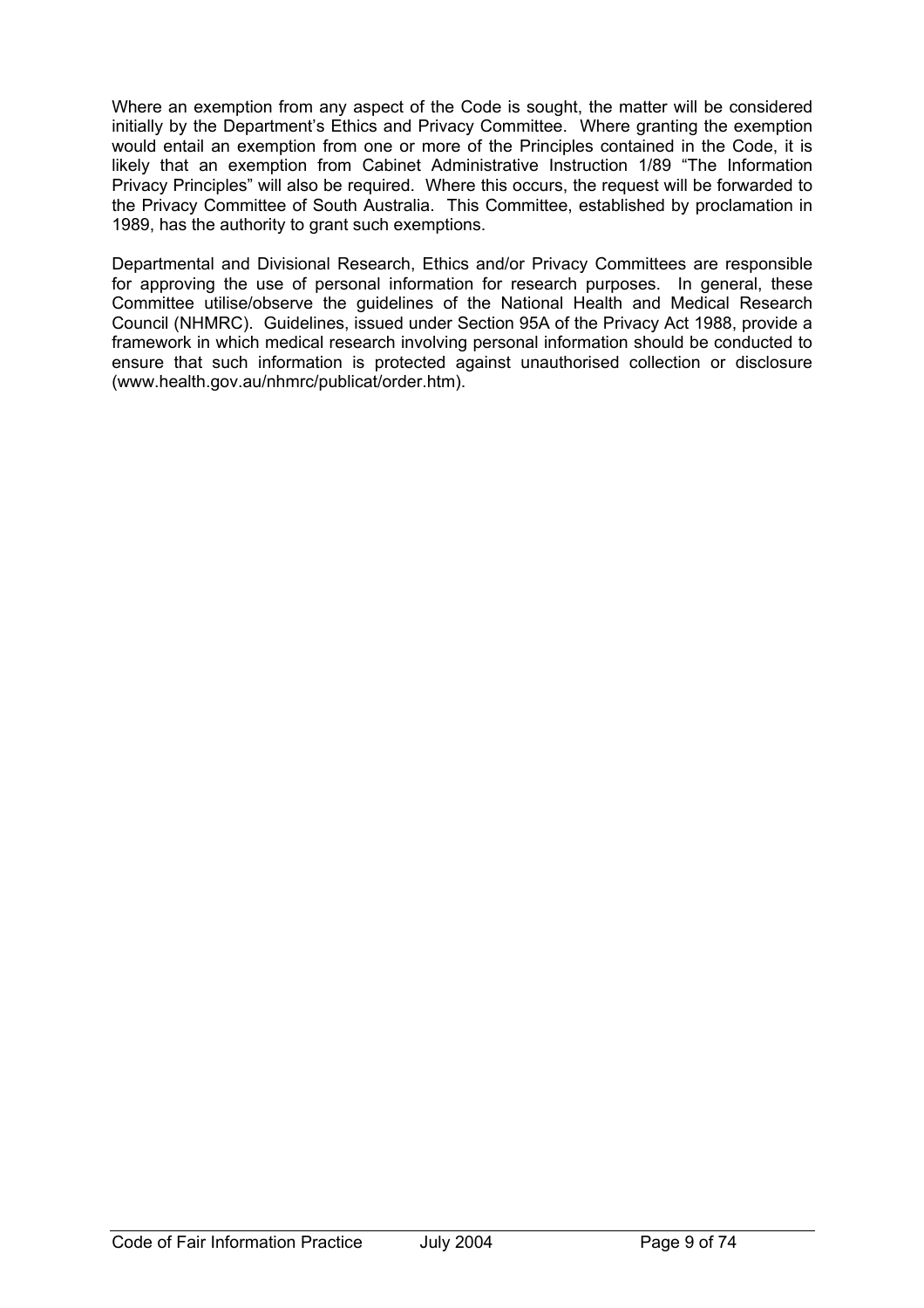## **SUMMARY OF THE PRINCIPLES**

The table below provides broad summary information relating to the general provisions and intent of the Principles contained in this Code. The phrases in bold and italic give an indication of what the Principles mean to clients/individuals.

| <b>Principle</b>  | <b>Relates to:</b>                                                      | Intent                                                                                                                                                                                                                                                                                                                                                                    |
|-------------------|-------------------------------------------------------------------------|---------------------------------------------------------------------------------------------------------------------------------------------------------------------------------------------------------------------------------------------------------------------------------------------------------------------------------------------------------------------------|
| <b>COLLECTION</b> |                                                                         |                                                                                                                                                                                                                                                                                                                                                                           |
| 1.1               | <b>Purpose of collecting</b><br>personal information                    | We will only collect information that is necessary<br>for what we do.<br>Limit information we collect to only that which is<br>necessary for one or more of our legitimate functions or<br>activities.<br>The onus is on the collector to justify why certain<br>personal information is being collected (see Principle<br>$1.3$ ).                                       |
| 1.2               | <b>Manner</b> of information<br>collection                              | We will be fair in the way we collect information<br>about you.<br>Personal information will be collected by lawful, fair and<br>non-intrusive means to prevent undue pressure or<br>coercion being placed on individuals when information<br>is collected.                                                                                                               |
| 1.3               | <b>Notification regarding</b><br>data collection                        | We will tell you who we are and what we intend to<br>do with information about you.<br>At or before personal information is collected,<br>reasonable steps will be taken to inform clients why<br>their personal information is being collected, the use to<br>which the information will be put and their rights to<br>access this information. (See also Principle 1.5) |
| 1.4               | Source of personal<br>information                                       | Where practicable, we will<br>collect<br>personal<br>information directly from you.<br>Where<br>reasonable<br>and<br>practicable,<br>personal<br>information will be collected directly from the individual<br>to whom the information relates.                                                                                                                           |
| 1.5               | <b>Notification regarding</b><br>data collection from third<br>parties. | If we collect information about you from someone<br>else we will, wherever possible, make sure you<br>know we have done this.<br>If the personal information is collected from a third<br>party, wherever possible, individuals will be similarly<br>informed of all matters dealt with item 1.3 above.                                                                   |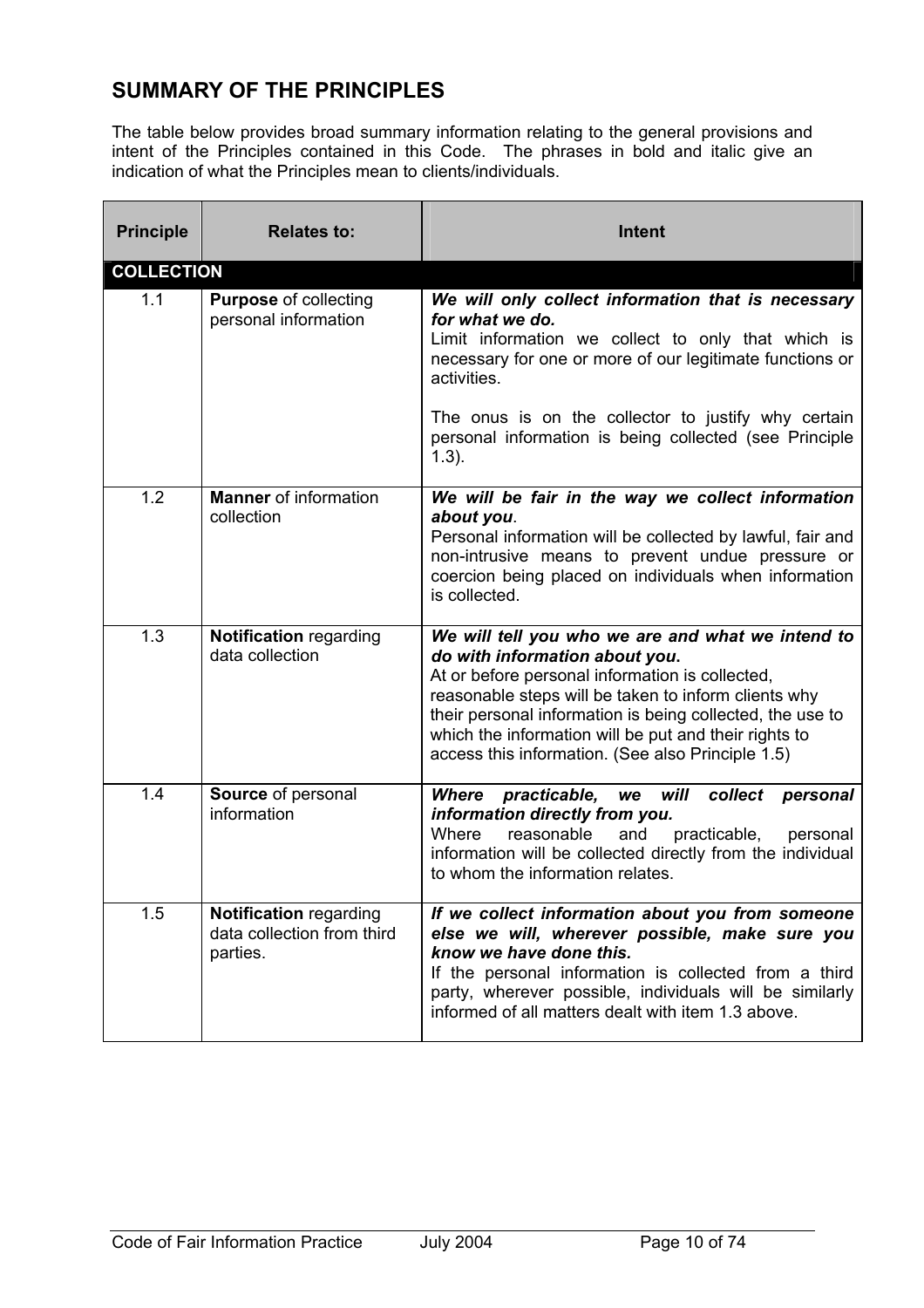|                      | <b>USE AND DISCLOSURE</b>                                     |                                                                                                                                                                                                                                                                                                                                                                                                                                                                                                                                                                                               |
|----------------------|---------------------------------------------------------------|-----------------------------------------------------------------------------------------------------------------------------------------------------------------------------------------------------------------------------------------------------------------------------------------------------------------------------------------------------------------------------------------------------------------------------------------------------------------------------------------------------------------------------------------------------------------------------------------------|
| 2                    | Use and disclosure of<br>personal information.                | We will only use or disclose information about you<br>in ways that are consistent with your expectations<br>or are required in the public interest.<br>Use or disclosure of personal information will normally<br>relate to the primary purpose of collection.                                                                                                                                                                                                                                                                                                                                |
| <b>DATA QUALITY</b>  |                                                               |                                                                                                                                                                                                                                                                                                                                                                                                                                                                                                                                                                                               |
| 3                    | <b>Accuracy</b> of personal<br>information                    | We will ensure that information about you is<br>accurate when we collect or use it.<br>When personal information is collected, used or<br>disclosed, reasonable steps will be taken to ensure it is<br>accurate, complete, up-to-date and not misleading.                                                                                                                                                                                                                                                                                                                                     |
| <b>DATA SECURITY</b> |                                                               |                                                                                                                                                                                                                                                                                                                                                                                                                                                                                                                                                                                               |
| 4                    | Security of personal<br>information held                      | We will keep information about you secure.<br>The personal information held within the Department of<br>Health and funded service providers will be protected<br>from misuse and/or loss from unauthorised access,<br>modification<br>inappropriate<br>disclosure<br>or<br>by<br>unauthorised individuals and/or organisations.                                                                                                                                                                                                                                                               |
|                      |                                                               | Where authorised under the State Records<br>Act,<br>information<br>should<br>be<br>destroyed<br>personal<br>or<br>permanently de-identified in a secure manner when no<br>longer required.                                                                                                                                                                                                                                                                                                                                                                                                    |
| <b>OPENNESS</b>      |                                                               |                                                                                                                                                                                                                                                                                                                                                                                                                                                                                                                                                                                               |
| 5                    | a policy of<br>Maintaining<br>openness                        | We will be open with you about what kinds of<br>personal information we hold and what we do with<br>it.<br>A policy of openness, transparency and accountability<br>will be adopted for the management of personal<br>Clearly expressed<br>information.<br>policies<br>will<br>be<br>developed to ensure that individuals are kept informed<br>about what kinds of personal information are held, for<br>what purposes, how it is held, how it will be used and if<br>it will be transferred or disclosed to a third party.                                                                   |
|                      | <b>ACCESS AND CORRECTION</b>                                  |                                                                                                                                                                                                                                                                                                                                                                                                                                                                                                                                                                                               |
| 6                    | Right to <b>access</b> and<br>correct personal<br>Information | Wherever possible, we will let you see the<br>information we hold about you and correct it if it is<br>wrong.<br>When we hold personal information about an individual,<br>wherever possible (in accordance with the Freedom of<br>Information Act), it will provide the individual with ready<br>access to it. Reasonable steps will also be taken to<br>correct personal information if it is found to be<br>inaccurate, incomplete, misleading or not up-to-date (in<br>accordance with other legislative provisions - including<br>the Freedom of Information Act, Evidence Act and State |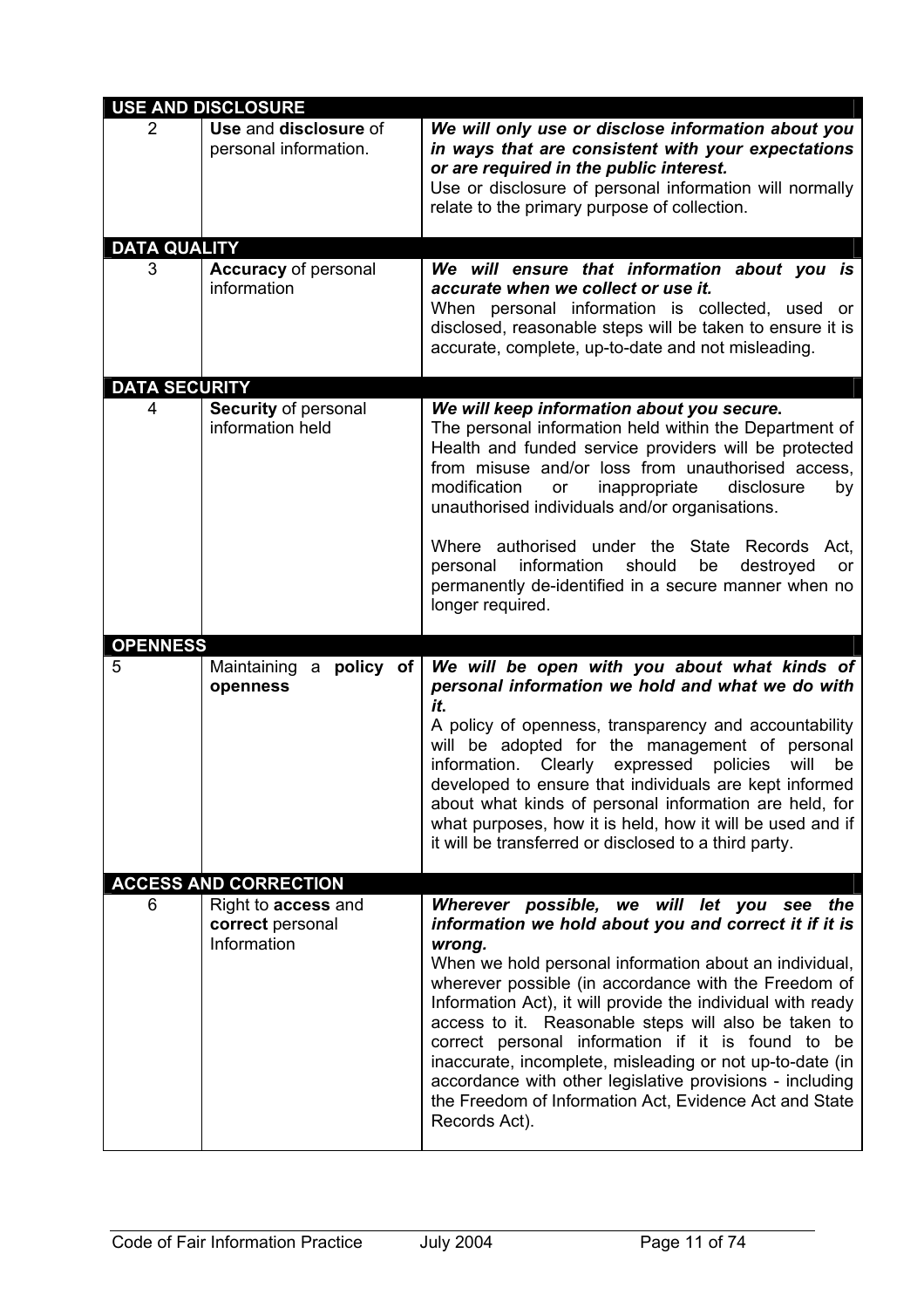| <b>UNIQUE IDENTIFIERS</b> |                                                            |                                                                                                                                                                                                                                                                                                                                                            |
|---------------------------|------------------------------------------------------------|------------------------------------------------------------------------------------------------------------------------------------------------------------------------------------------------------------------------------------------------------------------------------------------------------------------------------------------------------------|
|                           | Unique identifiers                                         | We will limit our use of identifiers that government<br>agencies have assigned to you.<br>Assigning and using unique identifiers by government<br>agencies should be limited and used in an appropriate<br>manner.                                                                                                                                         |
| <b>ANONYMITY</b>          |                                                            |                                                                                                                                                                                                                                                                                                                                                            |
| 8                         | <b>Anonymity for individuals</b>                           | If we can (and you want to) we will deal with you<br>anonymously.<br>Wherever it is lawful and practicable, individuals will<br>have the option of not identifying themselves when their<br>personal information is collected.                                                                                                                             |
|                           | <b>TRANSBORDER DATA FLOWS</b>                              |                                                                                                                                                                                                                                                                                                                                                            |
| 9                         | Security of personal<br>information during<br>transmission | We will take steps to protect your privacy if we<br>send personal information about you to a third<br>party.<br>Reasonable steps will be taken to maintain the security<br>and protect the privacy of personal information if it is<br>transferred on to a third party.                                                                                    |
|                           | <b>SENSITIVE INFORMATION</b>                               |                                                                                                                                                                                                                                                                                                                                                            |
| 10                        | Sensitive personal<br>information                          | We will limit the collection of sensitive information<br>about you.<br>Wherever<br>possible, the collection<br>of personal<br>information, such as that revealing political opinions,<br>beliefs,<br>religious<br>philosophical<br>trade-union<br>or<br>membership, or details on health or sex, will be limited<br>(except under specific circumstances). |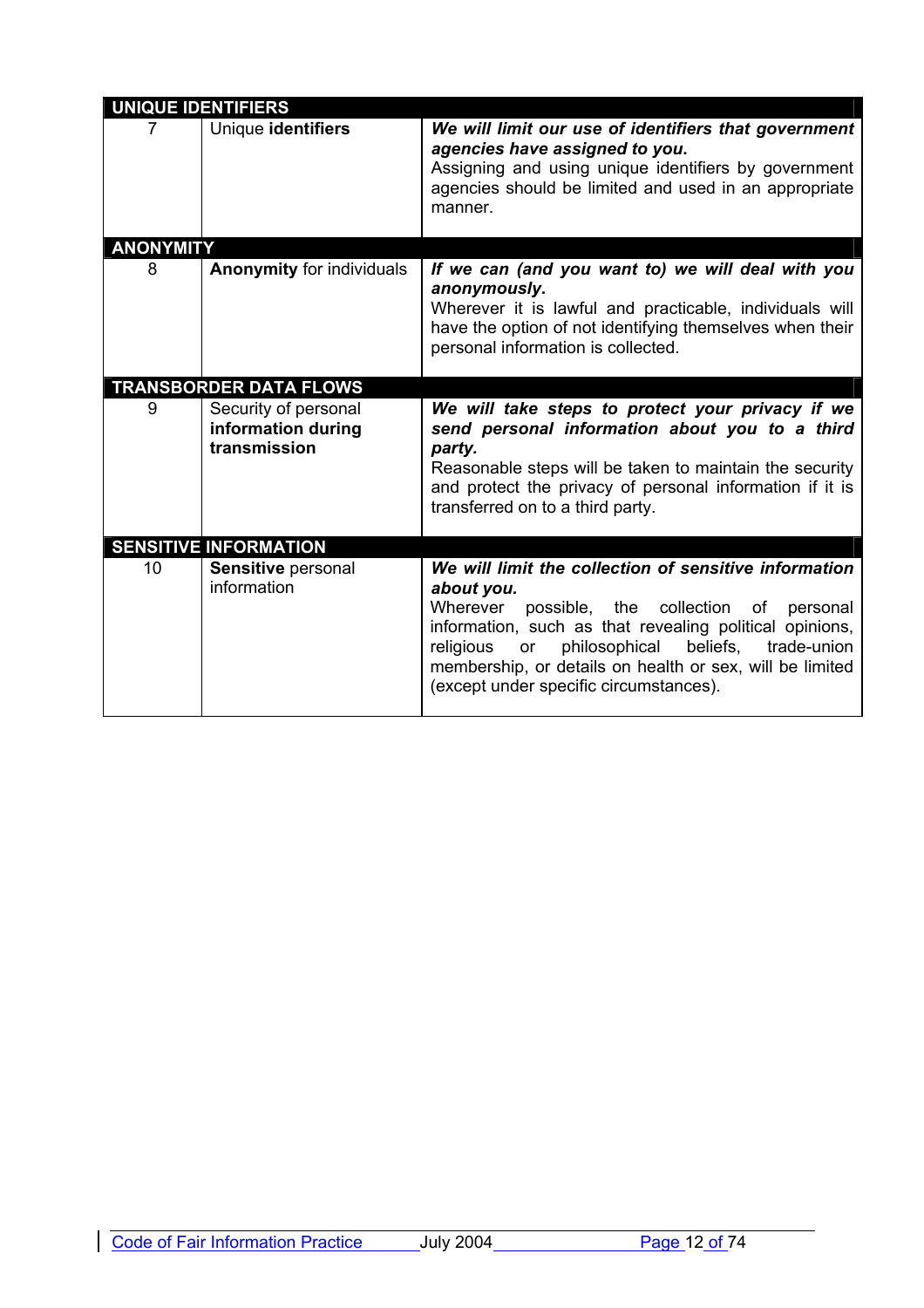# **THE PRINCIPLES**

The following sections provide guidance on the application and interpretation of the Principles which form the basis of this Code.

Each Principle forms its own section and contains:

- the Principle;
- the issue(s) addressed by the Principle;
- the intended outcome of the particular Principle;
- guidance on how the Principle is to be applied, including definitions and interpretation; and
- particulars regarding possible exceptions (ie the circumstances under which it may not be possible to comply with a Principle).

A full set of the Principles is attached as Appendix B.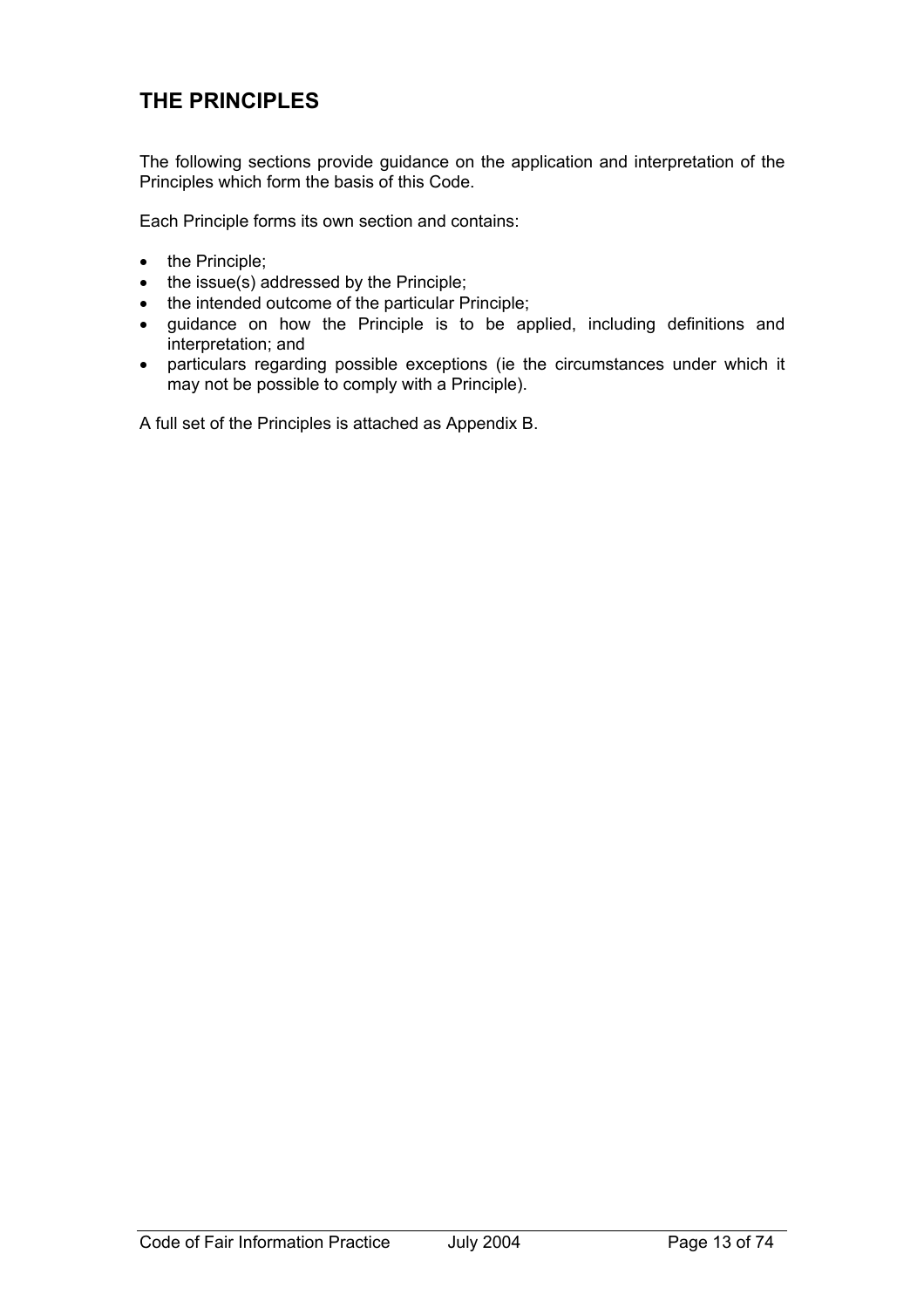#### **1.1**

**The Department of Health and funded service providers must not collect personal information unless the information is necessary for one or more of its functions or activities** 

### **EXPLANATORY NOTES**

#### **Issue(s) addressed by the Principle**

Purpose for collecting personal information.

#### **Intended privacy protection outcome(s)**

The aim of this Principle is to enable people to exercise some control over the handling of their personal information by limiting its collection to only that which is **necessary.**

#### **Application of the Principle**

When we collect personal information, it should be limited to collecting only the information that is considered **necessary for providing a particular service or fulfilling a particular function.** These services and/or functions may include:

- providing a service to a client;
- billing activities;
- monitoring client care;
- managing Departmental responsibilities; or
- protecting public health, housing and welfare through monitoring and investigations.

Limiting the collection of personal information is dealt with in two places. This section of the Code relates to the general collection of non-sensitive information. Collection of "sensitive information" (including personal health information) is dealt with under Principle 10.

In relation to the general collection of information, the onus is on us to justify why particular details regarding personal information are collected from individuals (see also Principle 1.3 below). This serves to deter the routine collection of "nonessential" information on the grounds that it may be useful in the future, which may lead to significant amounts of "non-essential" information about individuals being held.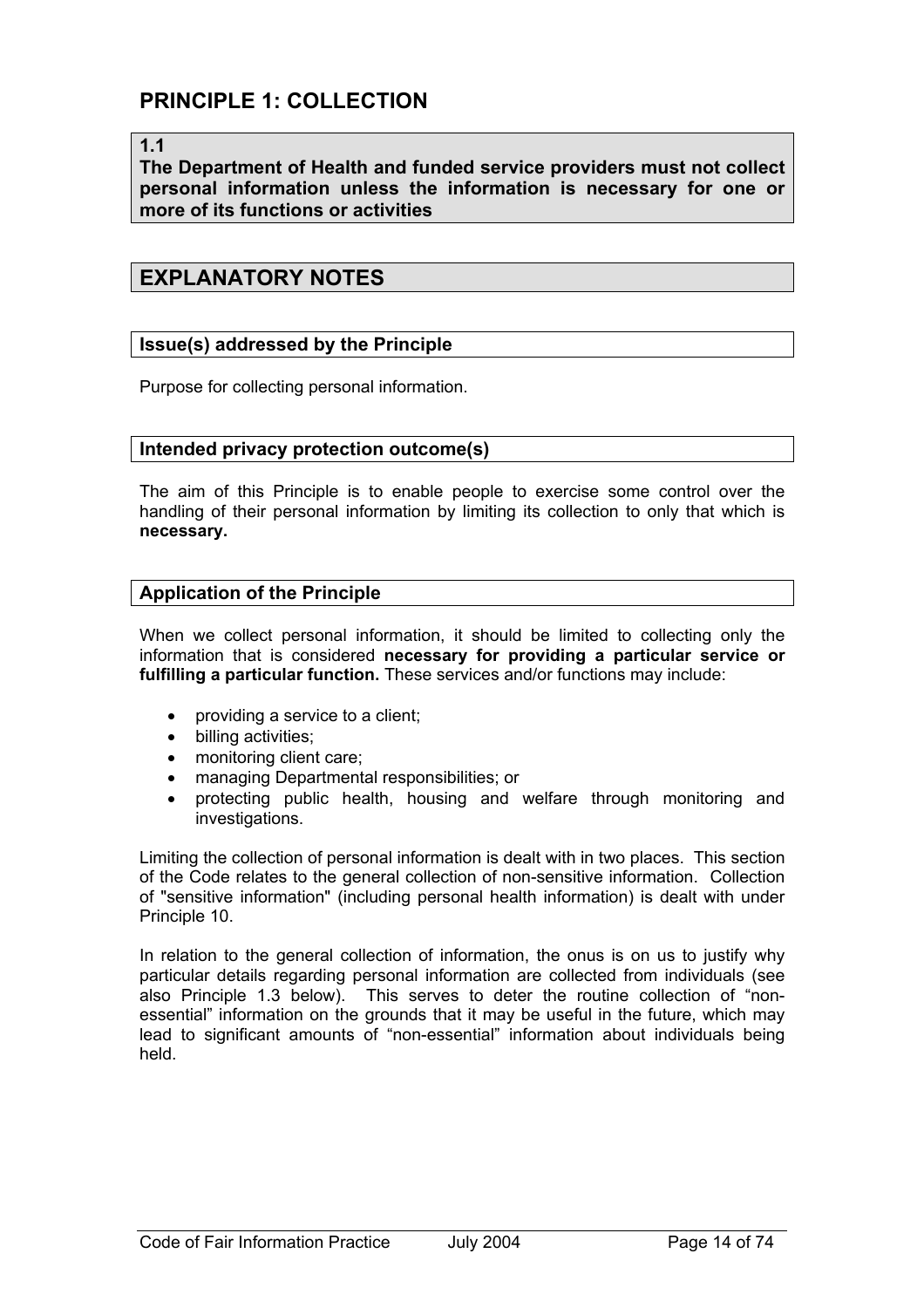#### *Determining what information is "necessary"*

Placing limits on collecting only necessary information involves determining, at the outset, exactly what details are needed or, at the very least, developing guidelines on the kind of information which it would be appropriate to collect in certain circumstances. Hence, the privacy protection implications from any new data collection activities should be assessed in advance.

"Necessary" should be interpreted in a practical, not theoretical or in-principle, sense. If a legitimate function or activity cannot be effectively performed without collecting personal information, then that personal information would be regarded as necessary for that particular function or activity.

At the time of collection, it may sometimes be difficult to determine what information will be required in the future. However, this uncertainty is not sufficient reason to justify collection of additional details that have not yet been identified as relevant for a particular purpose. The emphasis should be on identifying what information is relevant for a particular purpose(s) at the outset.

#### **Possible exceptions**

#### *Information collected for research purposes*

Health information collected for research purposes is dealt with in the 'Explanatory Notes' on Principle 10. Use and disclosure of personal information for research purposes is outlined under Principle 2.

#### *Collection of 'sensitive information'*

The collection of 'sensitive information' (including health information) is dealt with under Principle 10.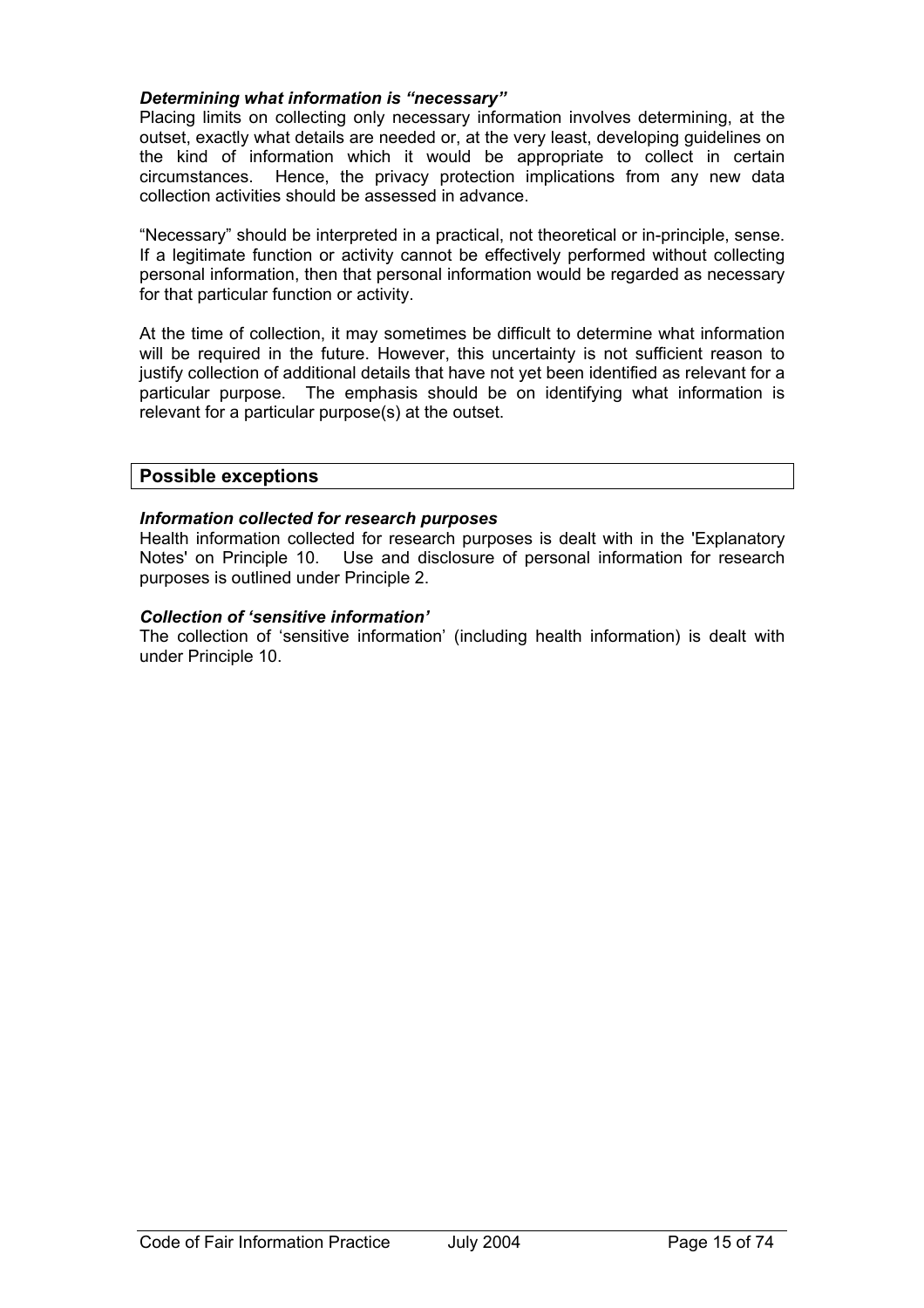**1.2** 

**The Department of Health or funded service provider must only collect personal information by lawful and fair means and not in an unreasonably intrusive way** 

## **EXPLANATORY NOTES**

#### **Issue(s) addressed by this Principle**

Manner of information collection.

#### **Intended privacy protection outcome(s)**

Ensuring that collection of personal information is undertaken in a **lawful, fair** and **non-intrusive** method serves to prevent undue pressure or coercion being placed on individuals when personal information is collected from them. It also requires that staff members are sensitive to the particular circumstances in which personal information is collected.

#### **Application of the Principle**

This Principle requires us to only collect personal information by lawful and fair means as well as to have regard to the circumstances and environment in which information is collected.

In general:

• **"Lawful"** means we must ensure that measures used to collect information comply with any applicable laws, including:

(i) Statutes which apply specifically to the Department or a Division's activities; and

- (ii) Any other State or Commonwealth legislation which may be relevant (such as legislation on fair-trading or telecommunications if applicable).
- **"Fair"** means without intimidation or deception.

When collecting personal information, it is important to be sensitive to the individual's particular circumstances. This requires awareness and consideration of any contextual factors and/or influences, such as ethnic and culture background, and the physical surroundings where information collection occurs.

Appropriate responses to ethnic and/or cultural issues may involve:

(i) Providing expanded (i.e. beyond basic requirements of Principle 1.3) explanations for why certain information is required. For example, collecting information regarding the individual's indigenous status is critical to research and planning aimed at improving Aboriginal health; and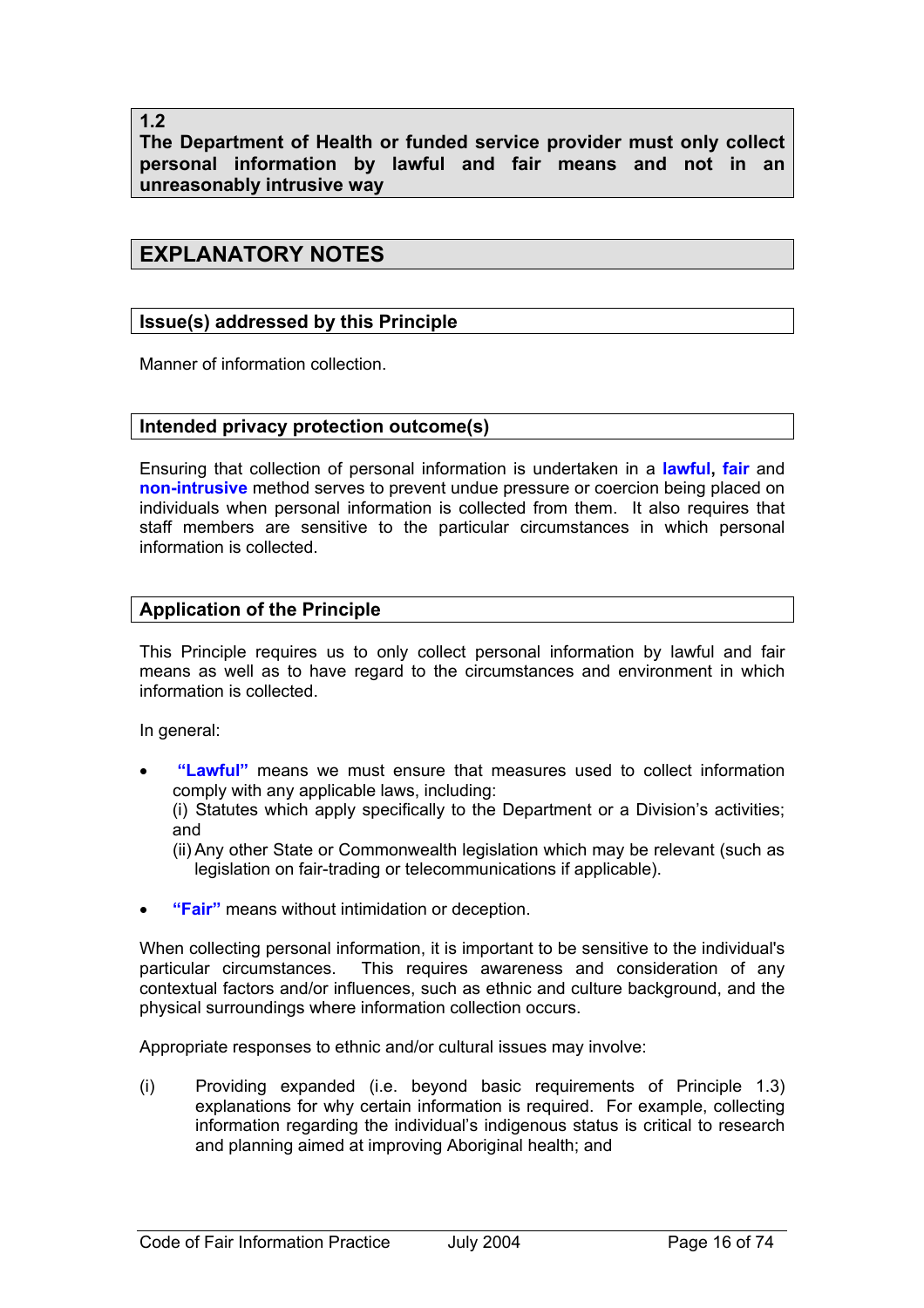(ii) Providing interpreters and/or multi-lingual application forms and brochures.

Appropriate responses to an individual's concerns regarding the physical surroundings for collecting information may involve a range of measures aimed at providing a private, reassuring and non-threatening environment.

#### **Possible exceptions**

There will be some circumstances where covert collection of information by surveillance or other means involving a level of deception, would be considered "fair". Examples would include investigations of possible fraud or other unlawful activities.

In some circumstances, we may need to collect information in a manner that could be considered **intrusive** even though the information is being collected by **lawful**  means. For example, collecting highly sensitive information relating to a suspected victim of child abuse without the consent of the child or guardian. In this situation, the applicable legislative provisions prescribing this collection would apply.

The overriding intent is to ensure that the intrusive nature of the collection is limited to that which is necessary to gather the relevant information.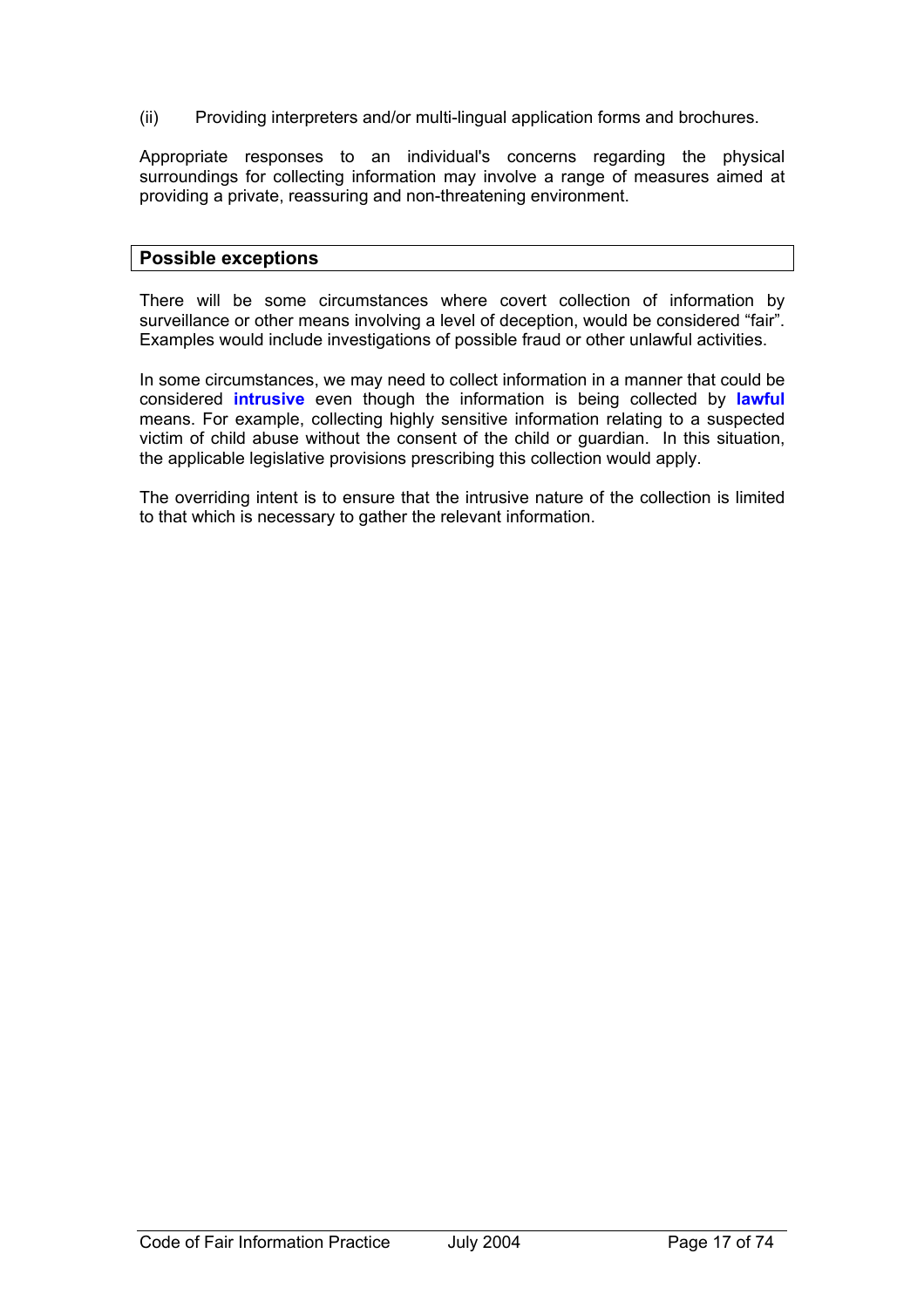**1.3:** 

**At or before the time the Department of Health or funded service provider collects personal information from the subject of the information (or, if that is not practicable, as soon as practicable thereafter), it must take reasonable steps to ensure that the subject of the information is aware of:** 

- **(a) the identity of the Department or funded service provider and how to contact it;**  *and*
- **(b) the fact that he or she is able to gain access to the information;**  *and*
- **(c) the purposes for which the information is collected;**  *and*
- **(d) to whom (or the types of individuals or organisations to which) it usually discloses information of that kind;**  *and*
- **(e) any law that requires the particular information to be collected;**  *and*
- **(f) the main consequences (if any) for the individual if all or part of the information is not provided.**

## **EXPLANATORY NOTES**

## **Issue(s) addressed by the Principle**

Notification regarding data collection.

#### **Intended privacy protection outcome(s)**

This Principle is intended to ensure that individuals are aware of who is collecting their personal information, what it will be used for, who will have access to it, and their rights of access to this information. This will also assist us to adopt an appropriate level of openness (refer also to Principle 5) in the way that we handle personal information.

## **Application of the Principle**

This Principle requires, where practicable, that individuals are provided with the advice listed in clauses 1.3(a) to (f) of this Principle:

- before or at the time of collection; and
- in a manner that is easily understood.

Information may be collected by a variety of means including verbally over the counter or during a telephone conversation. When **over the counter**, a brief notice could be prominently displayed and supplemented with more detailed written information. Where information is **collected over the telephone**, it may not be practical to address all of the 1.3(a) to (f) issues at the time of actual collection. If so,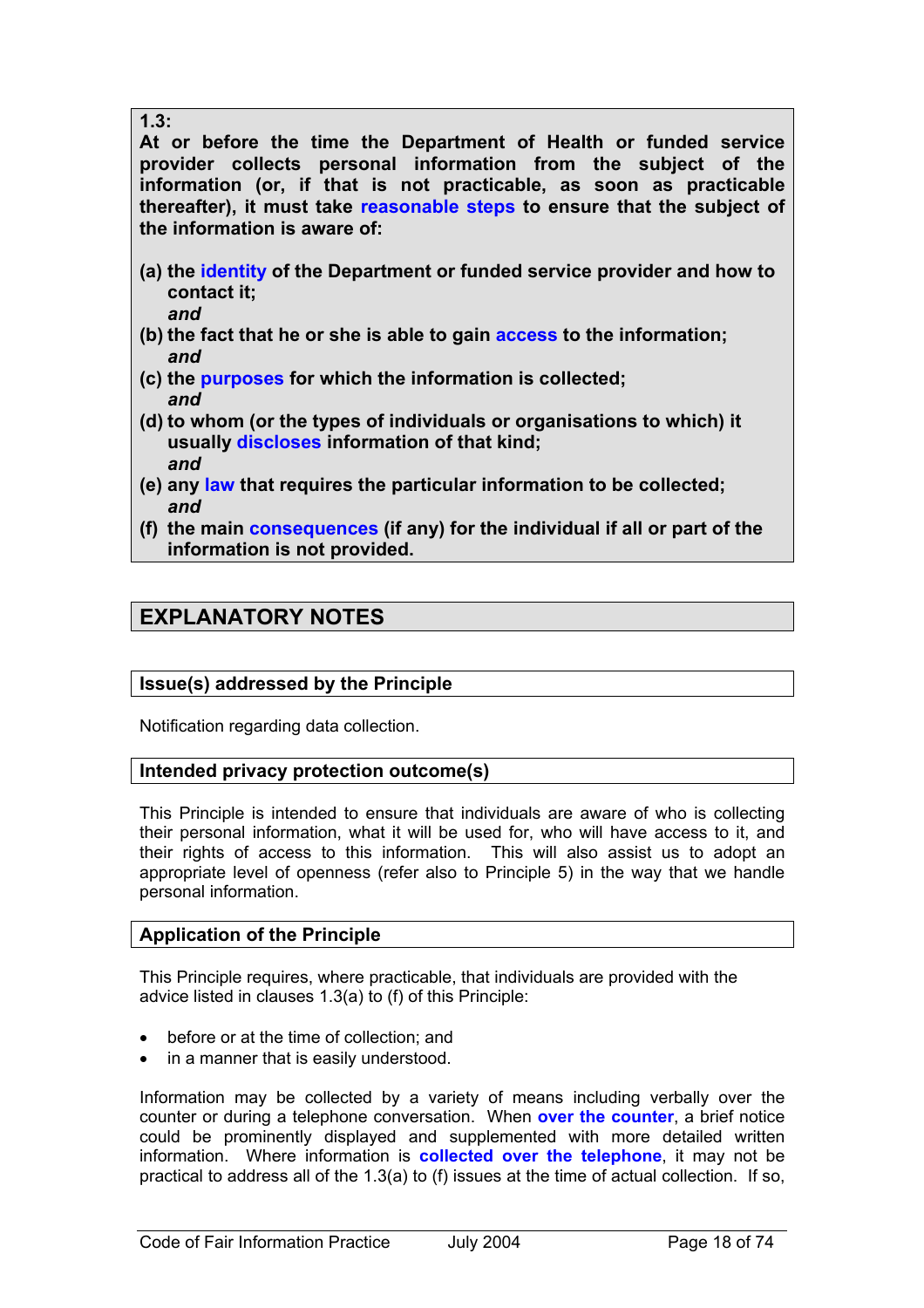people should be informed of them as soon as possible, for example, in any confirmatory documents.

Whether this advice is provided verbally or in writing, it must be in a manner that is easily understood by the individual. It may therefore be necessary to consider our clients and provide information in languages other than English. For consistency, when providing notification advice, regardless of whether it is verbal or written, it should conform to an agreed standard and format that cover all of the content described in clauses 1.3(a) to (f).

Alternatively, written advice could be provided via application forms, formal notification statements or printed information materials. Where information is being collected on a form, a statement on the form could satisfy the obligations under Principle 1.3.

#### *Informing people about the identity of the Department and funded service providers and how to contact it - 1.3(a)*

In many cases when information is collected directly from an individual, it will be obvious who is collecting the information. Where the circumstances of collection make any of the matters in 1.3(a) to (f) obvious, a **"reasonable step"** would be to do nothing. For example, in a large majority of cases, the identity of the Department and funded service providers collecting the information is obvious from the circumstances. However, this will not always be so, for example, when transactions occur via the Internet or where information was being collected at the individual's home or at some other location. In these instances steps may need to be taken to advise of who is collecting the information, for example, by providing a business card or pamphlet which clearly identifies the agency and its contact details.

#### *Informing people that they are able to gain access to the information - 1.3(b)*

Steps should be taken, when collecting information, to advise the individual that they are able to gain access to the information. This can be undertaken by providing information in easily understood brochures/information sheets or by prominently displaying signs at the point of collection.

#### *Informing people about the purposes of collection - 1.3(c)*

Steps need to be taken to advise an individual why particular information is being collected. In most cases, the description of the **purpose** can be kept reasonably general and provided in such a way that it is easily understood. If the collection is made for only one purpose, the purpose could be inferred simply from the title of a form.

At times, further information may be requested from an individual in addition to that required to provide a particular service. In these situations the individual should be told why that additional information is being sought. For example, it could be to improve the quality of care provided, or to assist in planning and/or research activities. Wherever practicable, the individual should be given a genuine choice about whether or not they wish to supply these additional details. (It should be noted that in the case of legal collections, for example those authorised under the Public and Environmental Health Act, no such choice can be offered. The individual should still however be informed that the information is being collected for this purpose.)

#### *Informing people about usual disclosures - 1.3(d)*

When collecting personal information, we should take reasonable steps to advise the individual of our usual practices regarding the disclosure of information to third parties.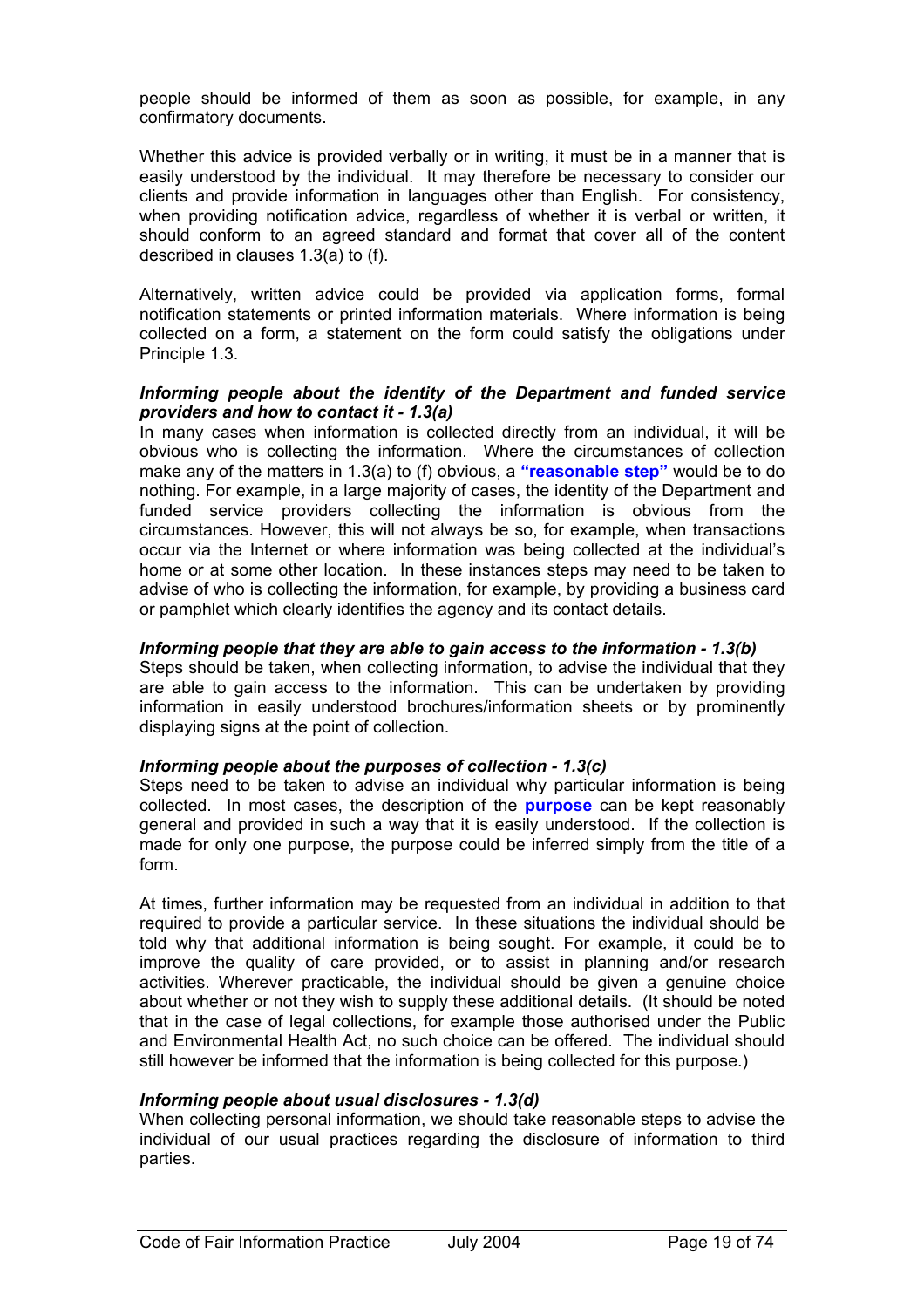**'Reasonable steps'**, in this context, would generally mean providing generic descriptions for categories of individuals and/or organisations to which information may be provided (eg 'State government licensing authorities' or 'health insurers'). Disclosures, such as those under a warrant or to intelligence agencies, would not usually need to be mentioned. Where information may be disclosed to other parts of the Department or to others for planning and/or research purposes, the individual should be assured that the information disclosed would usually be in a **de-identified form** unless otherwise authorised by law, or approved by an appropriate ethics committee, or where the individual gives their **consent**.

If, in the future, an individual's information is required by other organisations in order to protect the individual's health, welfare and safety, and the individual was not notified of this at the time of collection, the individual must be told about these additional uses and disclosures as soon as practicable.

We will sometimes have a legal obligation to disclose certain details about an individual to a relevant authority. For example, there are legal obligations imposed on certain professionals in situations involving *mandatory reporting***,** such as under the *Children's Protection Act 1993*, where some professionals are legally required to report child abuse when they suspect it is occurring. In cases where information on child abuse comes to the attention of a professional via a direct disclosure from the abuser, the professional should advise him/her that staff have a legal obligation to notify the relevant authorities. The individual does not need to be advised of this where one of the exceptions (listed below) applies. That is, where such advice would prejudice the health, welfare or safety of the individual, another individual or the community, or where the advice would prevent the Department from carrying out its obligations under the law.

#### *Informing people about any law that requires or authorises the information to be collected - 1.3(e)*

This Principle requires that, wherever possible, an individual should be informed about:

(i) any legal obligation or legal authorisation that requires the person to **provide** the information;

*or* 

(ii) any legal obligation or authorisation on the Department or funded service provider to **collect** that person's personal information.

In describing legal obligations you should specify the legislation that imposes the obligation or authorises the collection. This means that staff must be adequately familiar with all relevant legislation.

In addition to information which the individual is legally bound to provide, it is likely that other information may be required to fulfil a function. If an individual queries why certain details are being collected, the reason for the collection should be clearly explained in accordance with Principle 1.3(c), as should the consequences of not supplying the information in accordance with Principle 1.3(e).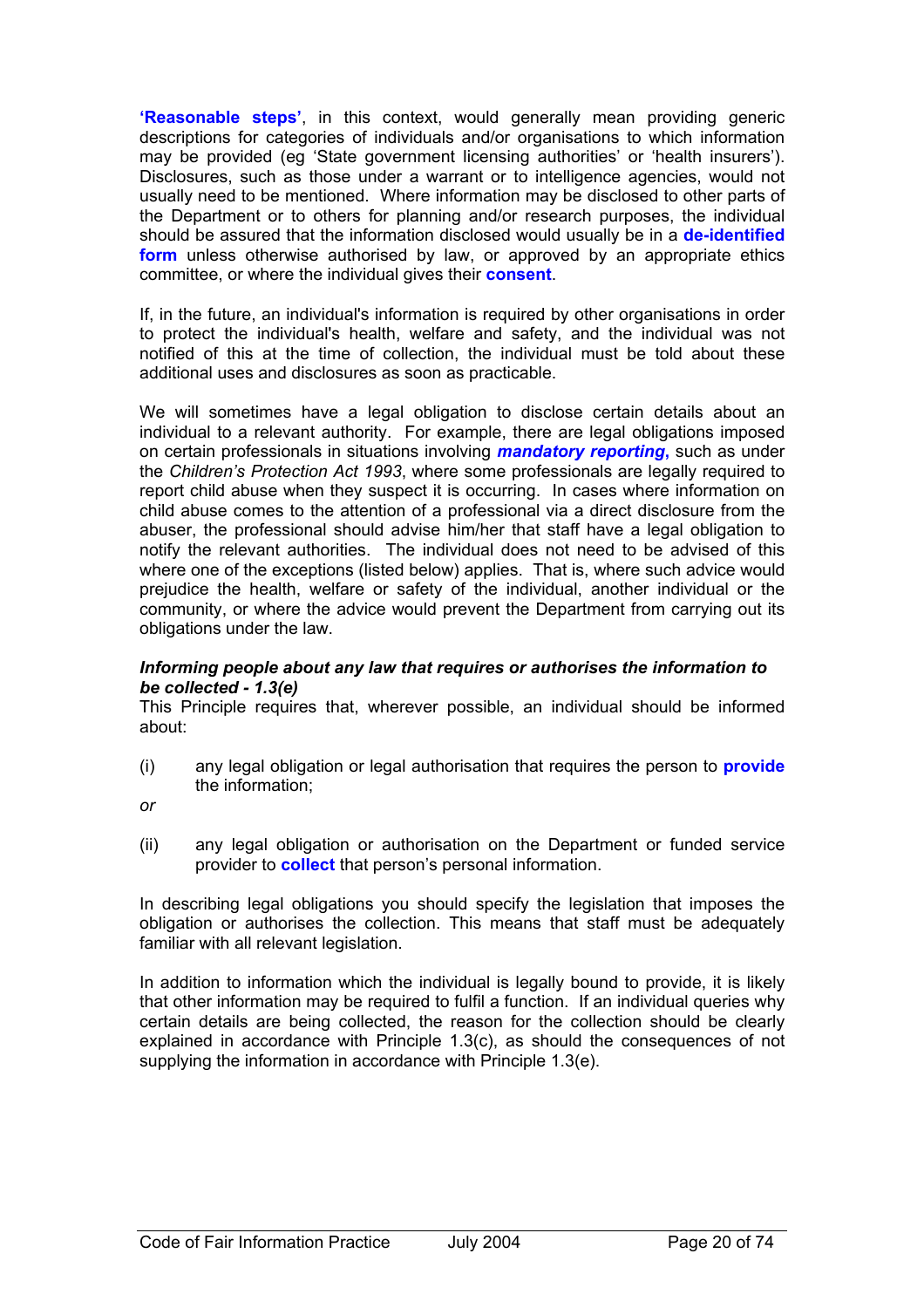#### *Informing people about the consequences of not providing personal information - 1.3(f)*

We would not be required to describe every possible consequence of not providing information. This is only intended to apply to significant (and non-obvious) consequences, such as preventing the delivery of certain services. Generally, we should inform individuals of what items of information are essential to fulfil the primary purpose of collection and the consequences of not providing that essential information.

#### **Possible exceptions**

Where an individual has regular dealings with us, they may not need to be advised of points 1.3(a) to (f) on each occasion. However, unless the person collecting the information is reasonably sure that the individual has been made aware of them (for example, because the client is attending a related follow-up consultation with the same professional), then the individual should be notified of these points whenever new or additional information is collected from them.

The main point is that the individual needs to be made aware of these matters; the Principles would not require an individual to be repeatedly and specifically told the same thing every time they have contact with us.

There will be instances where it is not "reasonable or practicable" to provide an individual with details about the collection of information. This would include instances where notifying at the time of collection would **defeat the entire purpose** of a legitimate activity of collection. For example, this exception would apply where information was being collected for the purpose of investigating fraud or some other illegal activity.

Another exception to advising individuals about the collection of their information is applicable in the health sector when collecting medical history information. Health professionals routinely seek information about an individual's family, social or medical history and this often results in the collection of information about someone other than the individual concerned. For example, seeking information about a family history of breast cancer, may result in the collection of information about the individual's mother, sister or auntie. In this circumstance, it is not necessary to advise the mother/sister/auntie that their information has been collected, provided:

• the collection of the third party's information is necessary for DHS to provide a health service,

#### *and*

• the third party's information is relevant to the family, social or medical history of that consumer.

See also Principle 1.5 for possible exceptions from notifying an individual where information is collected from third parties.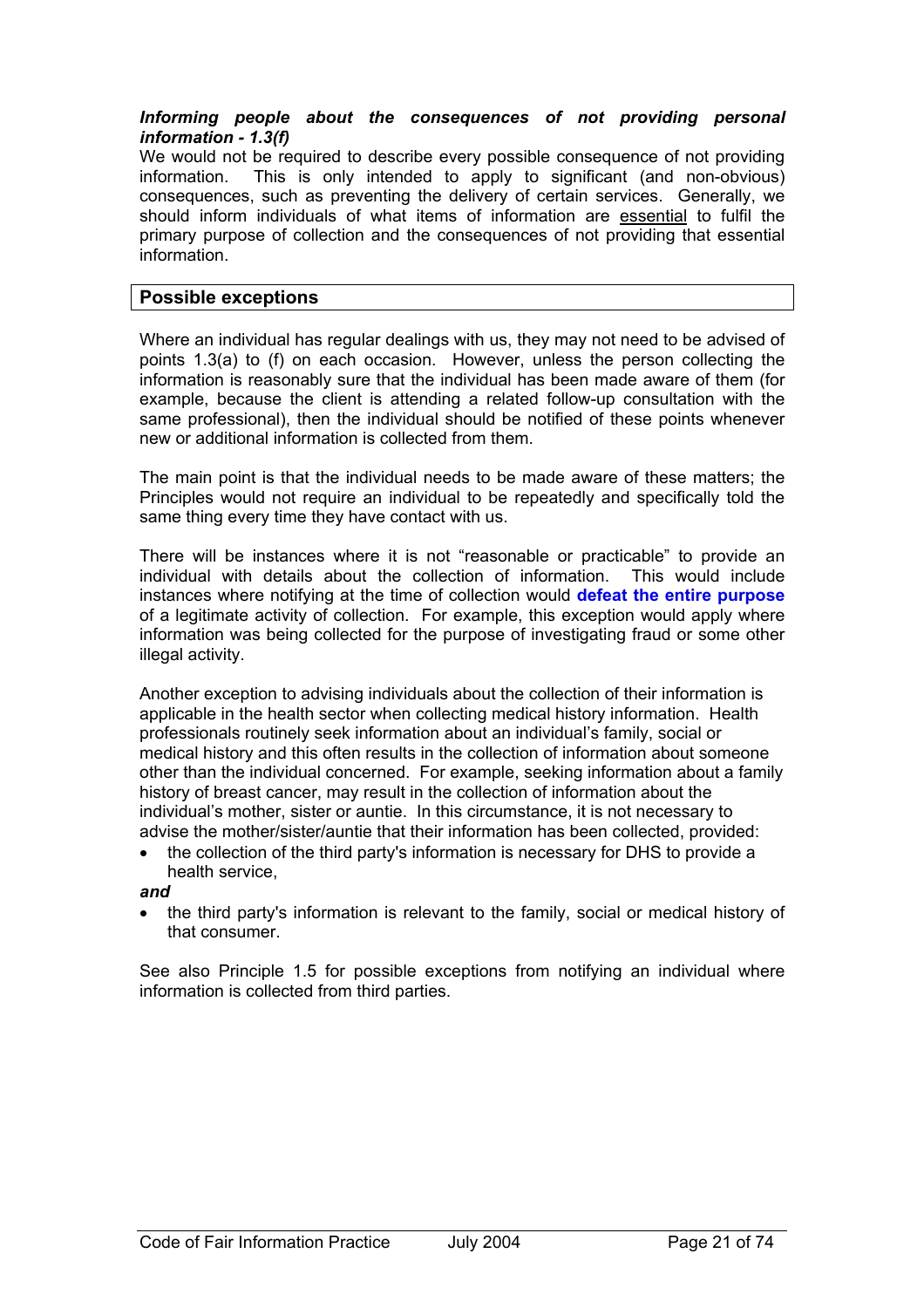**1.4** 

**If it is reasonable and practicable to do so, the Department of Health and funded service providers must collect personal information about an individual, only from that individual.** 

## **EXPLANATORY NOTES**

#### **Issue(s) addressed by the Principle**

Sources of personal information.

#### **Intended privacy protection outcome(s)**

Principle 1.4 ensures that the individual maintains control over the way that their personal information is handled by requiring that it should be collected from the individual concerned (except in certain circumstances).

#### **Application of the Principle**

We must collect personal information directly from the individual to whom the information relates (or from their authorised representative/agent) where it is reasonable and practicable to do so.

#### **Possible exceptions**

There may be situations in which it may not always be 'reasonable' or 'practicable' to collect information directly from the individual. For example, where the **individual is unable** to give or communicate the information, or authorise the collection of information from another person or organisation. This may be because of age, intellectual disability, mental illness, medical condition or some other recognised condition or circumstance.

At times we will have no choice about from whom we collect information, for example if the information arrives **unsolicited**. Where information is unsolicited (that is, where someone passes on information that was not requested), the information is still considered to have been collected if it is either recorded or used, and the individual should generally be notified about this collection. In some circumstances it may not be reasonable to notify an individual about such collections - see Principle 1.5 for possible exceptions from notifying an individual about collection from third parties.

At times collecting information from the individual concerned would **defeat the purpose** of the collection. For example, if information was being collected in order to investigate a breach, or possible breach, of the law.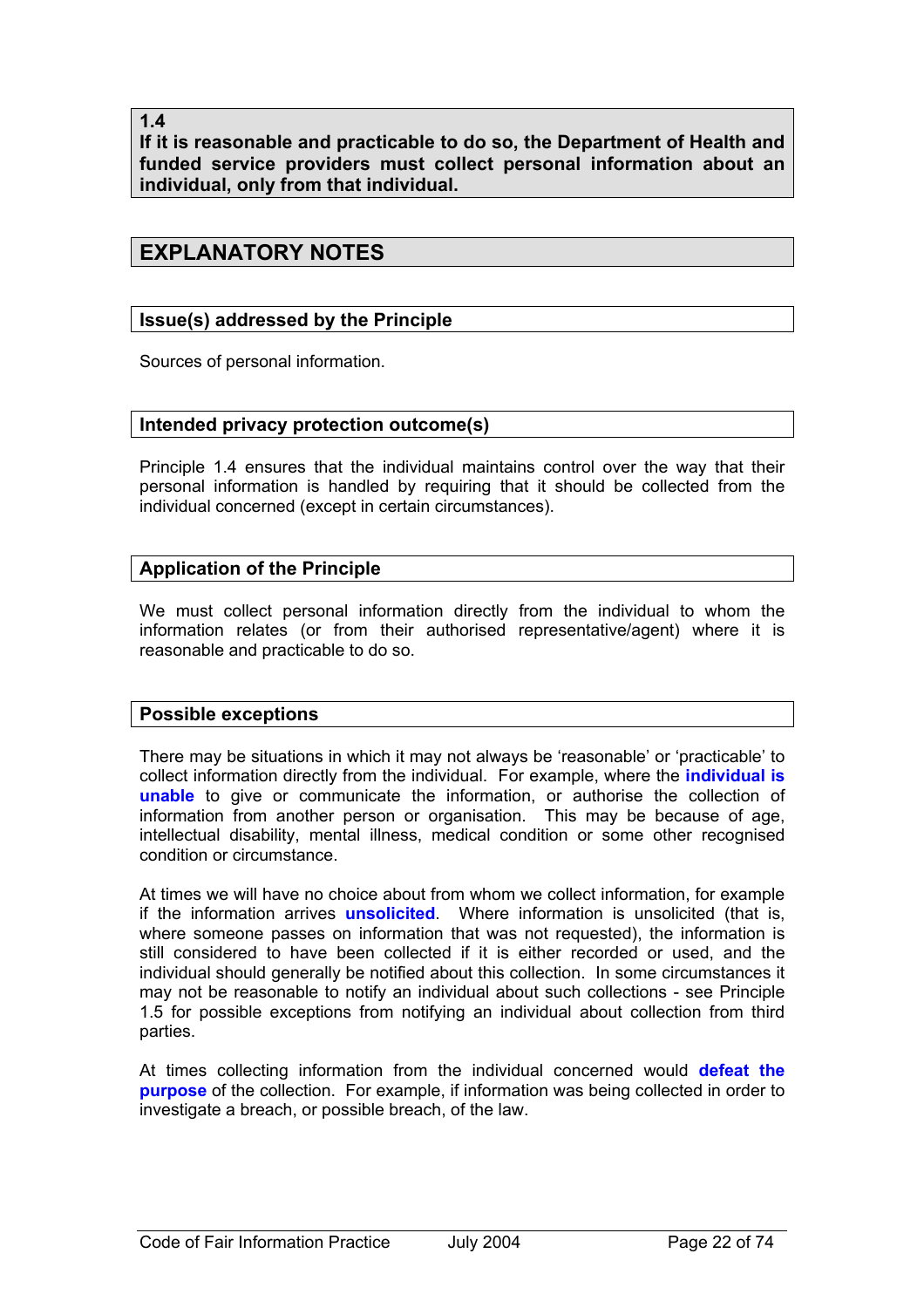Other circumstances where information may be collected from third parties is where the collection is **required or authorised by law**. For example, the Child Protection Act requires a person who suspects, on reasonable grounds, that a child has been or is being abused or neglected, to notify the Department of Families and Communities of that suspicion. Collection of that and associated information is a collection that is "required or authorised by law".

Some information about an individual is sought from experts, such as diagnostic tests where information in the form of pathology or radiology results is gathered and added to a patient's file. The implied consent of the individual can be assumed in such collections.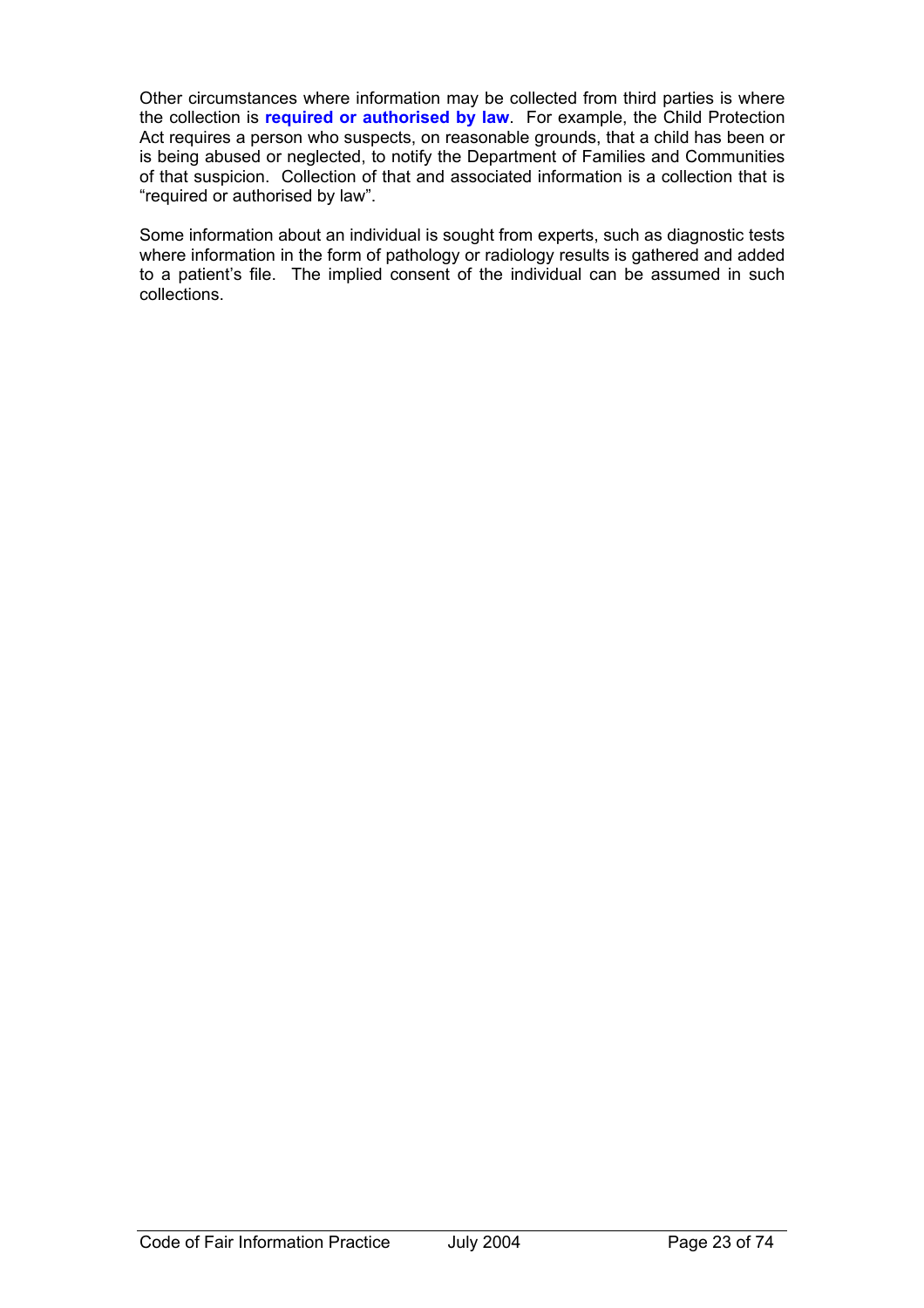#### **1.5:**

**Where the Department of Health or funded service provider collects personal information from someone else, it must take reasonable steps to ensure that the individual is or has been made aware of the matters listed under Principle 1.3 above, except to the extent that making the individual aware of the matter would pose a serious threat to the life or health of any individual.** 

## **EXPLANATORY NOTES**

#### **Issue(s) addressed by the Principle**

Notification regarding data collection from third parties and exceptions.

#### **Intended privacy protection outcome(s)**

Subject to some exceptions, Principle 1.5 enables the individual to maintain some control over the way that their personal information is handled by requiring that they are informed of all details dealt with in Principle 1.3 when information about them is collected from a third party.

#### **Application of the Principle**

This Principle requires us to take reasonable steps to make an individual aware if information about them has been **collected from someone else**. This ensures that the individual is aware of all information collected, regardless of the source of that information.

This Principle applies, unless to inform the individual would pose a serious threat to the life or health of any person (including the individual). For example, if we receive information about an individual who may pose a threat to his or her own life or health, or the lives or health of others, it is reasonable to weigh up whether sharing this advice with the individual concerned would exacerbate the problem. If there is a risk that the situation would be exacerbated, the individual need not be informed.

#### **Possible exceptions**

As well as the exception detailed above (where notification would pose a threat to life or health), we would not need to notify an individual about information collected from a third party if advising the individual would **defeat the purpose** of the collection. For example, if information was being collected in order to investigate a breach, or possible breach, of the law.

We are not required to provide a notification when information is being **collected by a third party**, for example, information collected by a party under an outsourcing or contract arrangement. Provided the third party has complied with Principle 1.3, we would not have to do anything more than obtain an assurance from the third party that they have complied with Principle 1.3.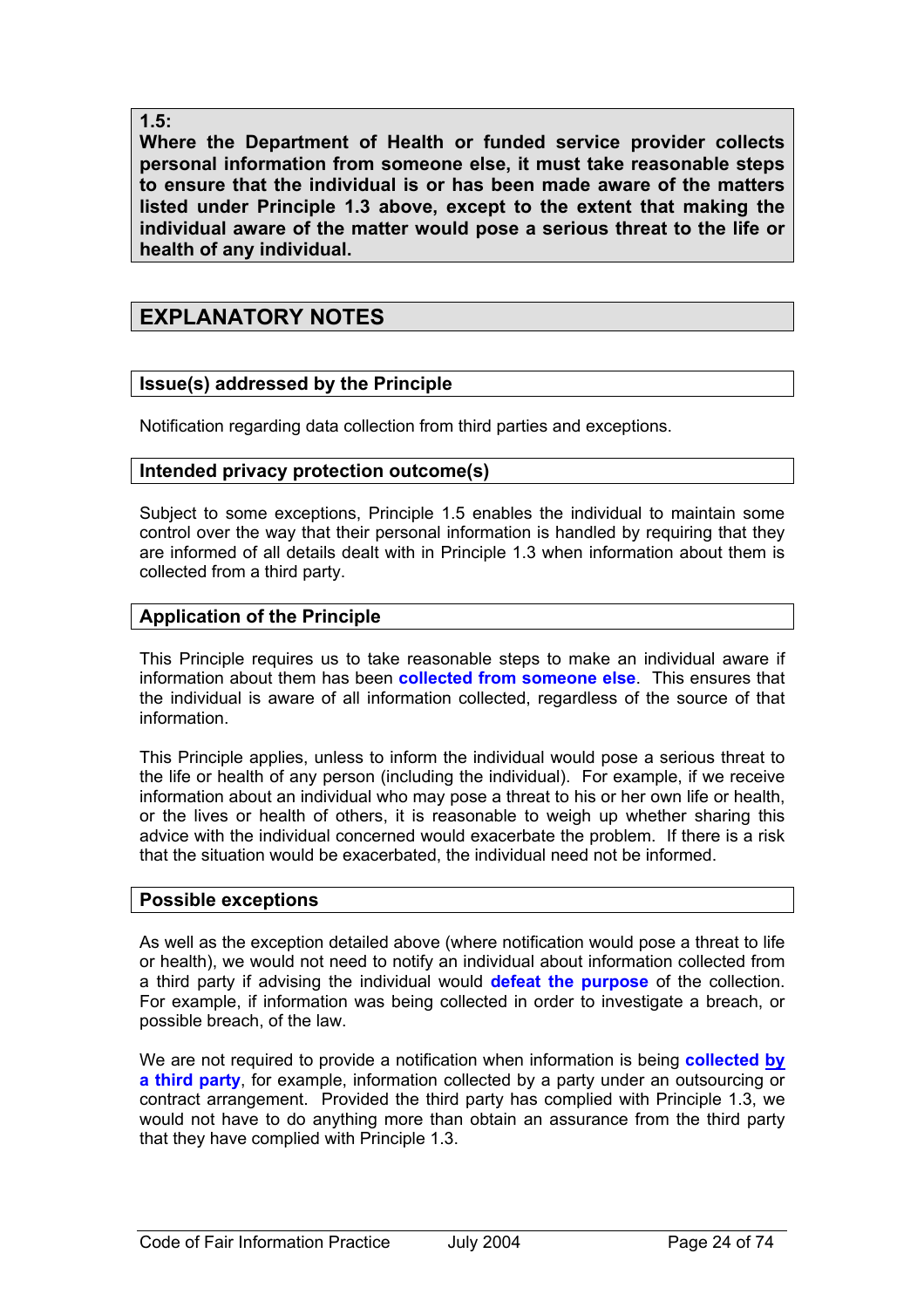**2.1** 

**The Department of Health and funded service providers must not use or disclose personal information about an individual for a purpose (the secondary purpose) other than the primary purpose of collection unless:** 

- **(a) Both of the following apply:** 
	- **(i) The secondary purpose is related to the primary purpose of collection and, if the personal information is sensitive information, directly related to the primary purpose of collection;**

*and* 

- **(ii) The individual would reasonably expect the Department or funded service provider to use or disclose the information for the secondary purpose***;*
- *or*
- **(b) The individual has consented to the use or disclosure;**
- *or*
- **(c) If the information is not sensitive information and the use of the information is for the secondary purpose of direct marketing:** 
	- **(i) It is impracticable for the Department or funded service provider to seek the individual's consent before that particular use;**

*and* 

- **(ii) The Department or funded service provider will not charge the individual for giving effect to a request by the individual to the Department or funded service provider not to receive direct marketing communications;**
- *and*
- **(iii) The individual has not made a request to the Department or funded service provider not to receive direct marketing communications;**
- *and*
- **(iv) The Department or funded service provider gives the individual the express opportunity at the time of first contact to express a wish not to receive any further direct marketing communications;**
- *or*
- **(d) If the information is health information and the use or disclosure is necessary for research, or the compilation or analysis of statistics, relevant to public health or public safety:** 
	- **(i) It is impracticable for the Department or funded service provider to seek the individual's consent before the use or disclosure;**

*and* 

**(ii) The use or disclosure is approved by Departmental or Divisional Research and Ethics Committees and the research is conducted in accordance with approved guidelines;**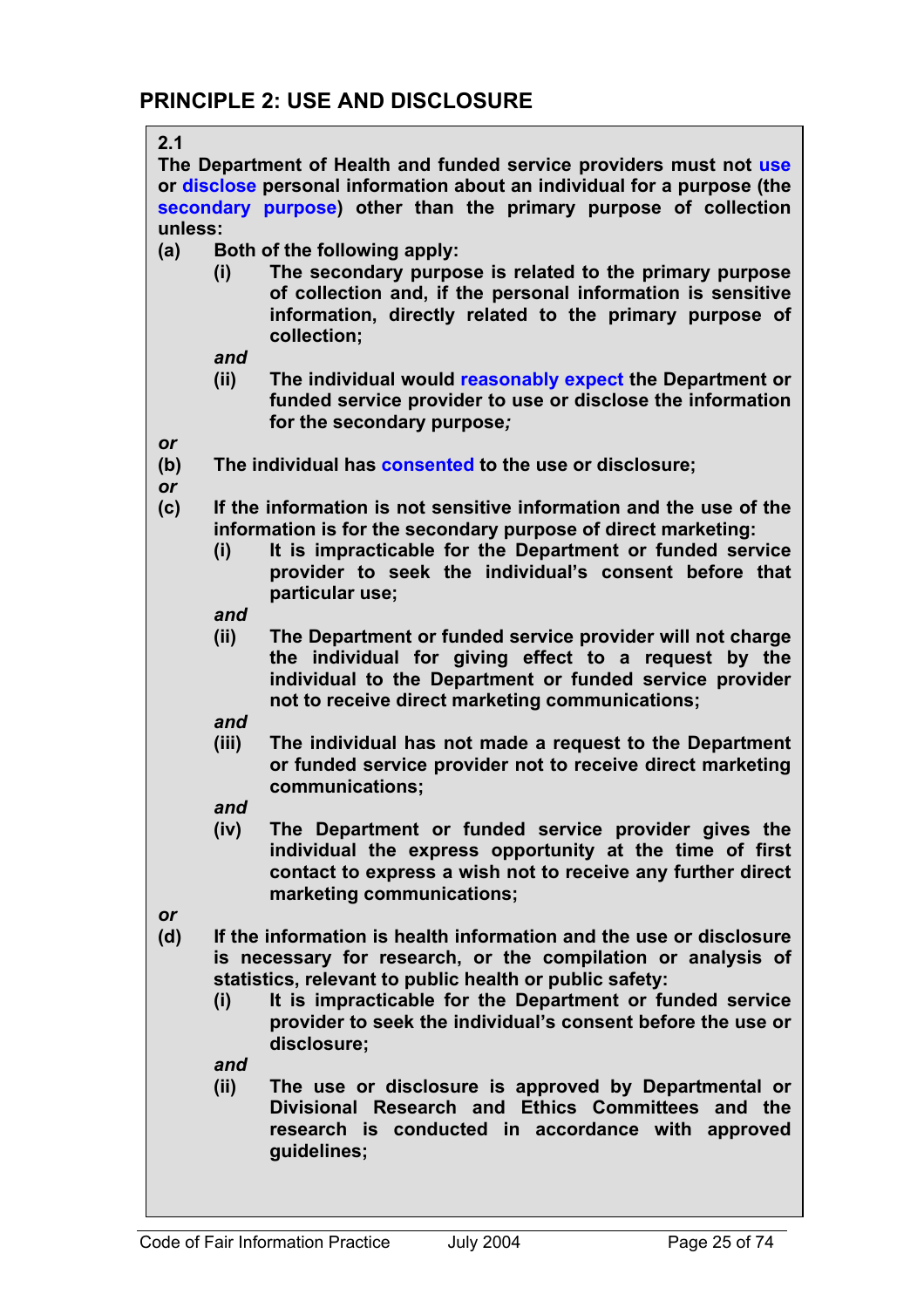|           | and                 |                                                                                                                                                                                                                                                                                                                    |
|-----------|---------------------|--------------------------------------------------------------------------------------------------------------------------------------------------------------------------------------------------------------------------------------------------------------------------------------------------------------------|
| or        | (iii)               | In the case of disclosure - the Department or funded<br>service provider reasonably believes that the recipient of<br>the health information will not disclose the health<br>information, or personal information derived from the<br>health information;                                                          |
| (e)       | <b>The</b>          | Department or funded service provider reasonably                                                                                                                                                                                                                                                                   |
|           | prevent:            | believes that the use or disclosure is necessary to lessen or                                                                                                                                                                                                                                                      |
|           | (i)                 | A serious and imminent threat to an individual's life,<br>health or safety;                                                                                                                                                                                                                                        |
|           | or                  |                                                                                                                                                                                                                                                                                                                    |
|           | (ii)                | A serious threat to public health or public safety;                                                                                                                                                                                                                                                                |
| <b>or</b> |                     |                                                                                                                                                                                                                                                                                                                    |
| (f)       |                     | The Department or funded service provider has reason to<br>suspect that unlawful activity has been, is being or may be<br>engaged in, and uses or discloses the personal information as<br>a necessary part of its investigation of the matter or in<br>reporting its concerns to relevant persons or authorities; |
| or        |                     |                                                                                                                                                                                                                                                                                                                    |
| (g)       | law;<br>or          | The use or disclosure is required or authorised by or under                                                                                                                                                                                                                                                        |
| (h)       | <b>The</b><br>body: | Department or funded service provider reasonably<br>believes that the use or disclosure is reasonably necessary for<br>one or more of the following by or on behalf of an enforcement                                                                                                                              |
|           | (i)                 | The prevention, detection, investigation, prosecution or<br>punishment of criminal offences, breaches of a law<br>imposing a penalty or sanction or breaches of a<br>prescribed law;                                                                                                                               |
|           | (i)                 | The enforcement of laws relating to the confiscation of<br>the proceeds of crime;                                                                                                                                                                                                                                  |
|           | (iii)               | The protection of the public revenue;                                                                                                                                                                                                                                                                              |
|           | (iv)                | The prevention, detection, investigation or remedying of                                                                                                                                                                                                                                                           |
|           |                     | seriously improper conduct or prescribed conduct; and                                                                                                                                                                                                                                                              |
|           | (v)                 | The preparation for, or conduct of, proceedings before                                                                                                                                                                                                                                                             |
|           |                     | any court or tribunal, or implementation of the orders of<br>a court or tribunal.                                                                                                                                                                                                                                  |
| Note 1:   |                     | It is not intended to deter the Department or funded service<br>lawfully co-operating<br>providers<br>from<br>with<br>agencies<br>performing law enforcement functions in the performance of<br>their functions.                                                                                                   |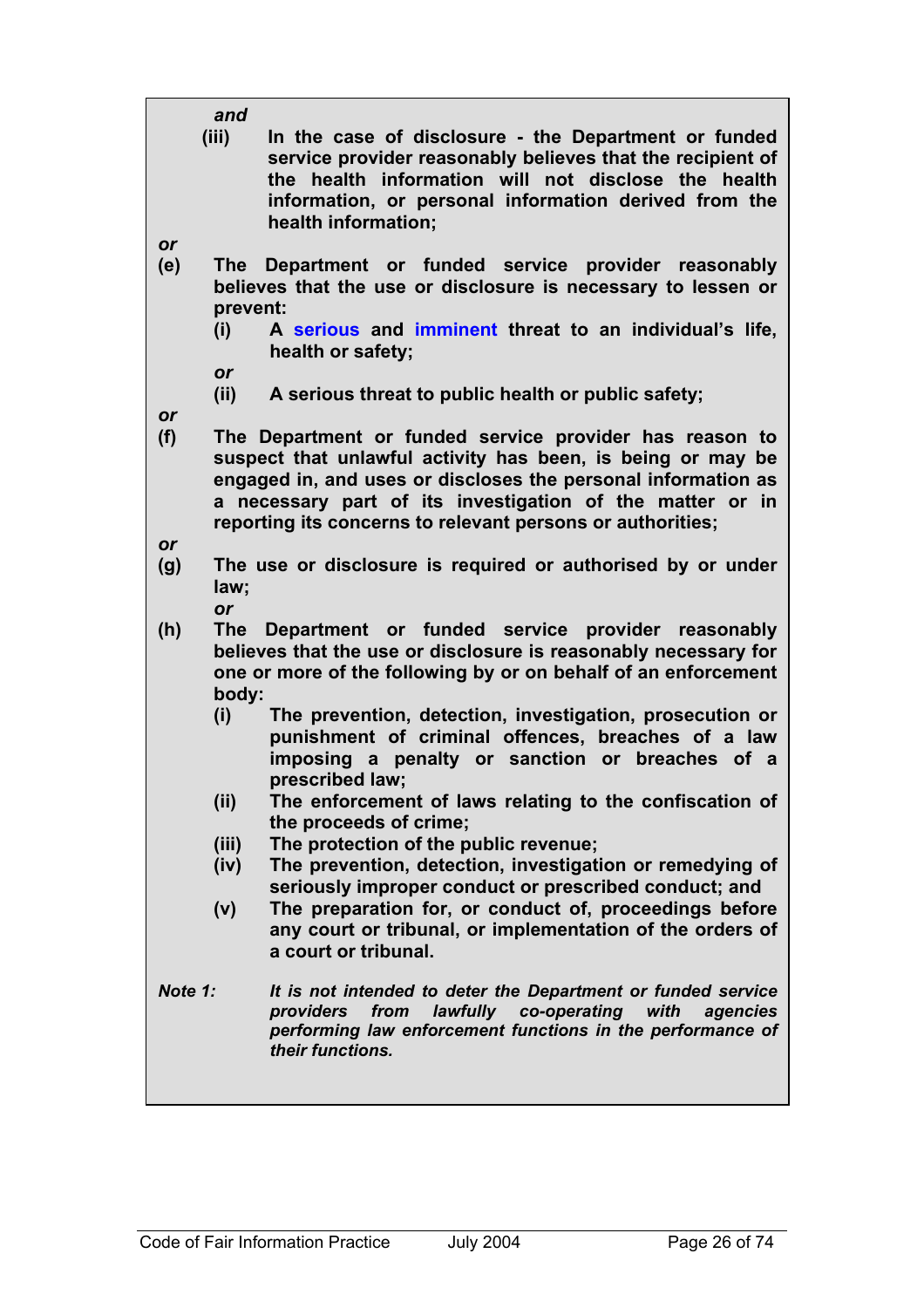- *Note 2: Sub-clause 2.1 does not override any existing legal obligations not to disclose personal information. Nothing in sub-clause 2.1 requires the Department or funded service provider to disclose personal information; the Department or funded service provider is always entitled not to disclose personal information in the absence of a legal obligation to disclose it.*
- *Note 3: The Department or funded service provider is also subject to the requirements of Principle 9 if it transfers personal information to a person in a foreign country.*

## **EXPLANATORY NOTES**

#### **Issue(s) addressed by this Principle**

Use and disclosure of personal information.

#### **Intended privacy protection outcome(s)**

This principle protects privacy by:

- requiring the Department of Health and funded service providers that hold information about individuals to handle it responsibly, normally by limiting its use to the primary purpose for which it was collected; and
- enabling individuals "to exercise some control over the way information about them is handled" by requiring us, in normal circumstances, to use or disclose information about them only in ways that are consistent with their expectations.

#### **Application of the Principle**

This Principle places limits on the extent to which information can be used within the Department and its funded service providers and also limits the circumstances in which information can be disclosed or released to other parties (including other Departments, agencies, organisations or individuals).

**"Use"** refers to the handling of information *within* a particular organisation.

**"Disclosure"** refers to the communication of personal information *to* another agency, organisation or individual.

#### *Use and disclosure for the 'primary purpose' of collection – 2.1*

When information is collected, it is generally for a specific or 'primary purpose'. Determining the primary purpose of collection should always be possible, although not always easy. When we collect information directly from an individual, it is almost always to serve a specific pre-determined and pre-defined purpose. This is the **primary purpose** of collection. Use or disclosure for any other purpose is a 'secondary purpose' and is dealt with in subsequent paragraphs.

Where the information is *not* collected directly from the individual, our initial use of this information after its collection is a guide to the primary purpose of collection.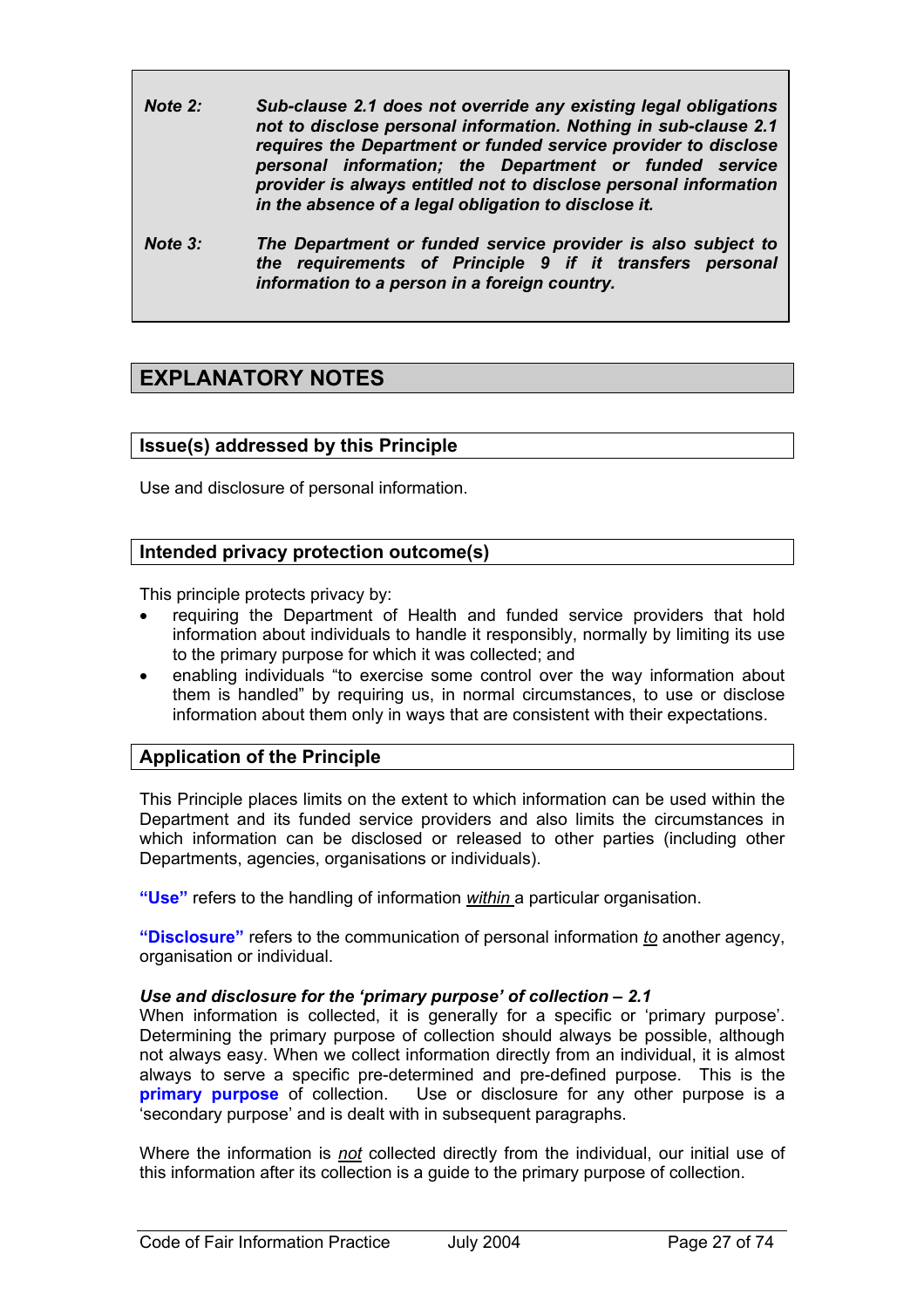Although it is not always necessary for the individual to consent to the use or disclosure of personal information for the primary purpose, we must take reasonable steps to ensure that the individual is aware of the primary purpose – see Principle 1.3.

#### *Use and disclosure of information for a secondary purpose or purpose closely related to the primary purpose of collection – 2.1(a)*

This Principle enables the use and disclosure of personal information if that use or disclosure is for a purpose directly related to the primary purpose of collection.

*"***Directly related to the primary purpose"** means a purpose which is closely connected to the purpose for which the information was collected even if it is not strictly necessary to achieve that purpose. For example, a directly related purpose may include:

- managing, evaluating, auditing the provision of a service or product;
- managing the provision of the service or product; and
- administration and/or billing purposes.

However, this Principle requires that the 'secondary use' be within the reasonable expectations of the person to whom the information relates.

The **"reasonable expectations"** test should be applied from the point of view of the general public: that is, we should be able to use or disclose personal information in ways in which a person with no special knowledge of the industry or activity would expect. What a person has been told at the time of collection (in accordance with Principle 1.3) will help to ascertain what an individual might reasonably expect.

Because they are contributing to an individual patient's care, medical students interviewing and examining a patient and reporting findings to a senior doctor and nursing trainees performing procedures on a patient are considered part of the treatment team. In this case, the use of the patient's personal information by (or disclosure to) the student/trainee for the provision of care could be considered a "primary purpose" (but see also the notes to principle 2.1(d) for reference to students who are not part of the treatment team.)

#### *Use and disclosure where the individual has consented – 2.1(b)*

Use or disclosure for a secondary purpose is permitted in specified circumstances, including where the individual consents.

**"Consent"** should be interpreted in a practical way. **"Implied consent"** would be acceptable in some circumstances. Implied consent could legitimately be inferred from the individual's failure to object to a proposed use or disclosure, provided that the option to object was clearly and prominently presented and easy to implement.

However, if serious consequences could arise for the individual from the use or disclosure of information, we would have to be able to demonstrate clearly that every possible effort was made to ensure that the individual understood what was going to happen to his or her information; in such circumstances it would generally be more appropriate to seek **'express consent"**.

In some Aboriginal communities it may be culturally prescribed who may provide consent on behalf of a person. Further information may be obtained from the Aboriginal Services Division of the Department.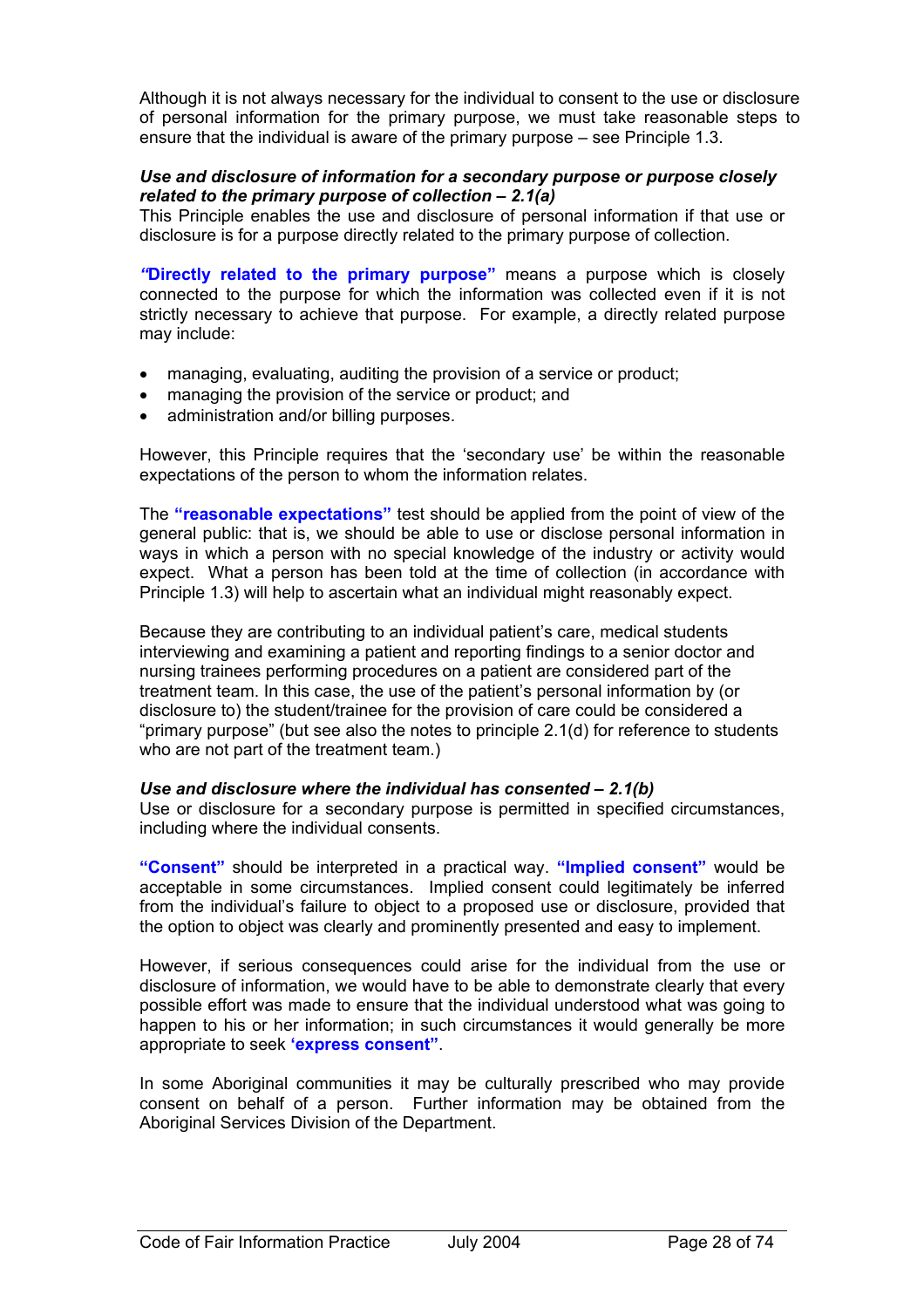#### *Use and disclosure for direct marketing purposes – 2.1(c)*

This Principle allows organisations to use non-sensitive personal information for direct marketing where, among other things, it is impracticable to seek the individual's consent and where the individual is told that they can opt out of receiving any more marketing from the organisation.

This Principle only applies to the use of non-sensitive information for direct marketing and does not permit an organisation to disclose personal information for the purpose of direct marketing.

Direct Marketing does not include fundraising in the simple sense of seeking donations. For Health Service providers, collection of name and address to provide a health service would be regarded as the collection of "health information", and as such is specifically not to be used for other purposes without consent (see Principle 10). Welfare and Housing organisations within DHS, not providing a Health Service, could view the collection of name and address differently, and treat fundraising as a secondary purpose for which they may use personal information without first seeking consent.

#### *Use and disclosure of health information for research purposes – 2.1(d)*

Some flexibility is provided by this Principle where **health** information is used or disclosed for the secondary purpose of research or compilation or analysis of statistics relevant to public health or safety.

In general, information used or disclosed for research purposes should be **deidentified**. Where de-identified information is not suitable and it is impracticable to seek consent from individuals, then personal health information may be used or disclosed provided the research has been approved by a Departmental or Divisional Research and Ethics Committee in accordance with NHMRC guidelines issued under S.95A of the Commonwealth *Privacy Act*.

The same principle applies to medical students at a teaching Hospital, who use patient information purely for training purposes and not for any treatment purpose. During activities where students/trainees are not directly involved in an individual patient's care or treatment, wherever possible only de-identified patient information should be used for teaching purposes. Where the use of identifiable patient information purely for teaching purposes is unavoidable and justified, wherever possible, the express consent of the individual patient should be sought. (See also the notes to principle 2.1(a) for situations in which students are part of a treatment team.)

This Principle relates specifically to health information and other provisions apply for using or disclosing other than personal health information (personal information held by housing or community services, for example). Therefore, if personal information which is not health related is required for research purposes, advice should be sought from the Department's Human Research Ethics Committee.

#### *Use and disclosure for health and safety reasons – 2.1(e)*

Principle 2.1(e)(i) allows personal information to be used or disclosed to prevent or lessen 'a serious and imminent threat' to the health, welfare or safety of an individual. For this exception to apply, the harm must be about to happen, and the threat to an individual person's health, welfare or safety must be likely to result in significant harm. Where the risk to the health, welfare or safety is remote and unlikely to be prevented or lessened by the release of certain details about an individual, then this exception will not apply and other alternatives for dealing with the situation ought to be considered, for example by seeking consent.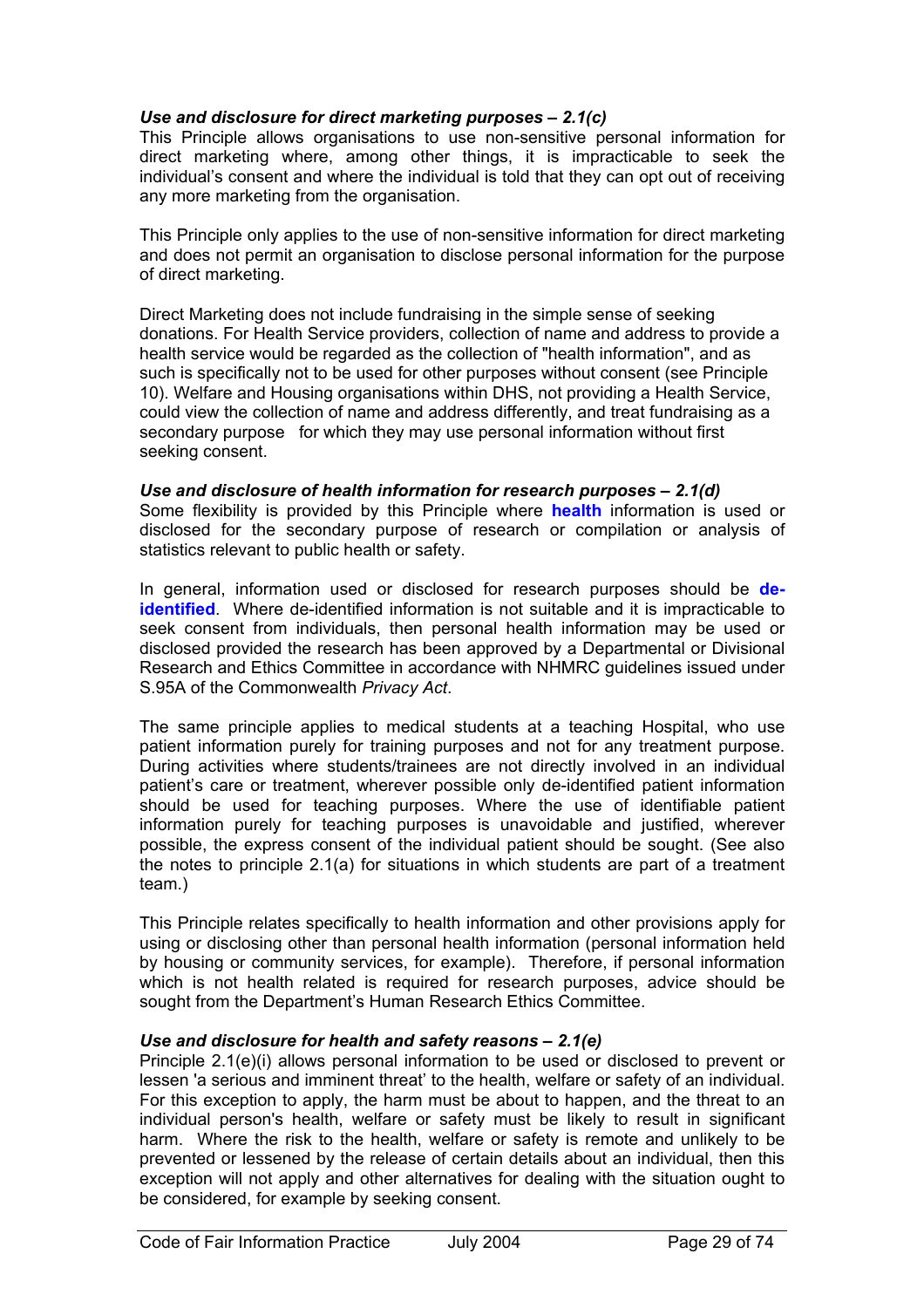Principle 2.1(e)(ii) allows personal information to be used or disclosed to lessen or prevent a 'serious threat to public health or safety'. This subclause differs from subclause (i) because it relates to the general 'public health or safety' rather than to an individual's life or safety. Another difference is that 'imminent' has been omitted. This is because a threat to public health or safety, for example, a possible outbreak of infectious disease, may be serious enough to warrant extraordinary uses or disclosures of personal information but may not be imminent in terms of time. It may be certain that, unless addressed, the threat will do serious harm to public health or safety but not certain when that harm will actually be done.

*Use and disclosure for investigation and/or reporting unlawful activity – 2.1(f)*  This Principle explicitly acknowledges that in some areas of the Department or a funded service provider, the investigation and/or reporting of suspected unlawful activity is a legitimate function. As such, use or disclosure of information is permitted for this purpose.

Use of information for investigating or reporting suspected unlawful activity should be related to our activities or functions. For this to occur, staff will need to be aware of the types of activity that are in breach of statutory requirements.

'Relevant authority' includes law enforcement bodies, such as Police, licensing boards and other government regulatory authorities.

#### *Use and disclosure required or authorised by law – 2.1(g)*

This Principle covers situations where the law unambiguously requires or authorises the use or disclosure of personal information, such as legal obligations in relations to notifiable diseases and cases of suspected child abuse.

#### *Use and disclosure for law enforcement purposes – 2.1(h)*

Disclosure of personal information to enforcement agencies under Principle 2.1(h) should be confined to information sought in connection with a specific individual case or investigation. Although some enforcement agencies may have legitimate reasons to compile large quantities of data, it is more appropriate for such data to be collected in a more formal and accountable way. Principle 2.1(h) is not intended to justify "fishing expeditions".

In order to rely on this Principle for using or disclosing personal information for law enforcement purposes, staff should 'reasonably believe' that the use or disclosure is reasonably necessary for the law enforcement body to carry out its functions.

For the purpose of this Principle, the term 'law imposing a sanction' would include a law that allows the Government to refuse a benefit or that imposes other non-criminal consequences for failure to comply with a legal obligation.

This clause also acknowledges that we may legitimately use or disclose personal information where necessary for national security reasons. Prejudice to national security would include endangering the defence of Australia or Australia's international relations or information entrusted on a basis of confidence to an Australian government by the government of another country or an international organisation.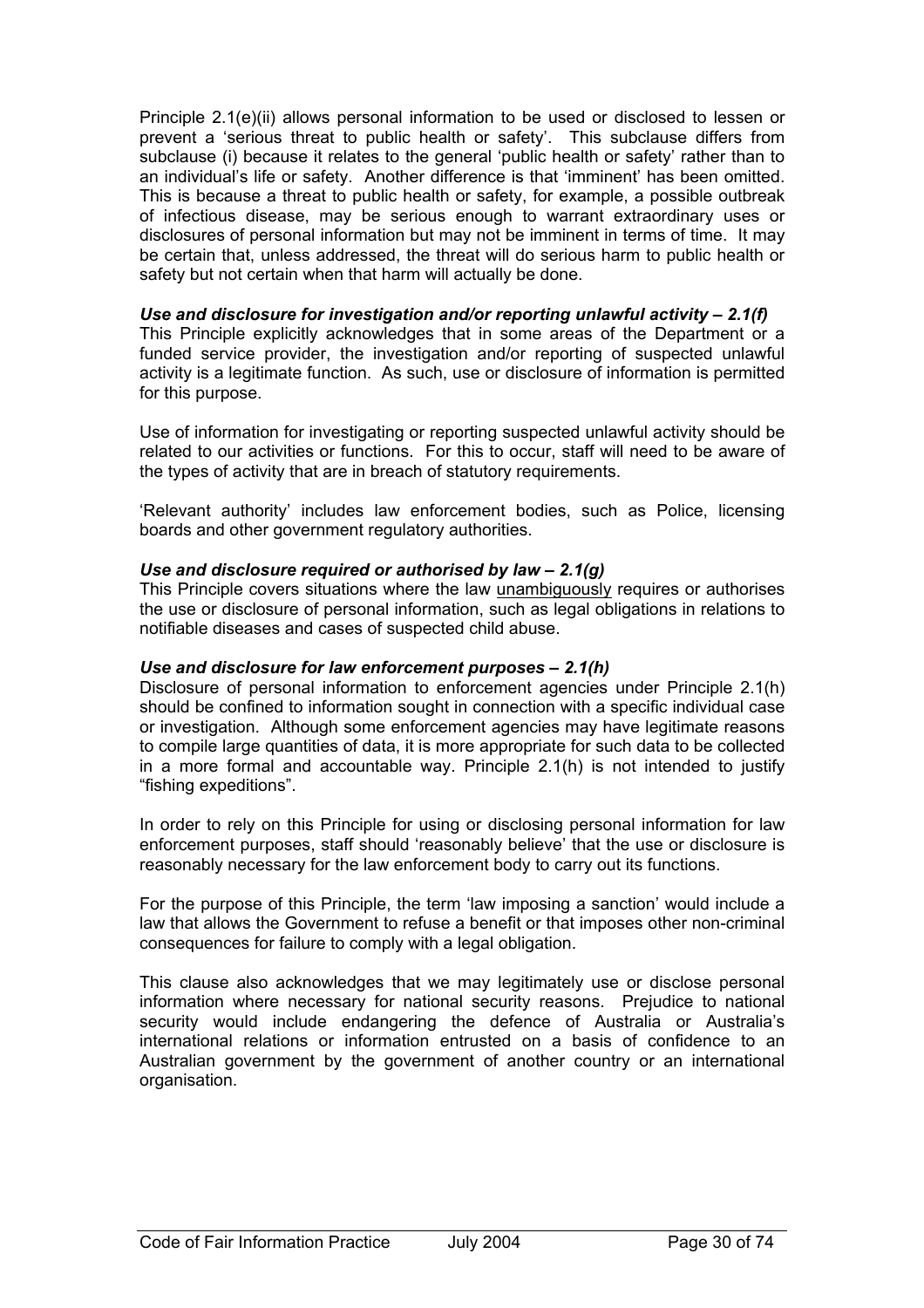**2.2** 

**If the Department of Health or funded service provider uses or discloses personal information under paragraph 2.1(h), it must make a written note of the use or disclosure.** 

## **EXPLANATORY NOTES**

## **Issue(s) addressed by this Principle**

Note of personal information used or disclosed for law enforcement purposes.

#### **Intended privacy protection outcome(s)**

This Principle enables individuals to exercise some control over the way information about them is handled by requiring a note to be made if personal information is used or disclosed for law enforcement purposes.

#### **Application of the Principle**

This Principle requires that on each occasion personal information is used or disclosed for law enforcement purposes (in accordance with Principle 2.1(h)), a note to that effect is created.

#### **Possible exception(s)**

The requirement to make a note would not apply where there is a specific statutory provision prohibiting the making of such a record.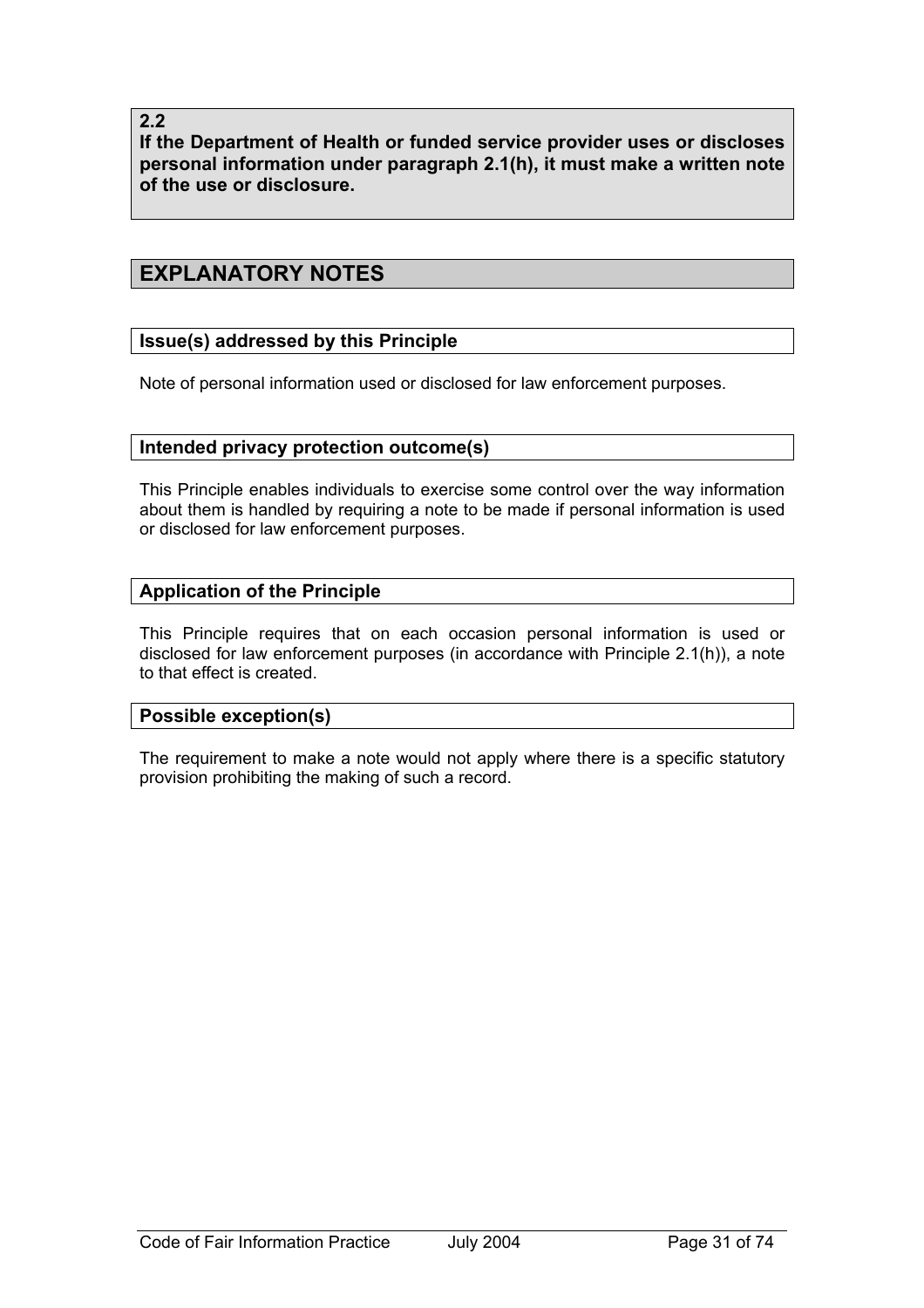## **2.3**

**Sub-clause 2.1 operates in relation to personal information that parts of the Department or funded service provider that is a body corporate has collected from a related body corporate as if the Department or funded service provider's primary purpose of collection of the information were the primary purpose for which the related body corporate collected the information.** 

# **EXPLANATORY NOTES**

## **Issue(s) addressed by this Principle**

Use and disclosure of personal information collected by related body corporates.

## **Application of the Principle**

This Principle aims to ensure that information that we collect from a related body corporate remains subject to the provisions of this Code relating to use and disclosure of personal information.

A related body corporate is defined in Section 50 of the Corporations Act 2001 (Cwth) to mean that where a body corporate is:

- a holding company of another body corporate;
- a subsidiary of another body corporate; or
- a subsidiary of a holding company of another body corporate

the first mentioned body and the other body are related to each other.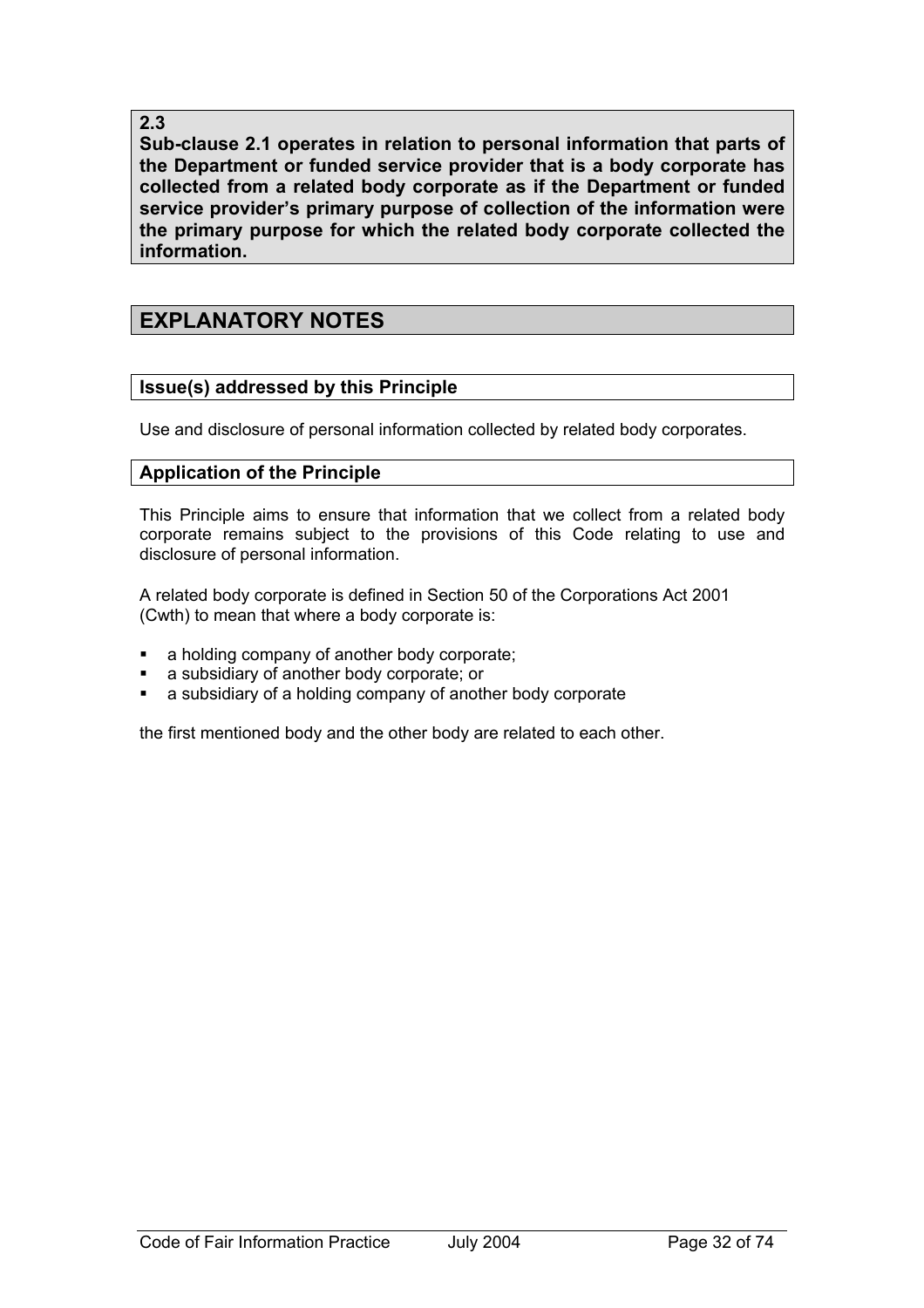## **2.4**

**Despite sub-clause 2.1, the Department of Health or funded service providers that provide a health service to an individual may disclose health information about the individual to a person who is responsible for the individual if:** 

**(a) The individual:** 

 **(i) Is physically or legally incapable of giving consent to the disclosure; or** 

- **(ii) Physically cannot communicate consent to the disclosure; and**
- **(b) A natural person (the carer) providing the health service for the Department or funded service provider is satisfied that either:**

 **(i) The disclosure is necessary to provide appropriate care or treatment of the individual; or** 

 **(ii) The disclosure is made for compassionate reasons;** 

**and** 

**(c) The disclosure is not contrary to any wish:** 

 **(i) Expressed by the individual before the individual became unable to give or communicate consent; and** 

 **(ii) Of which the carer is aware, or of which the carer could reasonably be expected to be aware;** 

**and** 

**(d) The disclosure is limited to the extent reasonable and necessary for a purpose mentioned in paragraph (b).** 

# **EXPLANATORY NOTES**

## **Issue(s) addressed by this Principle**

Disclosure of health information to a third party.

## **Application of the Principle**

This Principle recognises that there will be some circumstances where an individual is unable to give consent to the disclosure of his/her personal information but where it may be necessary to contact the individual's guardian, representative, relative or friend and disclose certain health information to ensure that appropriate care or treatment can be provided. Such a disclosure may also be necessary for compassionate reasons, such as telling parents about the condition of an adult child who is unconscious.

Provided all of the following apply, a health provider may disclose health information to someone who is 'responsible' for the individual:

• the individual is physically or legally incapable of giving consent to the disclosure of his/her information or cannot communicate their consent; and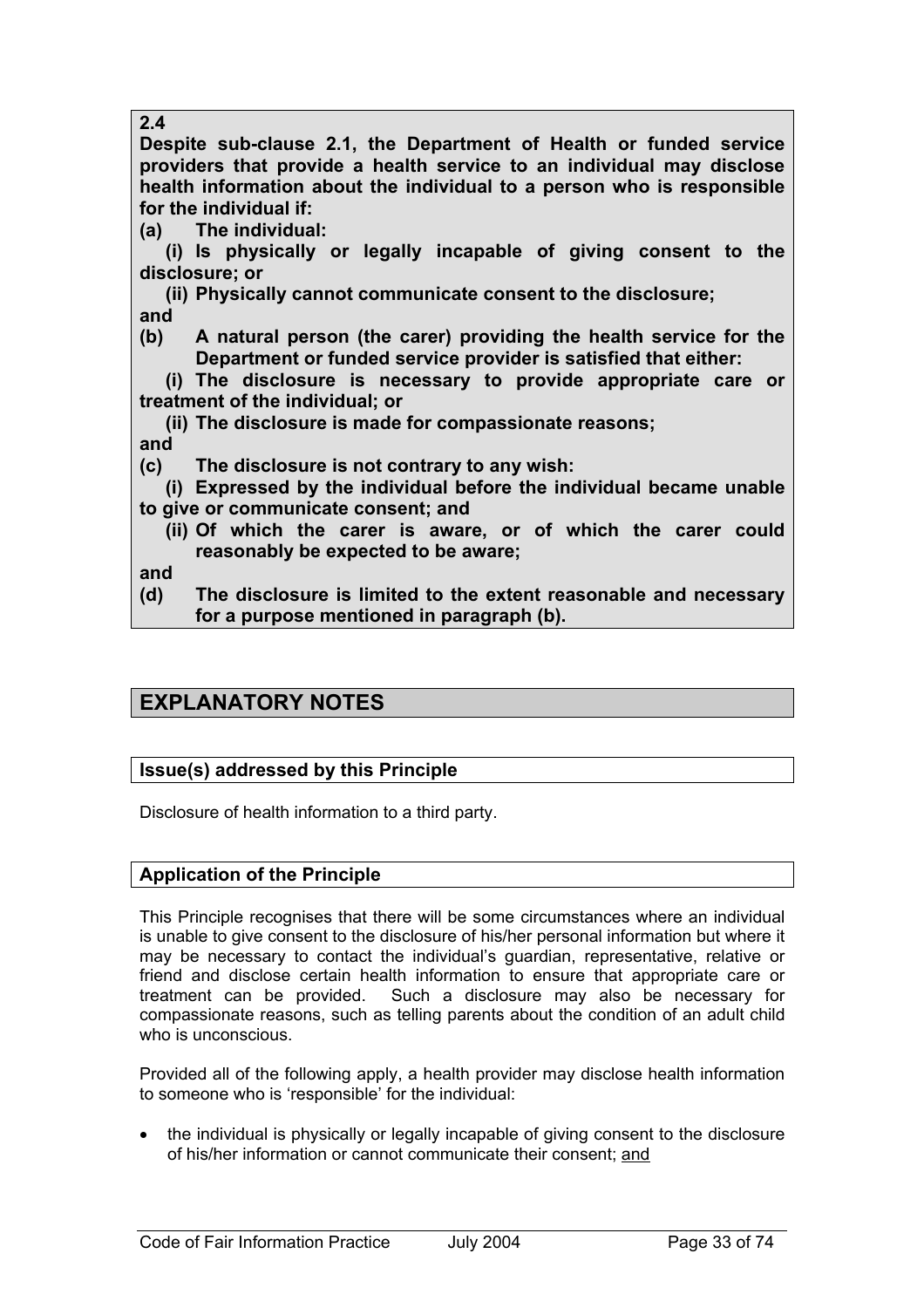- the disclosure is necessary to provide appropriate care or treatment, or is made for compassionate reasons. The information disclosed must be limited to that which is necessary for this purpose; and
- the disclosure is not contrary to any known wish of the individual.

A definition of those 'responsible' for an individual is contained in Principle 2.5.

### **Possible exceptions**

#### *Disclosures to the media*

The media sometimes approach health providers for health information about individuals. For example, where there has been an accident or a crime and the media is interested in the nature and extent of any injuries or a negligence claim against a hospital about which the media want to do a public interest story.

There is no provision under Principle 2 for disclosing information to the media unless the individual has consented. As a result, where no consent has been given, a health provider should only release information that would not identify the individual, or allow them to be identified from the details or context or situation. For example, a generic statement to the effect that "an elderly gentleman involved in an accident is in a serious condition" may be acceptable. Detailed medical information must not be disclosed.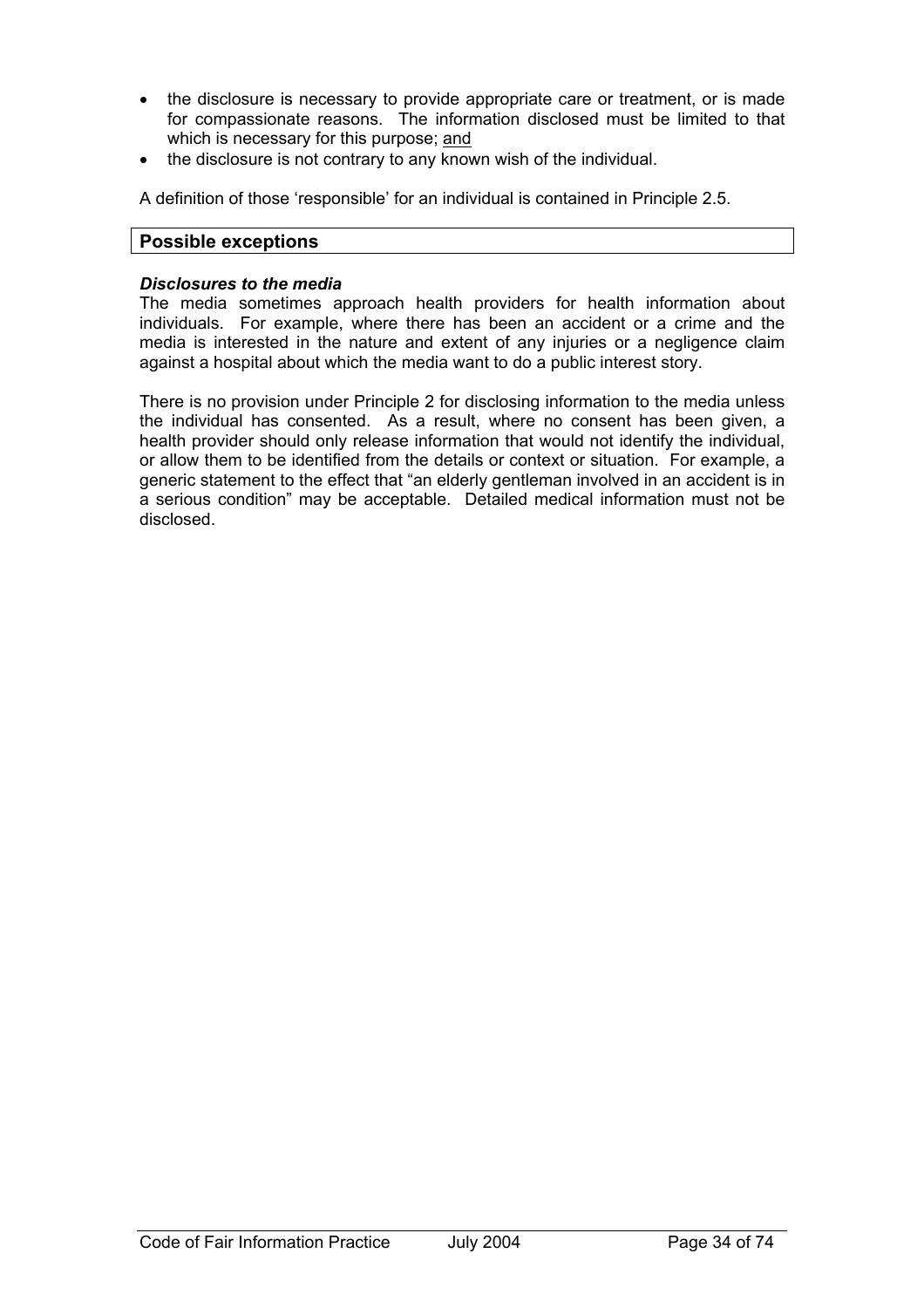| 2.J                          |  |                                    |  |  |  |  |  |  |                                                                    |  |
|------------------------------|--|------------------------------------|--|--|--|--|--|--|--------------------------------------------------------------------|--|
|                              |  |                                    |  |  |  |  |  |  | For the purposes of sub-clause 2.4, a person is responsible for an |  |
| individual if the person is: |  |                                    |  |  |  |  |  |  |                                                                    |  |
| (a)                          |  | $\Delta$ narent of the individual: |  |  |  |  |  |  |                                                                    |  |

- **(a) A parent of the individual; or**
- **(b) A child or sibling of the individual and at least 18 years old; or**
- **(c) A spouse or de facto spouse of the individual; or**
- **(d) A relative of the individual, at least 18 years old and a member of the individual's household; or**
- **(e) A guardian of the individual; or**
- **(f) Exercising an enduring power of attorney granted by the individual that is exercisable in relation to decisions about the individual's health; or**
- **(g) A person who has an intimate personal relationship with the individual; or**
- **(h) A person nominated by the individual to be contacted in case of emergency;** 
	- **or**

**(i) a person defined by traditional Aboriginal law.** 

## **2.6**

 $\overline{2}$ 

**In sub-clause 2.5:** 

*child* **of an individual includes an adopted child, a step-child and a foster-child, of the individual.** 

*parent* **of an individual includes a step-parent, adoptive parent and a foster-parent, of the individual.** 

*relative* **of an individual means a grandparent, grandchild, uncle, aunt, nephew or niece, of the individual.** 

*sibling* **of an individual includes a half-brother, half-sister, adoptive brother, adoptive sister, step-brother, step-sister, foster-brother and foster-sister, of the individual.**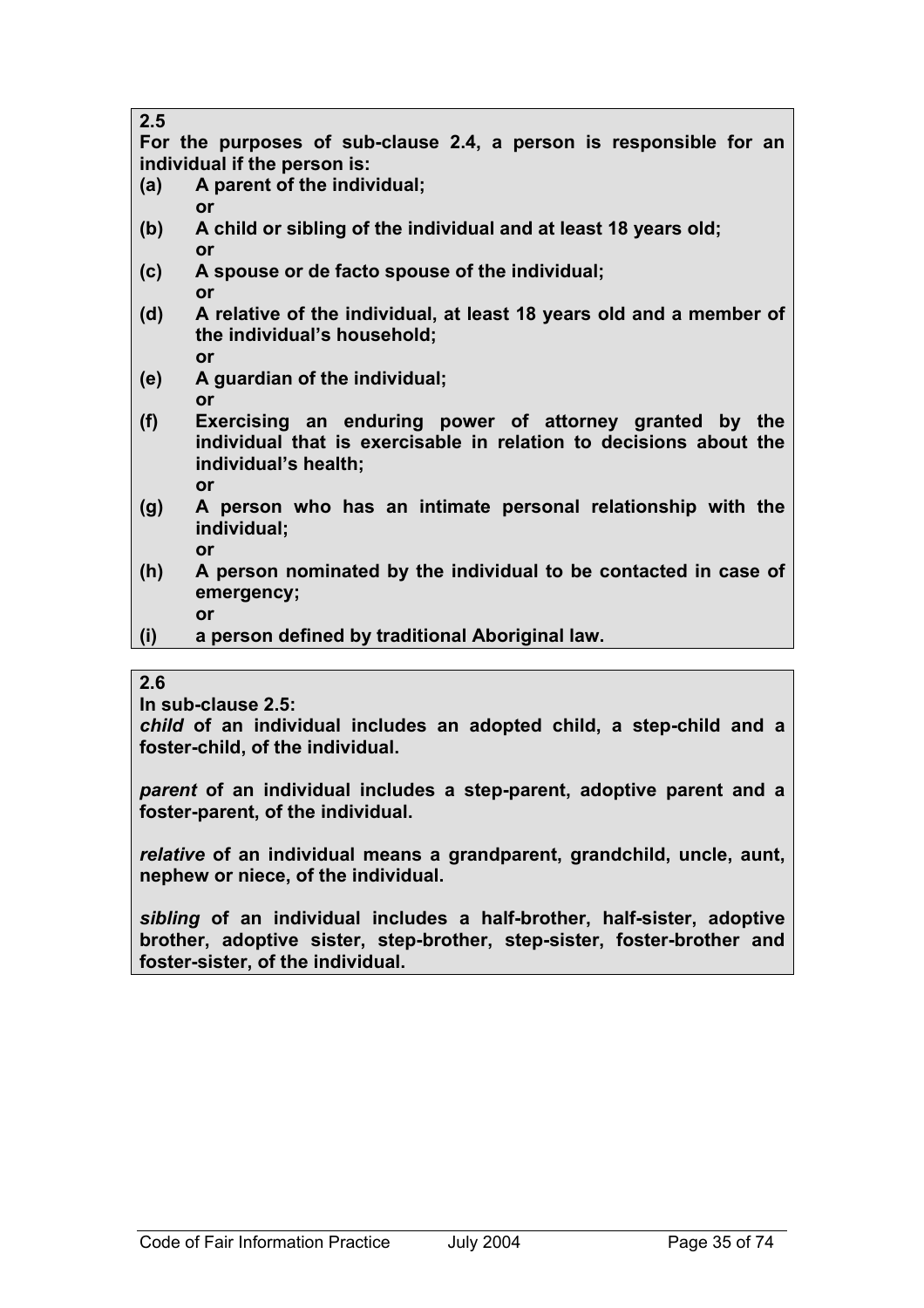# **PRINCIPLE 3: DATA QUALITY**

**3** 

**The Department of Health and funded service providers must take reasonable steps to make sure that the personal information it collects, uses or discloses is accurate, complete and up-to-date.** 

## **EXPLANATORY NOTES**

### **Issue(s) addressed by the Principle**

Data quality.

#### **Intended privacy protection outcome(s)**

This principle:

- places the onus on us to keep any information we hold up-to-date, accurate, complete and not misleading; and
- reinforces the right of an individual to seek amendment of their personal information if it is found to be incorrect (see Principle 6).

## **Application of the Principle**

We should, prior to using personal information, take reasonable steps to ensure that it is accurate, complete, up-to-date and not misleading.

In some circumstances, we will rely on individuals to keep information up-to-date, such as an individual's name or address. It is our responsibility to advise people of their obligations in this regard.

#### **Possible exceptions**

This Principle does not require us to maintain the quality (accuracy, completeness and currency) of personal information throughout the entire duration that we hold the information. There is no obligation to check the quality of personal information when it is not currently in use.

However, there are risks associated with the use or disclosure of archived personal information that has not been recently checked for its quality. Hence, we should take reasonable care to ensure the quality of personal information when it is collected, used or disclosed.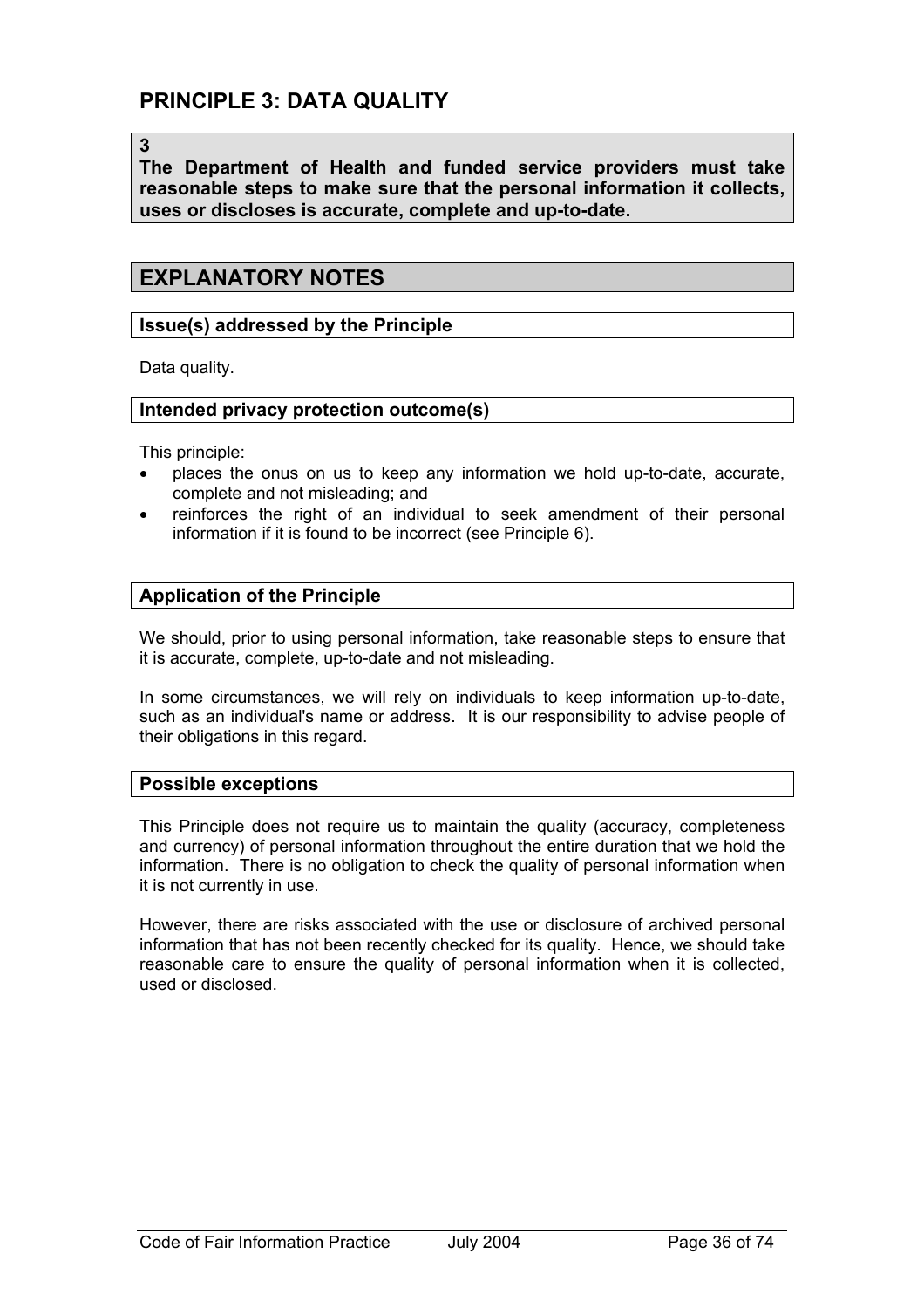# **PRINCIPLE 4***:* **DATA SECURITY**

### **4.1**

**The Department of Health and funded service providers must take reasonable steps to protect the personal information it holds from misuse and loss and from unauthorised access, modification or disclosure.**

## **EXPLANATORY NOTES**

## **Issue(s) addressed by the Principle**

Data security.

### **Intended privacy protection outcome(s)**

This Principle aims to protect the security of personal information in our possession.

## **Application of the Principle**

This principle places an obligation on us to ensure that any personal information we hold is kept **secure**.

The Department or any funded service provider that holds personal information must take 'reasonable steps' to ensure that any personal information it holds is protected against threats of:

- (a) loss;
- (b) inadvertent access, destruction, use, modification or disclosure; *and*
- (c) any other misuse.

#### *What are 'reasonable steps'?*

In determining what is "reasonable" the safeguards should be appropriate to the sensitivity of the personal information being stored or transmitted. Some information, such as medical records, financial details, information dealing with child protection or mental health, will always be deemed highly sensitive and require high levels of protection. It should be noted that any information can be sensitive, depending on the context in which it is used. For example, in circumstances involving domestic violence orders, individuals directly involved may consider their residential address to be highly sensitive warranting appropriate safeguards to ensure its security.

When determining the level of effective safeguards that are appropriate to the sensitivity of information involved, requirements to implement safeguards should take account of the cost of implementing such safeguards.

#### *Methods for safeguarding security* could include*:*

(i) **Physical measures**, for example, locked filing cabinets, clear desk policies and restricted access to offices;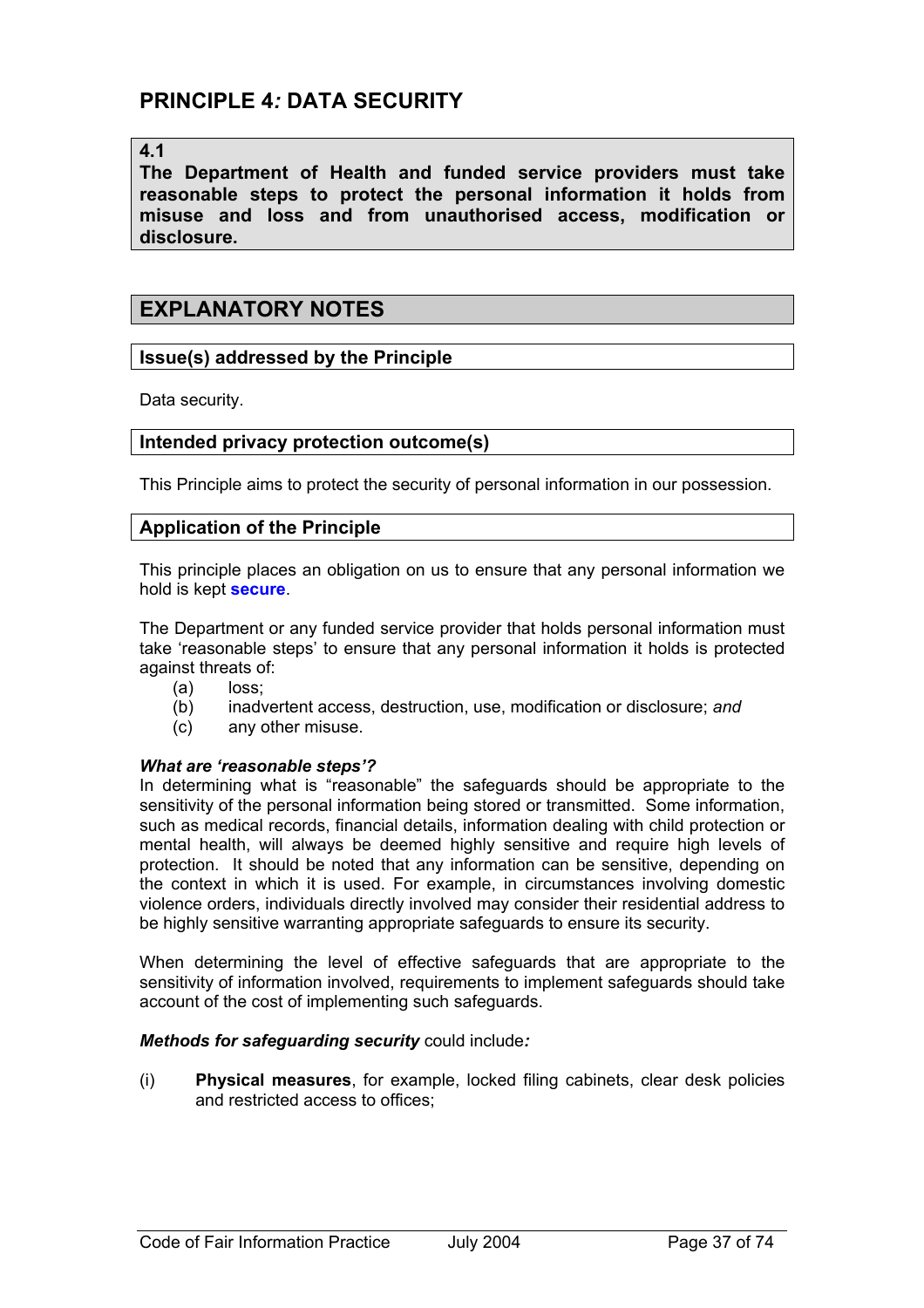- (ii) **Organisational measures**, such as providing access to information only on a 'need-to-know' basis;
- (iii) **Training measures**, including making sure staff are adequately trained in the handling of personal information in accordance with this Code and other legislative requirements; and
- (iv) **Technological measures**, for example, the use of passwords, lockable screen savers, firewalls and encryption.

#### *Responsibilities of third parties*

Where personal information is provided to a third party, we should ensure that security measures are implemented. For contractors, sub-contractors or fee-forservice professionals, contracts should contain clauses which state that the privacy protection principles in this Code set the minimum standards for the handling of personal information, including safeguards to protect its security. For others with access to personal information, for example researchers, signed undertakings can be a means of ensuring that any information released will be protected.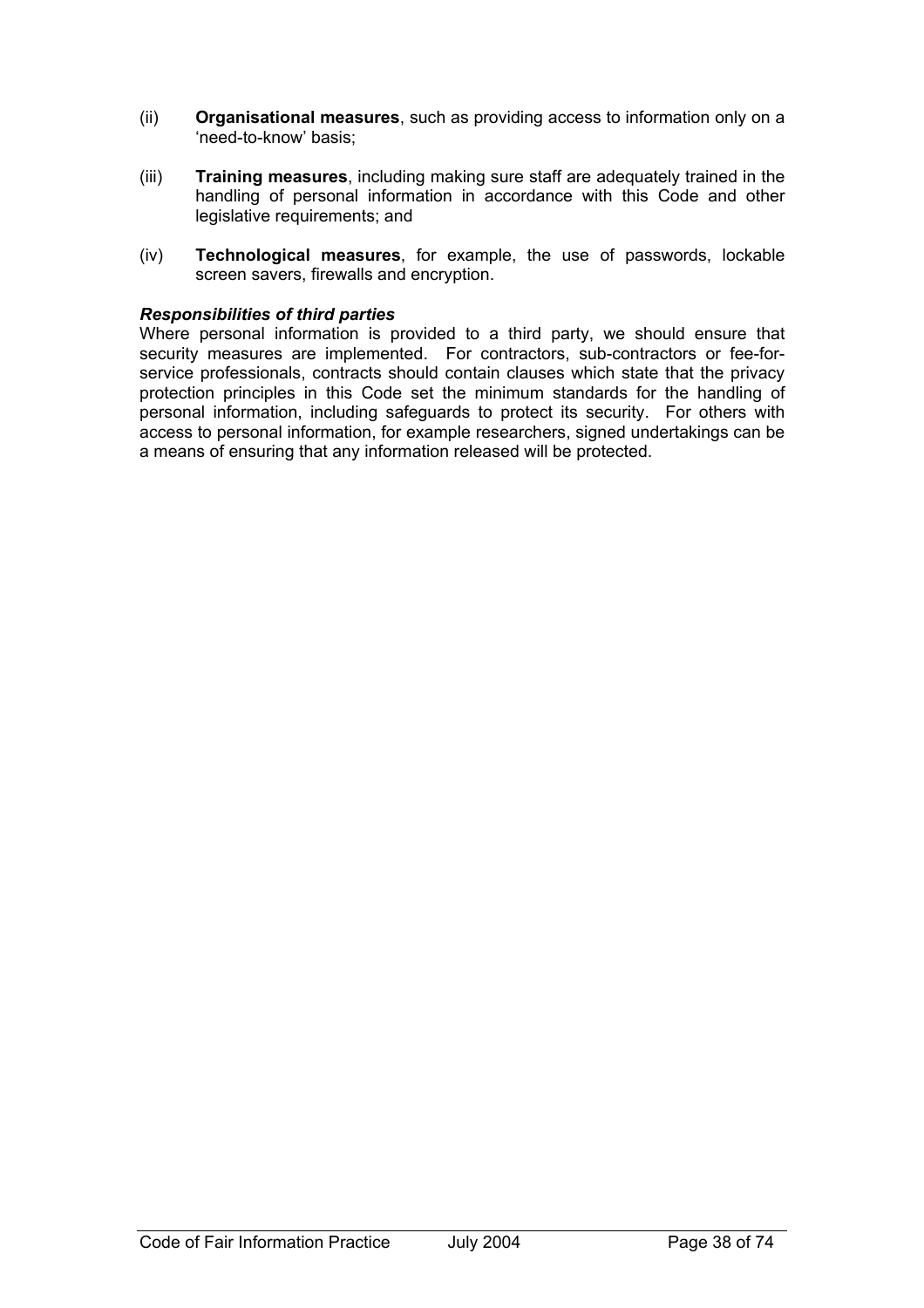**4.2** 

**In accordance with the provisions of the State Records Act, 1997, the Department of Health or funded service provider should take reasonable steps to destroy or permanently de-identify personal information if it is no longer needed for any purpose for which the information may be used or disclosed under Principle 2.** 

# **EXPLANATORY NOTES**

## **Issue(s) addressed by the Principle**

Data security and quality.

## **Intended privacy protection outcome(s)**

This Principle aims to protect the security of personal information in our possession by requiring that personal information be destroyed or permanently de-identified in accordance with the State Records Act once no longer required or used.

## **Application of the Principle**

There are significant risks and costs associated with the long-term storage of personal information. We can effectively minimise exposure to these risks and information management overheads by implementing systems for the methodical destruction or de-identification of personal information for which there is no future intended use (including future historical use).

This Principle acknowledges that much of the information we collect will form part of an 'official record' under the State Records Act. '**Official record'** means a record made or received by an agency in the conduct of its business. As a result, this Principle gives no authority nor is it a mandate to destroy information. Destruction (or disposal) of an official record may only be carried out in accordance with a determination made by the Manager of State Records with the approval of the State Records Council.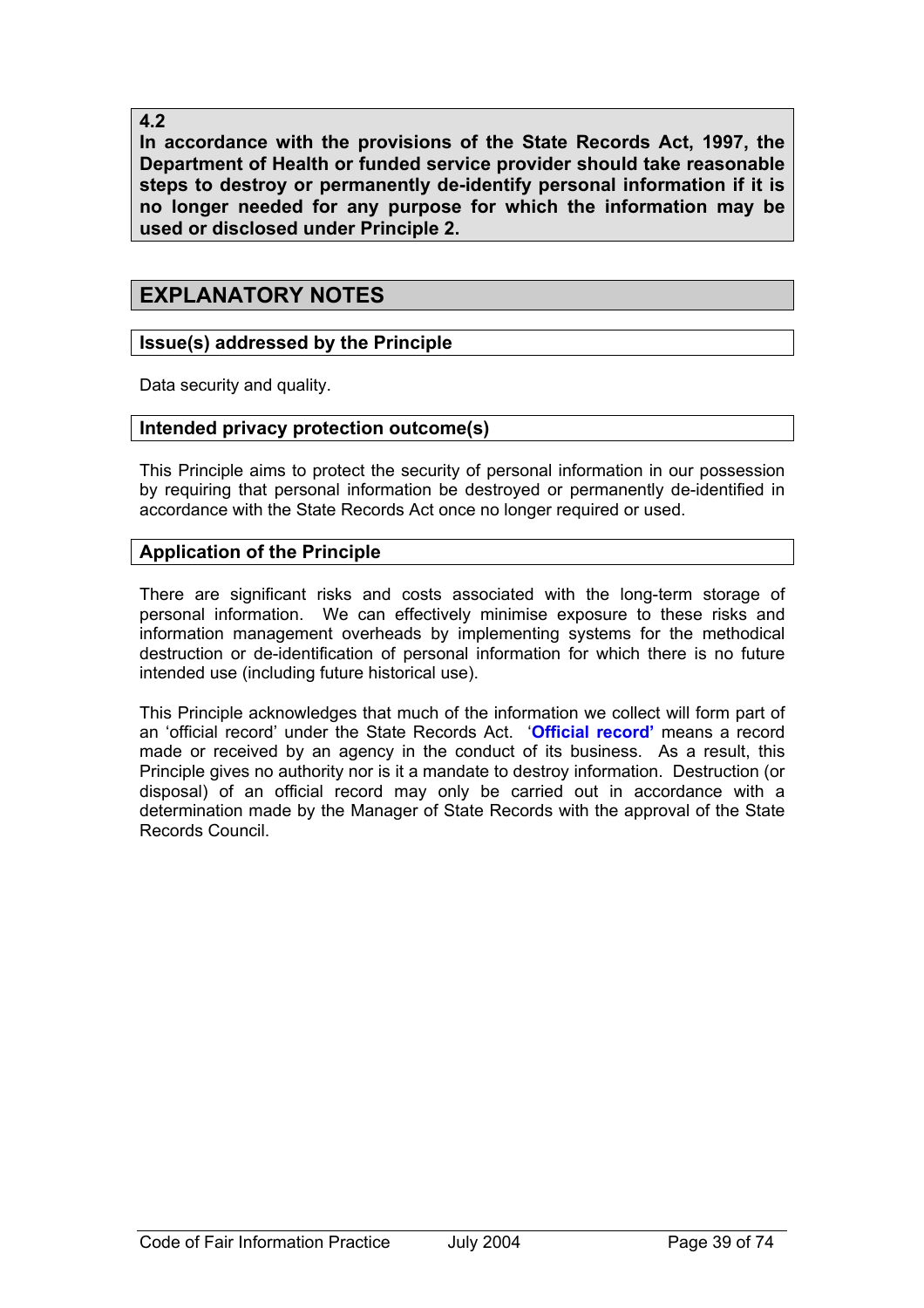# **PRINCIPLE 5: OPENNESS**

## **5.1**

**The Department of Health and funded service providers must set out in a document clearly expressed policies on its management of personal information and must make the document available to anyone who asks for it.** 

### **5.2**

**On request by a person, the Department of Health or funded service provider must take reasonable steps to let the person know, generally, what sort of personal information it holds, for what purposes, and how it collects, holds, uses and discloses that information.** 

## **EXPLANATORY NOTES**

## **Issue(s) addressed by the Principle**

Maintaining a policy of openness.

### **Intended privacy protection outcome(s)**

This principle ensures that the information we hold about individuals is handled responsibly by promoting openness, transparency and accountability in the manner in which we handle personal information.

## **Application of the Principle**

This principle requires us to be open about what kinds of personal information we hold and what we do with that information. We must make available to our clients, information about the policies and procedures we use to manage personal information. We should also provide access to copies of this Code upon request. Providing access to such policies should be undertaken in accordance with the provisions of the Freedom of Information Act, 1991 (ie the policy itself should not contain any 'exempt' material – see the Freedom of Information Act (FOI Act) for further details about 'exempt' material).

We could employ a range of communication strategies to inform individuals of:

- the means of gaining access to personal information held (in accordance with Principle 6 and the FOI Act);
- a description of the type of personal information that is under our control and a general account of its use (refer Principle 1.3); and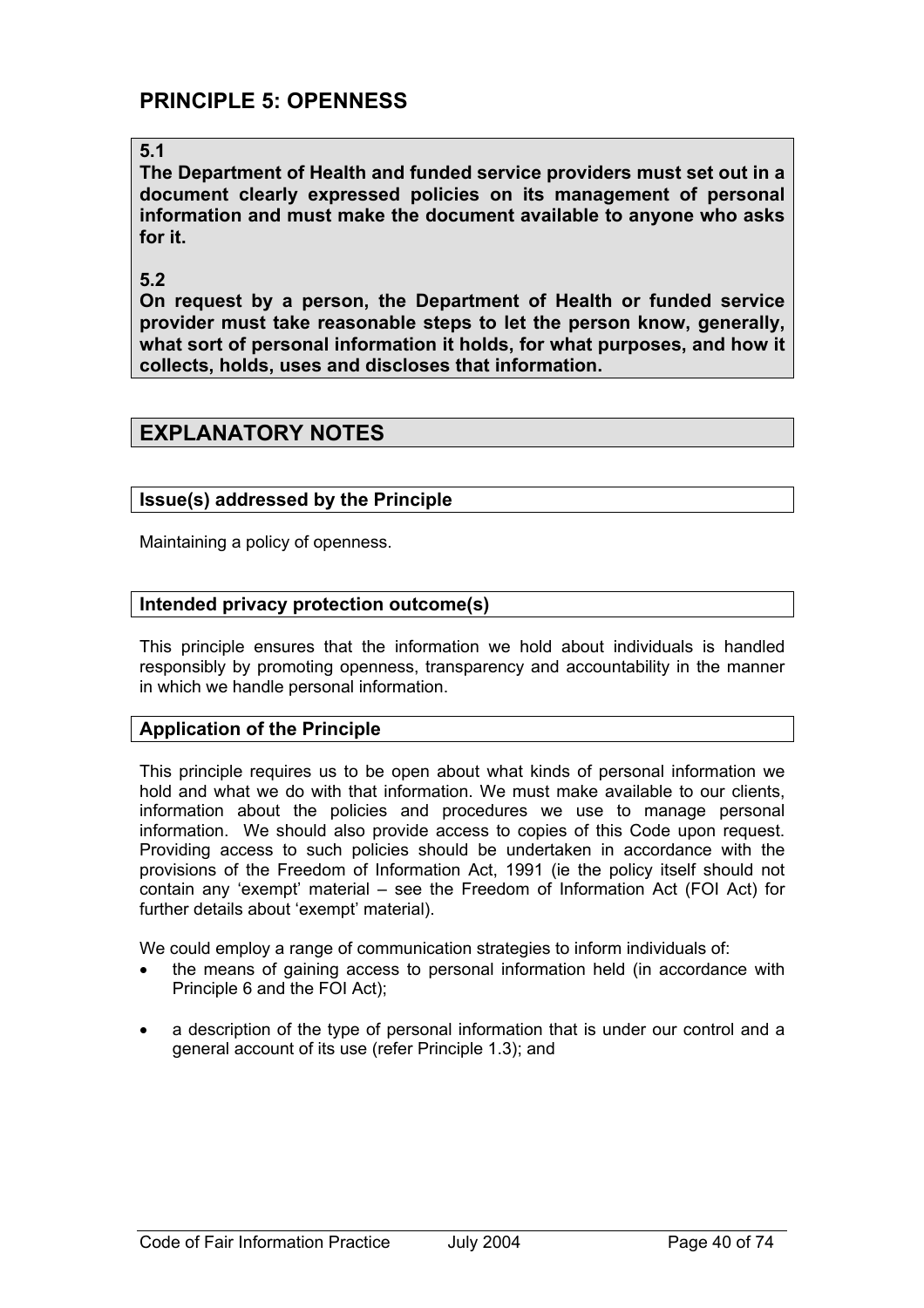• the title and address of the person who is accountable for our policies and practices for handling personal information and to whom complaints and/or enquiries regarding these policies and practices can be directed (refer Principle 1.3).

The means of communicating this information could include:

- preparing pamphlets, flyers, information sheets, etc;
- providing details on our web site; and
- including these additional details in our FOI Information Statement, annual report, etc.

In relation to Principle 5.2, it is intended to generally cover the broad types of personal information we hold and how we handle that information. The obligation to provide a particular individual with access to their information is covered under Principle 6.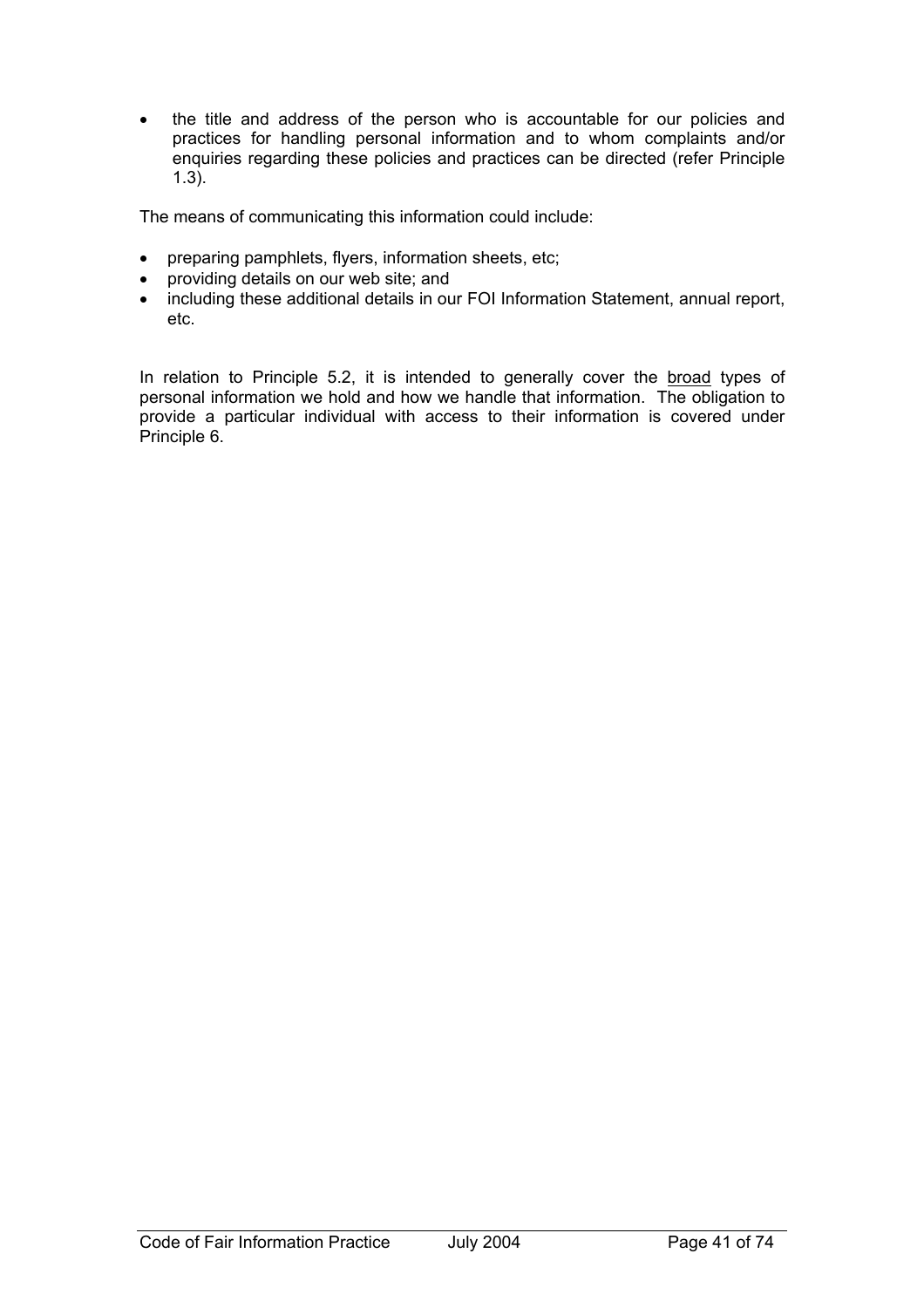# **PRINCIPLE 6: ACCESS AND CORRECTION**

#### **6.1**

**Where the Department of Health or funded service provider has possession or control of a record that contains personal information, the individual concerned shall be entitled to have access to that record, except to the extent that the Department or funded service provider is required or authorised to refuse to provide the individual with access to that record under any law.**

## **EXPLANATORY NOTES**

### **Issue(s) addressed by the Principle**

Access to personal information.

#### **Intended privacy protection outcome(s)**

This principle enables an individual to discover and access information that we hold about them.

### **Application of the Principle**

The right of access to personal information is a very important privacy right and Principle 6.1 provides that, **wherever possible**, we should permit individuals to see the personal information that we hold about them.

However, in doing so, this Principle also recognises that there are legislative provisions which provide for access, or refusal of access, to personal information which override the provisions of this Code. For example, the *Freedom of Information Act* provides a legally enforceable right of access to any document in the possession of the Government, or to which the Government has a ready right of access. Despite this right, the FOI Act also authorises and, in some instances, requires an agency to deny access to certain types of documents.

There are also other legislative provisions which may require an agency to refuse access to certain types of information even if it contains personal information. These provisions include those in the *Child Protection Act*, which requires that any information which would lead to the identity of a notifier must not be disclosed or released.

Therefore, the provisions of this Code do not oblige us to provide access to any document which would otherwise be denied under any legislative provision.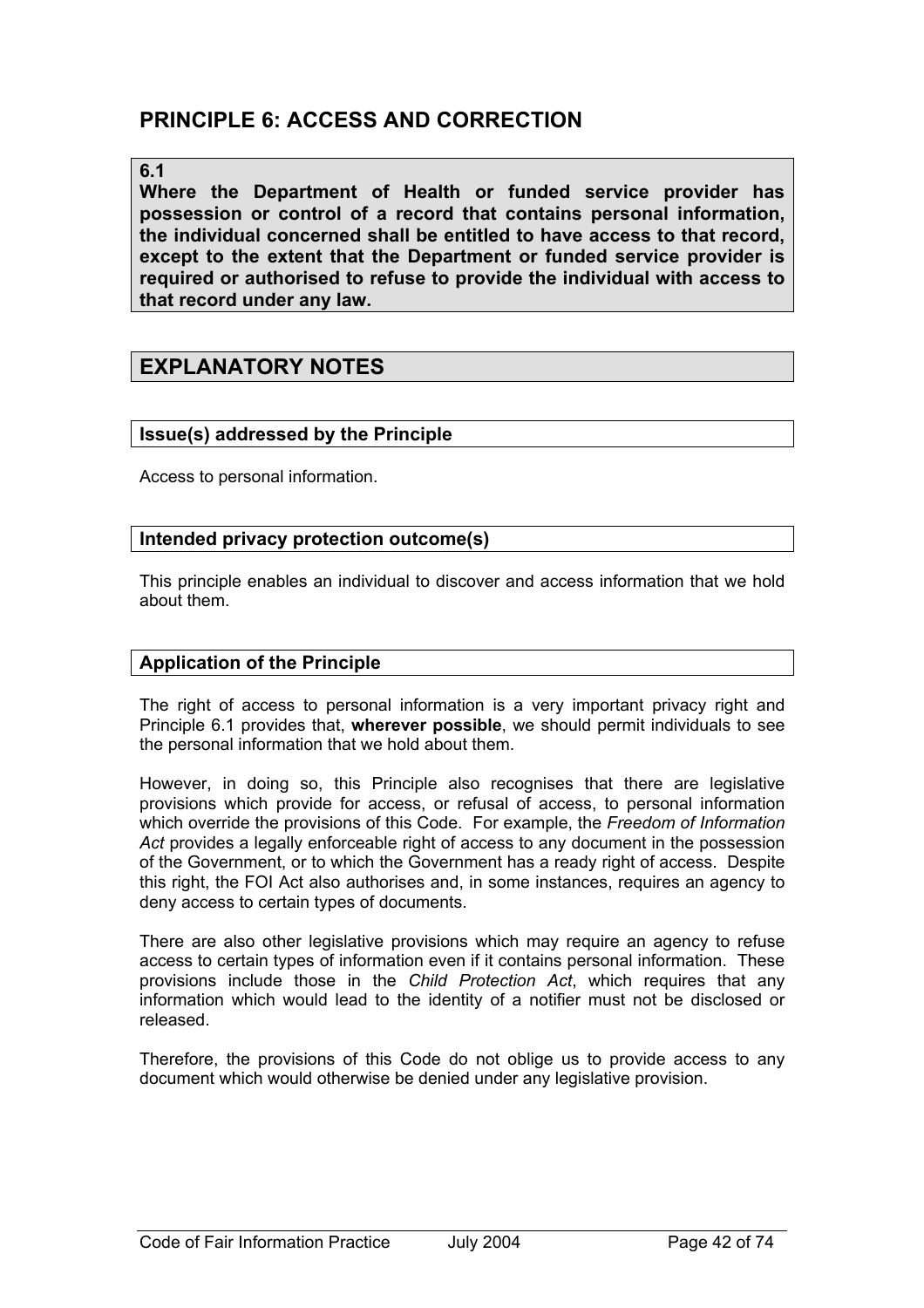Despite any other legislative provision, to give effect to this Principle, we may wish to consider implementing a less formal policy providing access to certain types of personal information which are known to be readily available (ie where there is no doubt that the information is not exempt from release under any other Act). If no such open access policy exists, the FOI Act will generally apply.

#### *Information held by a non-government organisation*

If a non-government organisation holds information about an individual as a result of an arrangement with the Department of Health, the individual can approach the Department regarding access to that information.

For this reason, it is important that any contract, agreement or arrangement between the Department of Health and a contractor, consultant, researcher, private agency, etc, contains provisions which enable it to access information generated or held because of that contract, agreement or arrangement. This will ensure that the Department has a ready right of access to the information, and, as a result, an individual will maintain their legal right of access to the information under the FOI Act.

The Department will also need to ensure that, in any contract, agreement or arrangement, where it provides or transfers information to a third party to enable that party to undertake a function for, or on behalf of, the Department, the transfer does not constitute 'disposal'<sup>2</sup> under the State Records Act.

 2 Under the State Records Act 1997, "dispose of" an official record includes "transfer or deliver ownership or possession of or sell the record, or purport to do so" but does not include to transfer or deliver the record to State Records or between one agency and another.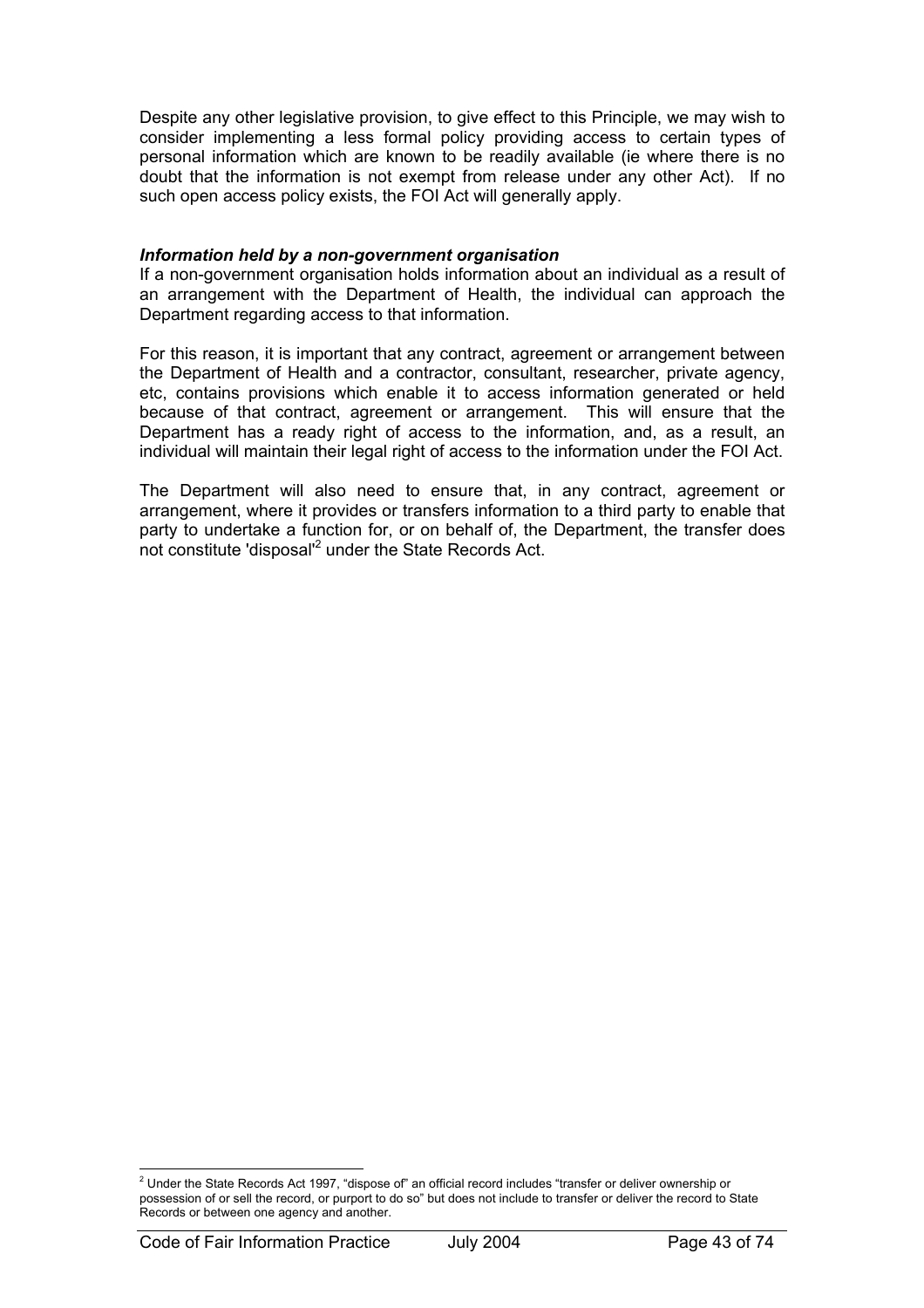## **6.2**

**Where the Department of Health or funded service provider has possession or control of a record that contains personal information, the Department and funded service provider should take such steps (if any), that are, in the circumstances, reasonable to amend a record that is not accurate, complete or up-to-date, except to the extent that the Department or funded service provider is required or authorised to refuse to amend a record under any law.** 

# **EXPLANATORY NOTES**

## **Issue(s) addressed by the Principle**

**Correction** of personal information

## **Intended privacy protection outcome(s)**

This Principle endeavours to ensure that all decisions are based upon personal information which is current, complete and correct. The right to correct personal information also gives individuals confidence in the quality and integrity of the personal information we hold.

## **Application of the Principle**

Principle 6.1 requires us to take all reasonable steps to ensure that the personal information we hold is of high quality. This is because decisions which are based on poor quality information may have adverse consequences for the individual.

Therefore, prior to using personal information, we should take steps to ensure that it is accurate, complete, up-to-date and not misleading (see also Principle 3 dealing with Data Quality). In some circumstances, we may need to rely on individuals to keep their information up-to-date, such as the individual's name or address which can often be subject to change. It is our responsibility to advise people of their obligations in this regard and to have simple and accessible mechanisms to assist individuals to keep their information up-to-date.

"Reasonable steps" imply that, if the personal information is shown to be of poor quality but is inaccessible and will never be used, then we would not be obliged to expend resources correcting information that is unlikely to be used. Nevertheless, in accordance with Principle 4 that deals with data security, storing poor quality personal information reflects a poor standard of information management and is consequently most undesirable. Hence, 'reasonable steps' needs to be broadly interpreted.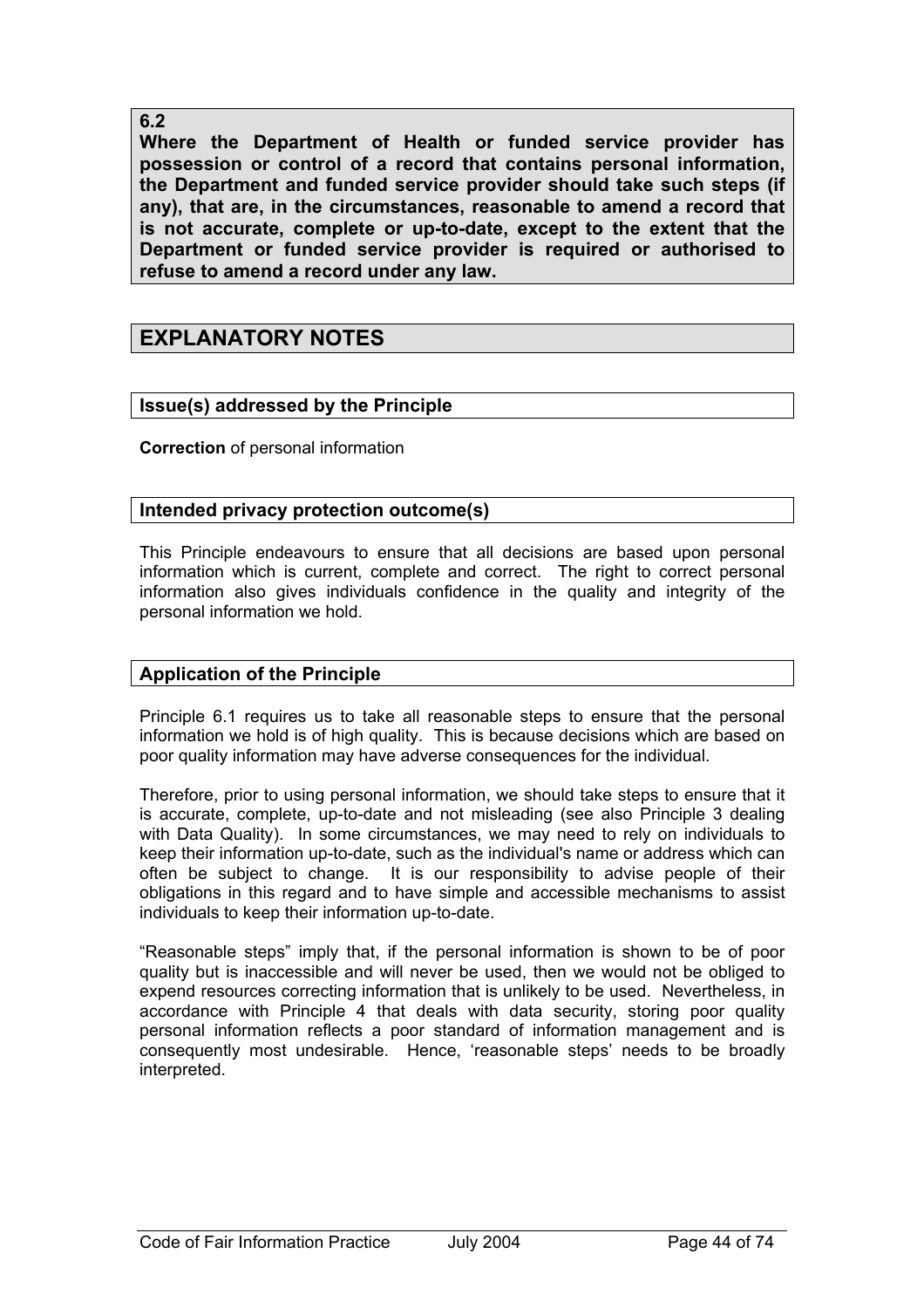This Principle also recognises that there are legislative provisions which may provide for correction or amendment of personal information (the Freedom of Information Act, for example). Like Principle 6.1, such provisions, due to their legislative nature, will override the provisions of this Code. As such, other than routine updating of information (for example, telephone and addresses) the FOI Act will generally apply.

However, it should be noted that under the FOI Act, where an agency refuses to amend a record, the individual may request a notation to be put with the record. As a result, when considering new systems for holding information, particularly in an electronic environment, it is important to consider how a notation can be accommodated. The addition of a "comments" field can sometimes serve this purpose.

Upon request, we should, under normal circumstances, inform the individual whether or not we hold personal information about them. When doing so, we should also notify the individual of the mechanisms in place to facilitate access to this information and how they may request correction of the information. This supports Principle 5 which requires a policy setting out details of personal information handling practices.

## **Possible exceptions**

In some situations, it might be necessary for us to keep a record of what we knew or understood at a particular time - the information a particular decision was based upon - which would require the retention of information that was incorrect, out-of-date, or misleading. Legislative provisions (for example, the Evidence Act) may also require that such information be retained.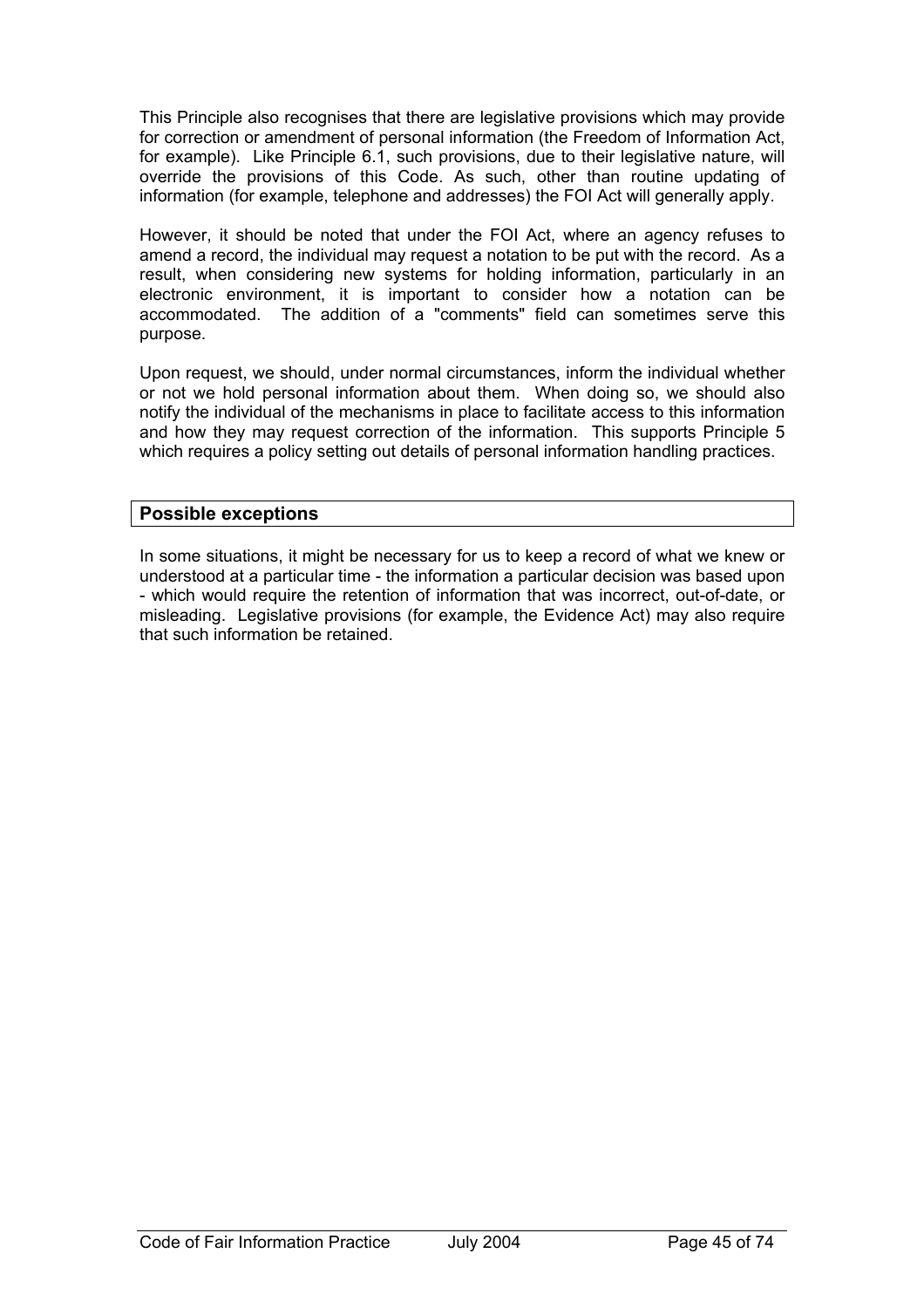### **7.1**

**The Department of Health and funded service providers must not adopt as its own identifier of an individual, an identifier of the individual that has been assigned by:** 

- **(a) The Department of Health or funded service provider; or**
- **(b) an agent of the Department or funded service provider acting its capacity as agent; or**
- **(c) a contracted service provider for a Department of Health or funded service provider contract acting in its capacity as contracted service provider for that contract; or**
- **(d) a Commonwealth Government agency, its agent, or its contracted service provider**

**Unless:** 

- **(a) The use or disclosure is necessary for the Department or funded service provider to fulfil its obligations; or**
- **(b) The use or disclosure is permitted under Principle 2.1**

# **EXPLANATORY NOTES**

## **Issue(s) addressed by the Principle**

Unique **identifiers**.

## **Intended privacy protection outcome(s)**

This limits the use of the same unique identifier across different organisations and thereby minimises the likelihood of personal data being misused or shared in an inappropriate manner.

## **Application of Principle**

Government agencies and non-government organisations widely use identifiers to keep track of information they hold about individuals. Most organisations are likely to have one or more systems in place that rely on identifiers.

While the assignment of a unique identifier does not in itself raise privacy issues, the way in which this identifier is used (or could be potentially used) may raise concerns. For example, while some of the benefits of unique identifiers are in checking for duplication errors in the data held about individuals as well as facilitating the linking of client-specific information from different data sources, they represent a potential threat to privacy by facilitating more ready access to personal information held throughout the organisation in different data stores. Consequently, strict criteria should apply to the initial assignment of unique identifiers (ensuring that it is necessary for a particular purpose) and limitations should be placed on their subsequent use. These safeguards will minimise the likelihood of personal data being misused or shared in a manner that is inappropriate.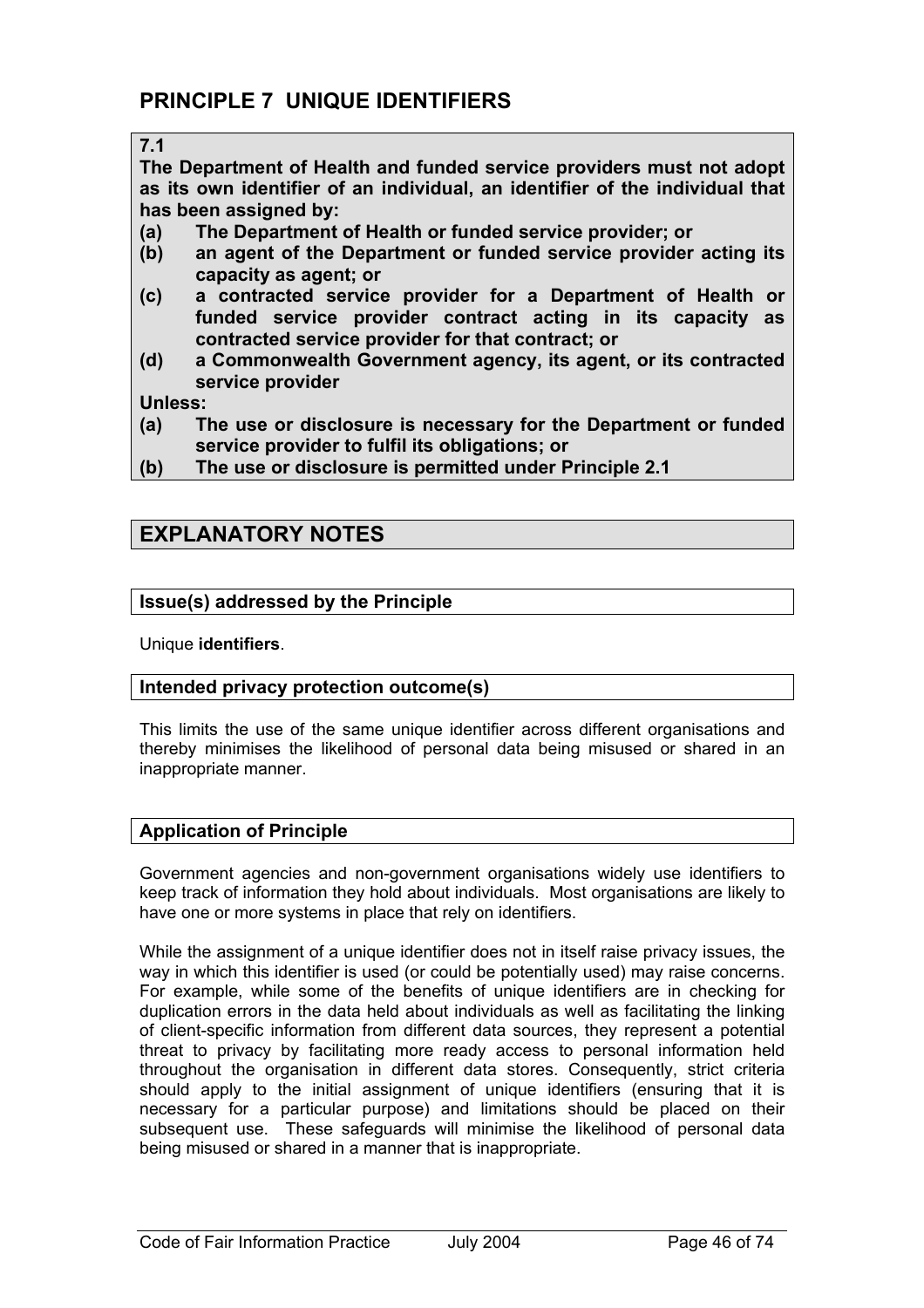Unique identifiers can also be used to facilitate the easier sharing of information between divisions of the Department or funded service providers, but only where this is considered necessary to enable them to carry out a particular function or activity, and where this activity is carried out in accordance with this Code.

This Principle aims to ensure that an identifier assigned for a particular function or activity does not become more generally adopted and used as an identifier for a whole range of other unrelated functions and activities and, by stealth, become a kind of universal identifier. This Principle should apply regardless of where the identifier originated. For example, it could be an identifier generated by a government or division of government (either State, Local or Federal) or a non-government organisation.

### *What is an identifier?*

An 'identifier' includes a number assigned to an individual to uniquely identify the individual to enable an organisation to perform its functions. An identifier can be numbers, letters or both, but is not limited to numbers or letters. For example, widely known identifiers include an individual's medicare number and drivers licence number. An individual's name and address is not, of itself, however considered to be an 'identifier'.

Because it is sometimes necessary or more efficient to assign an identifier, reasonable steps should be taken to ensure that a unique identifier is assigned only to an individual whose identity has been clearly established through reference to other collaborative information.

## *Use of an identifier necessary to fulfil obligations*

Care is required when assigning and using unique identifiers to ensure that the standards established in this Code are met. In particular Principle 2 concerning use and disclosure of personal information which requires that information collected for one purpose generally should not be used or disclosed for an unrelated purpose, unless the individual consents, or there is a legal requirement or authorisation to do so, or another exception under Principle 2 applies.

It should not be compulsory for an individual to provide a unique identifier in exchange for a service unless the identifier is connected to that purpose (or a directly related purpose) for which it was assigned or unless this is required or authorised by law. For example, it is necessary for an individual to provide their Medicare number in certain health care situations for billing purposes. However, if the Medicare number is requested when the individual is seeking an unrelated service, then it should be up to the individual whether they wish to supply their Medicare number, and they should not experience any disadvantage if they choose to refuse.

This Principle prevents us from requesting government-assigned identifiers for all of the individuals with which we deal, and using these identifiers to organise the personal information that we hold and/or to match this personal information with other information by reference to the same unique individual identifiers (unless otherwise authorised to do so).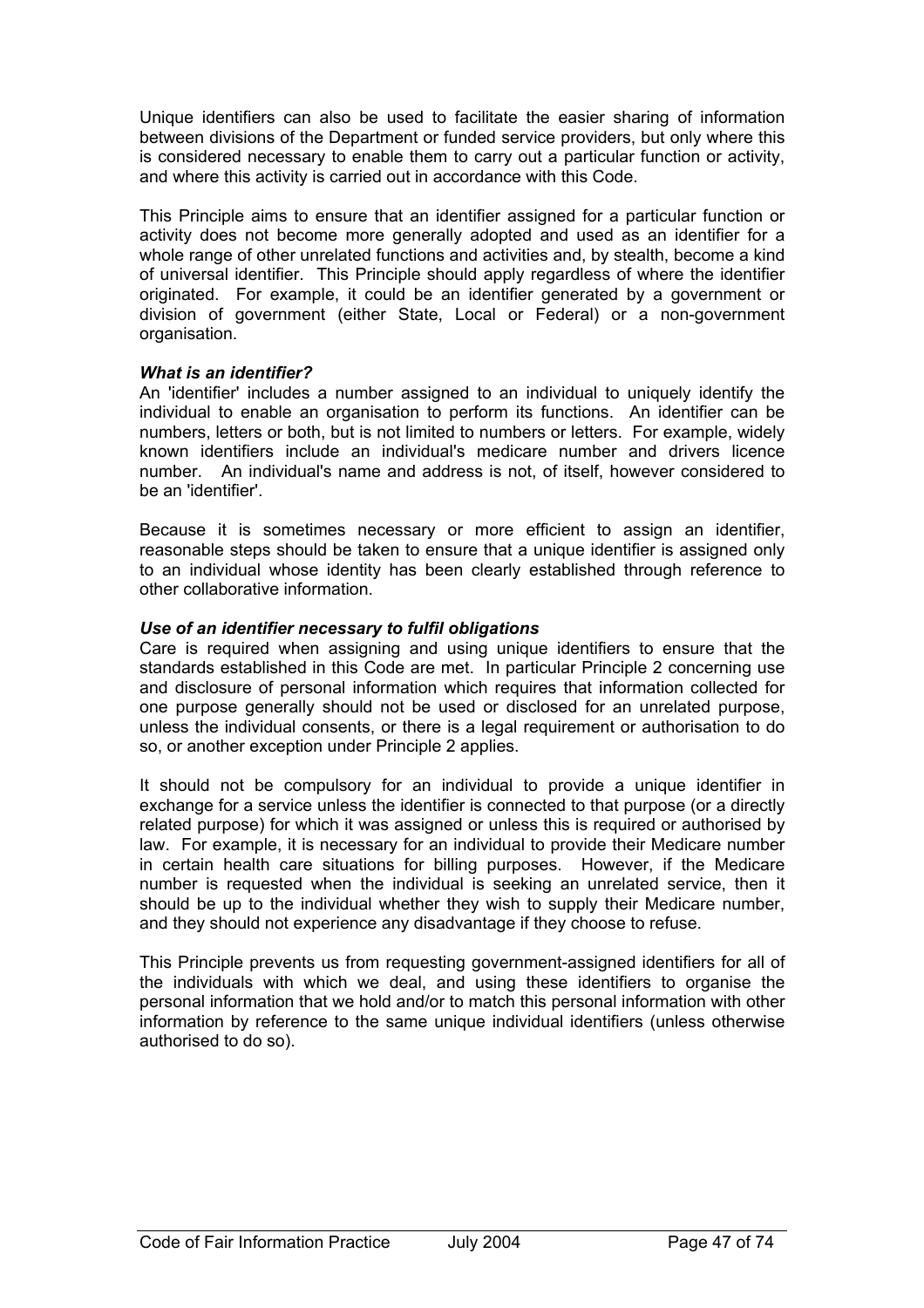### **Possible exceptions**

#### *Necessity of recording an identifier assigned by some other body*

There are times when it is necessary for us to record identifiers which have been assigned by another division, department, government or organisation.

For example, while Medicare numbers are required for billing purposes in relation to health services, it should not be used as the basis for another organisation's own identification system.

Similarly this principle would not stop us collecting and recording governmentassigned unique identifiers to establish or verify the identity of the individuals they are dealing with. However, unless required to do so, when evidence of individual identification is required or authorised (including by law) such as a 100-point identity requirement, consideration should be given to whether it is necessary to record the identifier. In some situations it may be sufficient to simply sight the drivers license or other form of identification.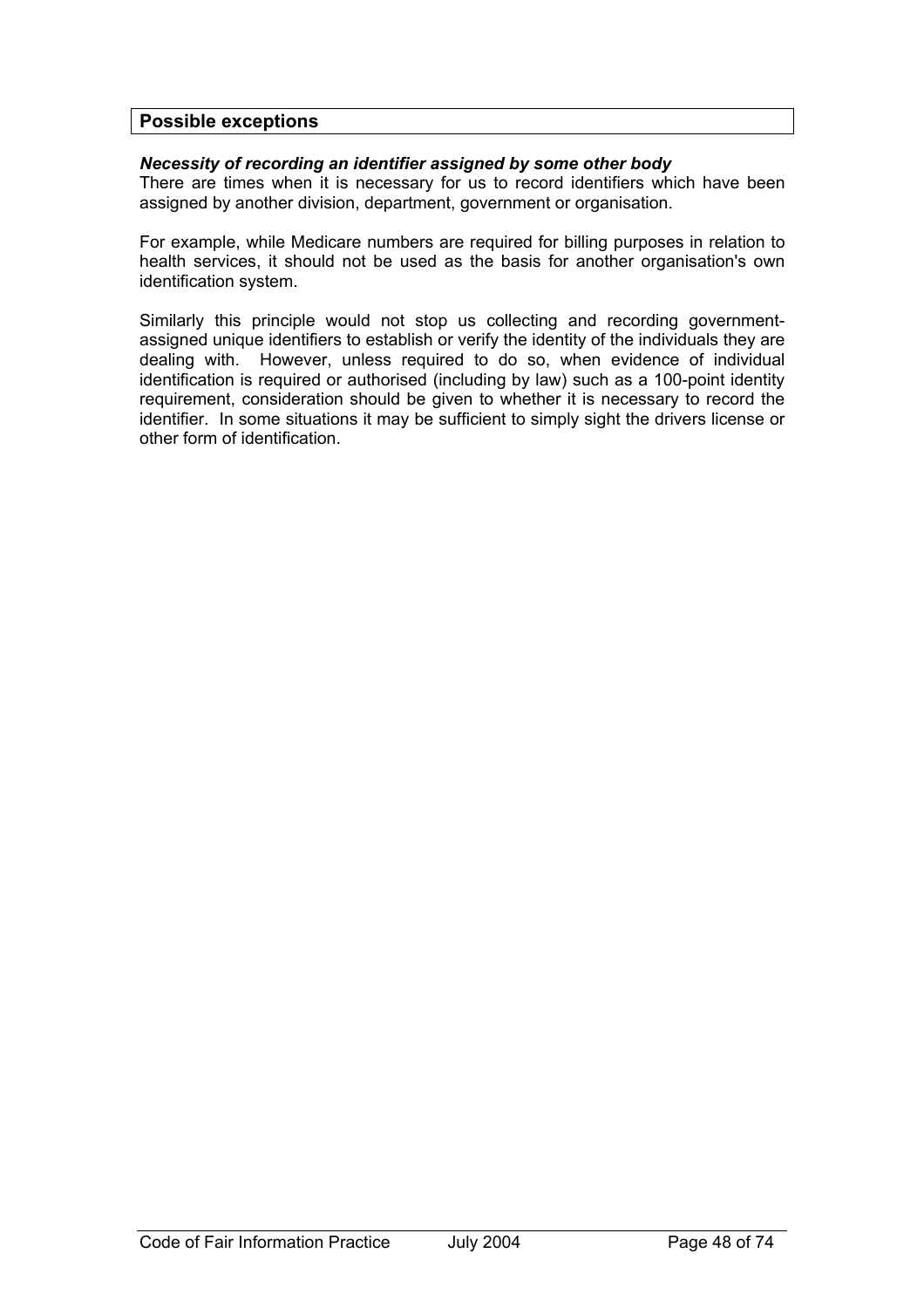# **PRINCIPLE 8: ANONYMITY**

#### **8**

**Wherever it is lawful and practicable, individuals must have the option of not identifying themselves when entering transactions with the Department of Health and funded service providers.** 

## **EXPLANATORY NOTES**

### **Issue(s) addressed by the Principle**

Anonymity of individuals.

#### **Intended privacy protection outcome(s)**

This Principle enables an individual to exercise some control over the way his/her personal information is collected, by allowing (where possible), an individual to deal anonymously with us.

### **Application of the Principle**

Anonymity is an important mechanism of privacy protection. Its significance has increased in response to the increased use and capabilities of technology, including data matching and electronic surveillance, which enable an individual's activities to be monitored.

This Principle supports the reasonable expectation of individuals that they can choose to conduct their lawful day-to-day activities without being required to identify themselves. However, the application of this Principle is not intended to, nor must it, facilitate illegal activities.

There are a number of circumstances in which an individual should be able to remain anonymous, for example in the collection and analysis of client surveys in which collective statistics are used to demonstrate conclusions or trends but where no identifiable information is required.

#### **Possible exceptions**

In some circumstances, it will not be practicable to deal with individuals anonymously. In others, there will be legal obligations that prohibit anonymous dealings with individuals. This Principle is intended to enable individuals the option to operate anonymously unless there is a good practical or legal reason to require identification.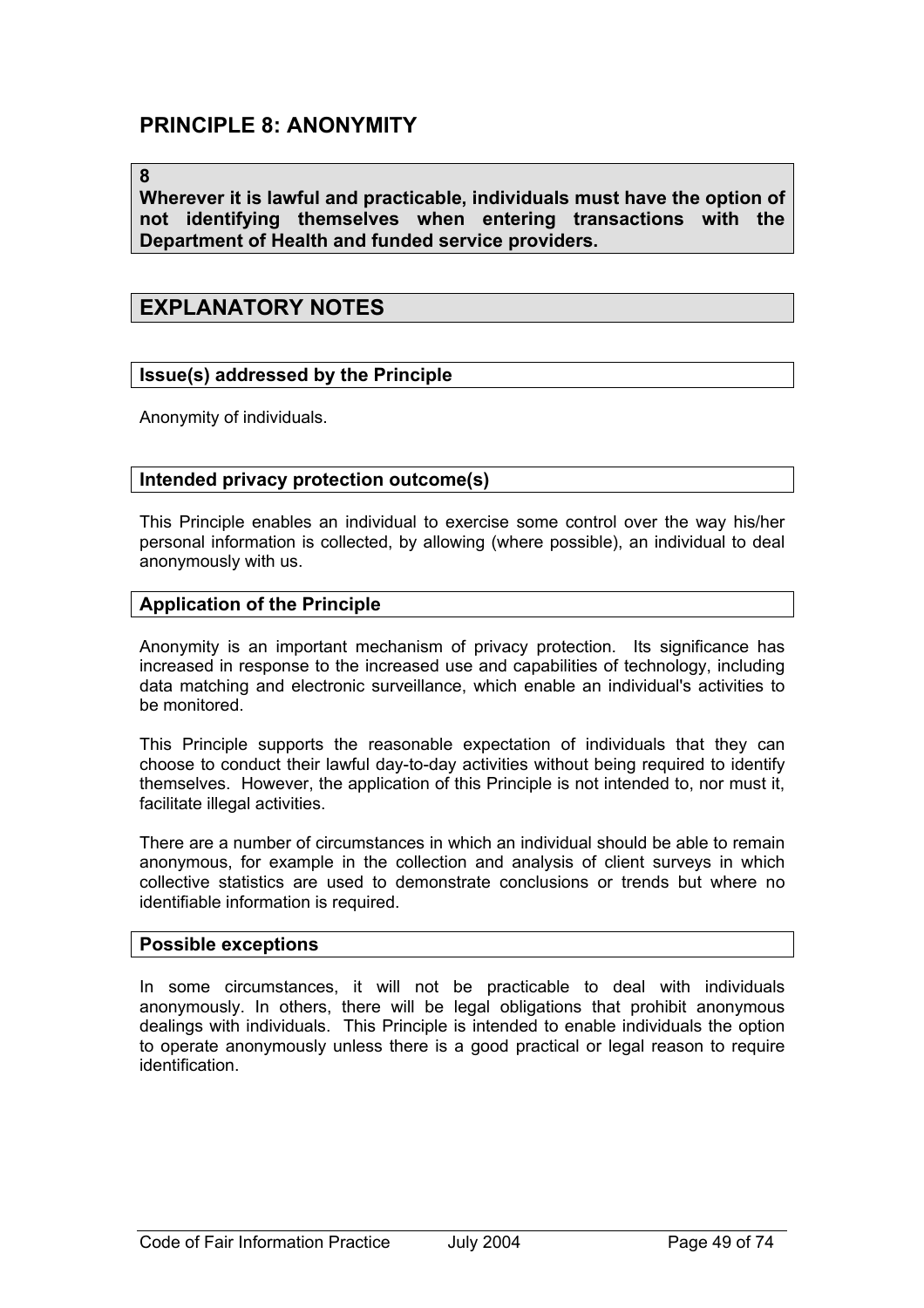**The Department of Health and funded service providers must not transfer personal information about an individual to someone (other than the Department or funded service provider or the individual) unless:** 

- **(a) The Department or funded service provider reasonably believes that the recipient of the information is subject to a law, binding scheme or contract which effectively upholds principles for fair handling of the information that are substantially similar to Principles contained in this Code;**
- *or*

**9** 

- **(b) The individual consents to the transfer;**
- *or*
- **(c) The transfer is necessary for the performance of a contract between the individual and the Department or funded service provider, or for the implementation of pre-contractual measures taken in response to the individual's request;**
- *or*
- **(d) The transfer is necessary for the conclusion or performance of a contract concluded in the interest of the individual between the Department or funded service provider and a third party;**
- *or*
- **(e) All of the following apply:** 
	- **(i) The transfer is for the benefit of the individual;***and*
	- **(ii) It is impracticable to obtain the consent of the individual to that transfer;** *and*
	- **(iii) If it were practicable to obtain such consent, the individual would be likely to give it.**
- **or**
- **(f) The Department or funded service provider has taken reasonable steps to ensure that the information which it has transferred will not be held, used or disclosed by the recipient of the information inconsistently with the Principles contained in this Code.**

# **EXPLANATORY NOTES**

## **Issue(s) addressed by the Principle**

**Security** of personal information during transmission.

## **Intended privacy protection outcome(s)**

This principle requires us to ensure that information is protected from misuse, loss and unauthorised access, modification or disclosure during transmission.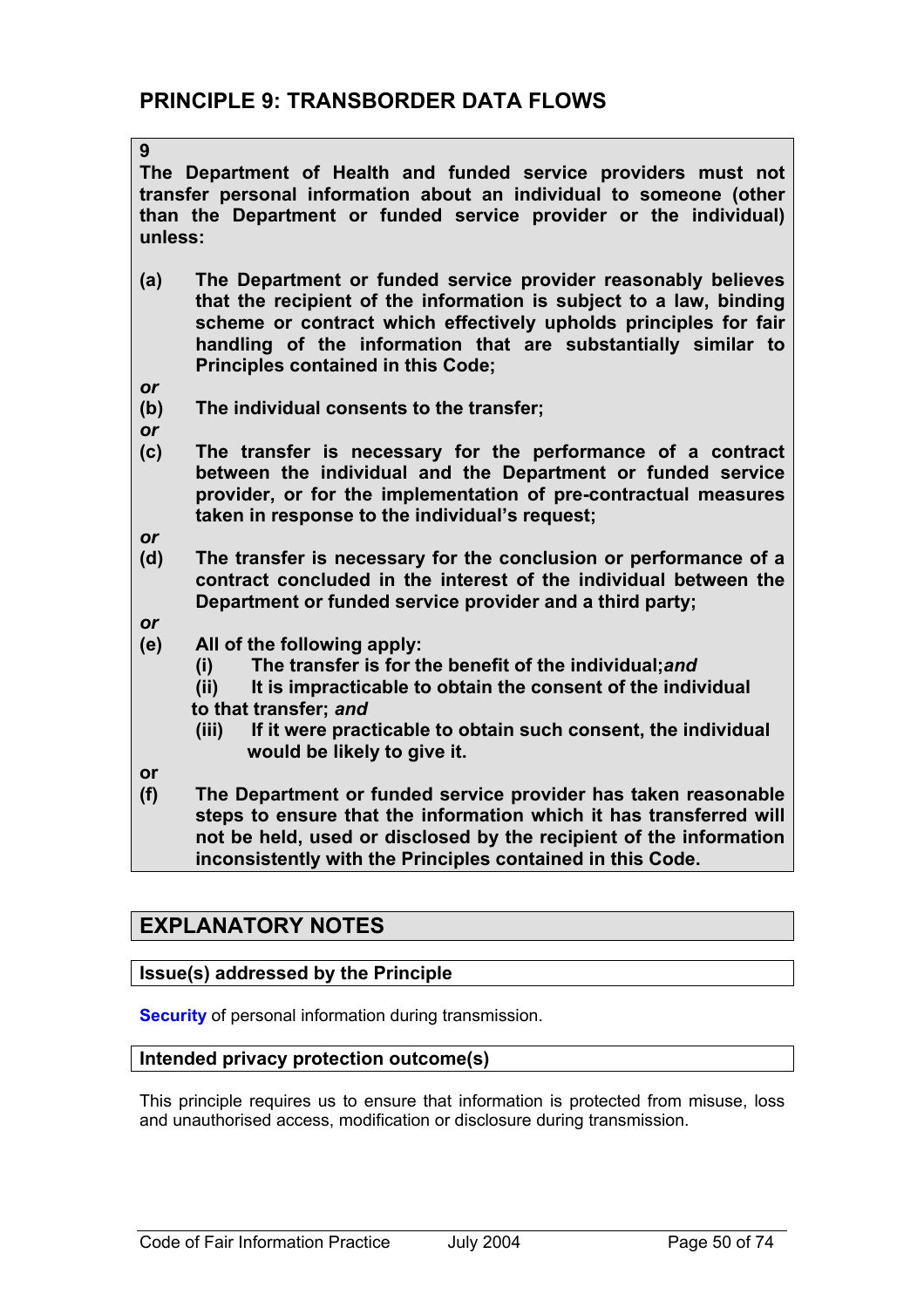The principle is consistent with the restrictions on international transfers of personal information described in the European Union Directive 95/46.

## **Application of the Principle**

This principle is aimed at ensuring information that is transferred to another body remains subject to effective privacy protection. It recognises that, to fulfil certain functions, we may need to disclose/transfer information to another: division of the Department; funded service provider; government; non-government organisation; or individual. For example information may need to be transferred/disclosed: to provide a service or undertake a function: for research purposes; to enable a funded service provider or non-government organisation to undertake a function for, or on behalf of, the Department; for participating in national initiatives; or for the purpose of fulfilling a legislative requirement.

This Principle requires us to ensure that, during transmission, personal information is safeguarded in a way that is consistent with this Code - that is, it is safeguarded from unauthorised access, misuse and loss. This also applies to other organisations in the event that these bodies subsequently disclose information to another external party. Clauses reflecting this responsibility should be included in all agreements, contracts and undertakings with other organisations and individuals when personal information is transferred.

### *Methods of securing information during transmission*

There are many different ways of securing personal information during its transmission to another section of the Department or funded service provider or to a third party. Reasonable steps should be taken to avoid unnecessarily transmitting personal information across public networks, by fax, e-mail or other unsecured mediums, especially if the transmission is in plain text or includes sensitive information.

Ways to secure information during transmission include the use of adequate encryption technology, advising fax recipients in advance that a message containing personal information is being sent or considering whether de-identified information will be adequate for the recipient. For example, for some research projects it may not be necessary for the researcher to be provided with identifiable information.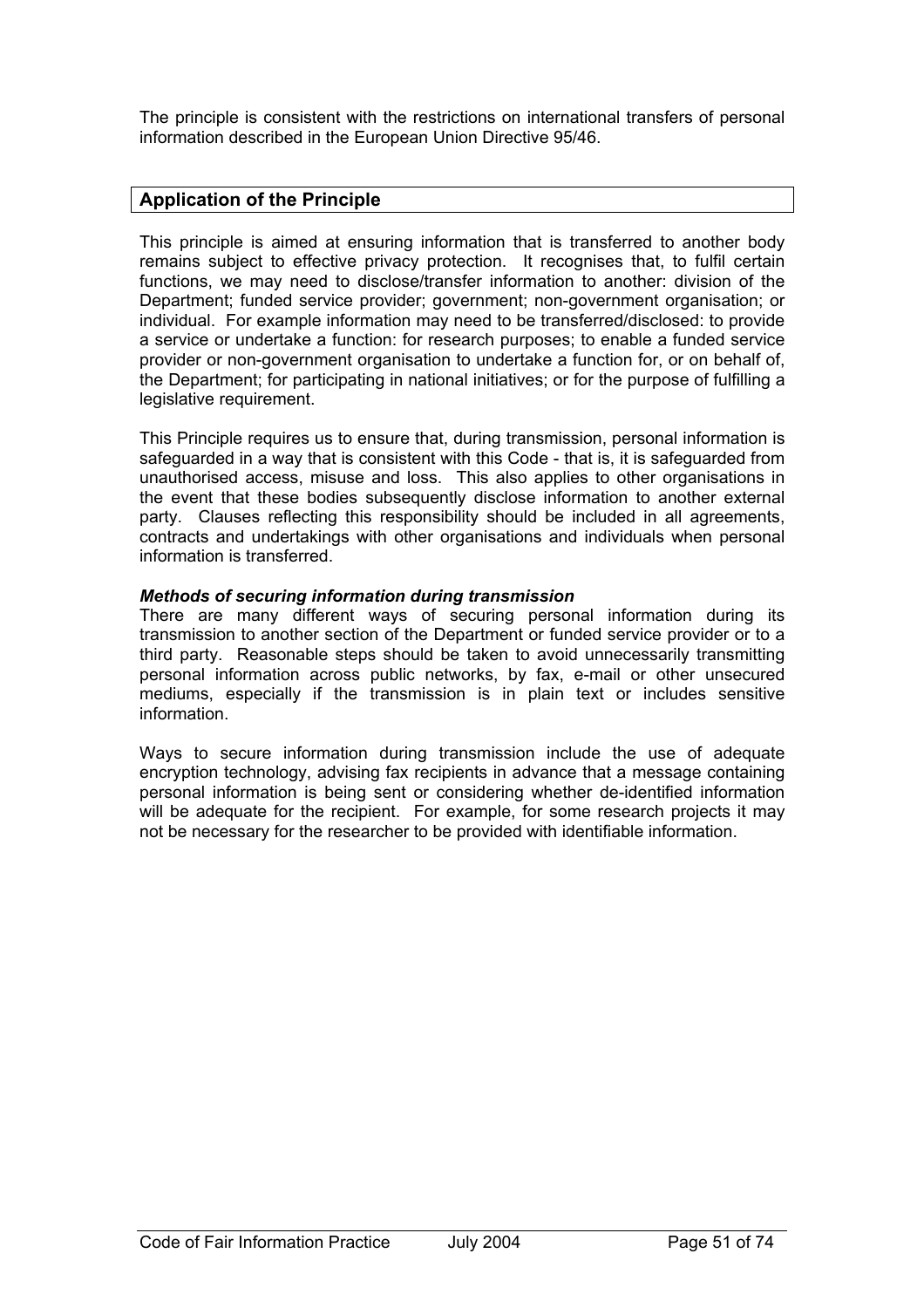# **PRINCIPLE 10: SENSITIVE INFORMATION**

| 10.1 |                                                                                                                                                                                   |                                                                                                                  |  |  |  |  |  |  |
|------|-----------------------------------------------------------------------------------------------------------------------------------------------------------------------------------|------------------------------------------------------------------------------------------------------------------|--|--|--|--|--|--|
|      |                                                                                                                                                                                   | The Department of Health and funded service providers must not collect                                           |  |  |  |  |  |  |
|      |                                                                                                                                                                                   | sensitive information about an individual unless:                                                                |  |  |  |  |  |  |
| (a)  | The individual has consented;                                                                                                                                                     |                                                                                                                  |  |  |  |  |  |  |
| or   |                                                                                                                                                                                   |                                                                                                                  |  |  |  |  |  |  |
| (b)  | The collection is required or authorised by law;                                                                                                                                  |                                                                                                                  |  |  |  |  |  |  |
| or   |                                                                                                                                                                                   |                                                                                                                  |  |  |  |  |  |  |
| (c)  | The collection is necessary to prevent or lessen a serious and<br>imminent threat to the life or health of any individual, where the<br>individual whom the information concerns: |                                                                                                                  |  |  |  |  |  |  |
|      | (i)                                                                                                                                                                               | Is physically or legally incapable of giving consent to the<br>collection;                                       |  |  |  |  |  |  |
| or   |                                                                                                                                                                                   |                                                                                                                  |  |  |  |  |  |  |
|      | (ii)                                                                                                                                                                              | Physically cannot communicate consent to the collection;                                                         |  |  |  |  |  |  |
|      | <b>or</b>                                                                                                                                                                         |                                                                                                                  |  |  |  |  |  |  |
| (d)  | If the information is collected in the course of the activities of a                                                                                                              |                                                                                                                  |  |  |  |  |  |  |
|      |                                                                                                                                                                                   | non-profit organisation-the following conditions are satisfied:                                                  |  |  |  |  |  |  |
|      | (i)                                                                                                                                                                               | The information relates solely to the members of the                                                             |  |  |  |  |  |  |
|      |                                                                                                                                                                                   | organisation or to individuals who have regular                                                                  |  |  |  |  |  |  |
|      |                                                                                                                                                                                   | contact with it in connection with its activities; and                                                           |  |  |  |  |  |  |
|      | (ii)                                                                                                                                                                              | At or before the time of collecting the information,                                                             |  |  |  |  |  |  |
|      |                                                                                                                                                                                   | the Department or funded service provider undertakes to<br>the individual whom the information concerns that the |  |  |  |  |  |  |
|      |                                                                                                                                                                                   | Department or funded service provider will not disclose the                                                      |  |  |  |  |  |  |
|      |                                                                                                                                                                                   | information without the individual's consent;                                                                    |  |  |  |  |  |  |
| or   |                                                                                                                                                                                   |                                                                                                                  |  |  |  |  |  |  |
| (e)  |                                                                                                                                                                                   | The collection is necessary for the establishment, exercise or                                                   |  |  |  |  |  |  |
|      |                                                                                                                                                                                   | defence of a legal or equitable claim.                                                                           |  |  |  |  |  |  |

# **EXPLANATORY NOTES**

## **Issue(s) addressed by the Principle**

Collection of **sensitive** personal information.

## **Intended privacy protection outcome(s)**

This principle:

- reinforces the Principle that only necessary information be collected;
- acknowledges that certain sensitivities are attached to some types of personal information; and
- recognises the benefits of collecting and using sensitive personal information for public health, safety and welfare reasons.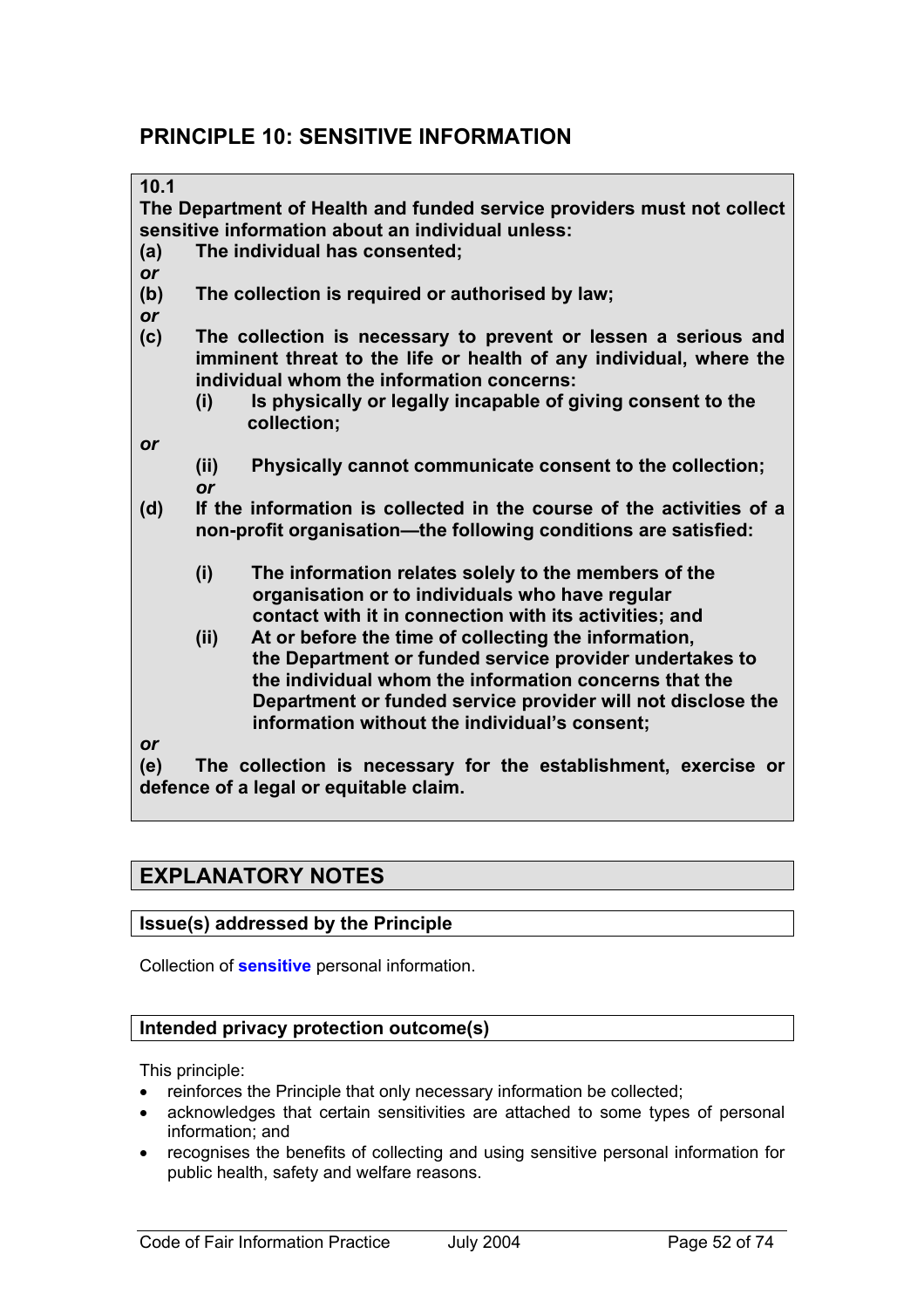## **Application of the Principle**

This Principle places limits on the collection of **sensitive** information about individuals.

#### *What is "sensitive" information?*

"**Sensitive**" information includes information revealing political opinions, religious beliefs, trade union membership, or details of health or sex life.

Specific requirements relating to the collection of "**health information**" are outlined below.

#### *Collection of sensitive personal information where the individual consents – 10.1(a)*

This Principle acknowledges that consent from an individual would cover practically all legitimate uses or disclosures of the above categories of sensitive personal information. For example, a person who identifies themselves to us as having a particular religious affiliation so that he or she may be treated in a culturally appropriate manner could be assumed to consent to the information being retained for future dealings.

Other examples include where a sample is sent to a pathology laboratory or an individual is transferring to another organisation. In these instances, we could rely on the implied consent of the individual for us to collect and use laboratory results, and to disclose sensitive personal information to a recipient organisation.

#### *Collection of sensitive personal information required or authorised by law – 10.1(b) AND 10.2(b)*

There are some laws which require or authorise the collection of sensitive personal information. For example, the *Public And Environmental Health Act* requires the Health Commission to collect information regarding notifiable diseases. Similarly, the *Children's Protection Act* authorises the Department of Health to collect information, including sensitive personal information, relating to an alleged case of child abuse.

#### *Collection of sensitive personal information necessary to prevent or lessen a serious threat to life or health - 10.1(c)*

This Principle applies in cases where an individual is incapable, due to physical or legal reasons, to consent to the collection of sensitive personal information if that information is required to prevent or lessen a serious and imminent threat to the life or safety of any individual. Medical emergencies is a typical example of where this Principle would be relied upon to collect sensitive personal information without the individual's consent such as where a person is unconscious as a result of a stroke. The hospital may wish to contact the individual's GP for advice about his/her medical history and medication regime. Where this information is necessary to lessen the threat to the life or health of the individual, this Principle supports the common law duty of care and does not prohibit the hospital from collecting that information.

This Principle also supports cases where the Department is investigating an alleged case of child abuse. In some circumstances it may be necessary to collect sensitive personal information about the alleged victim or alleged abuser, without the consent of that person (or their parent or guardian).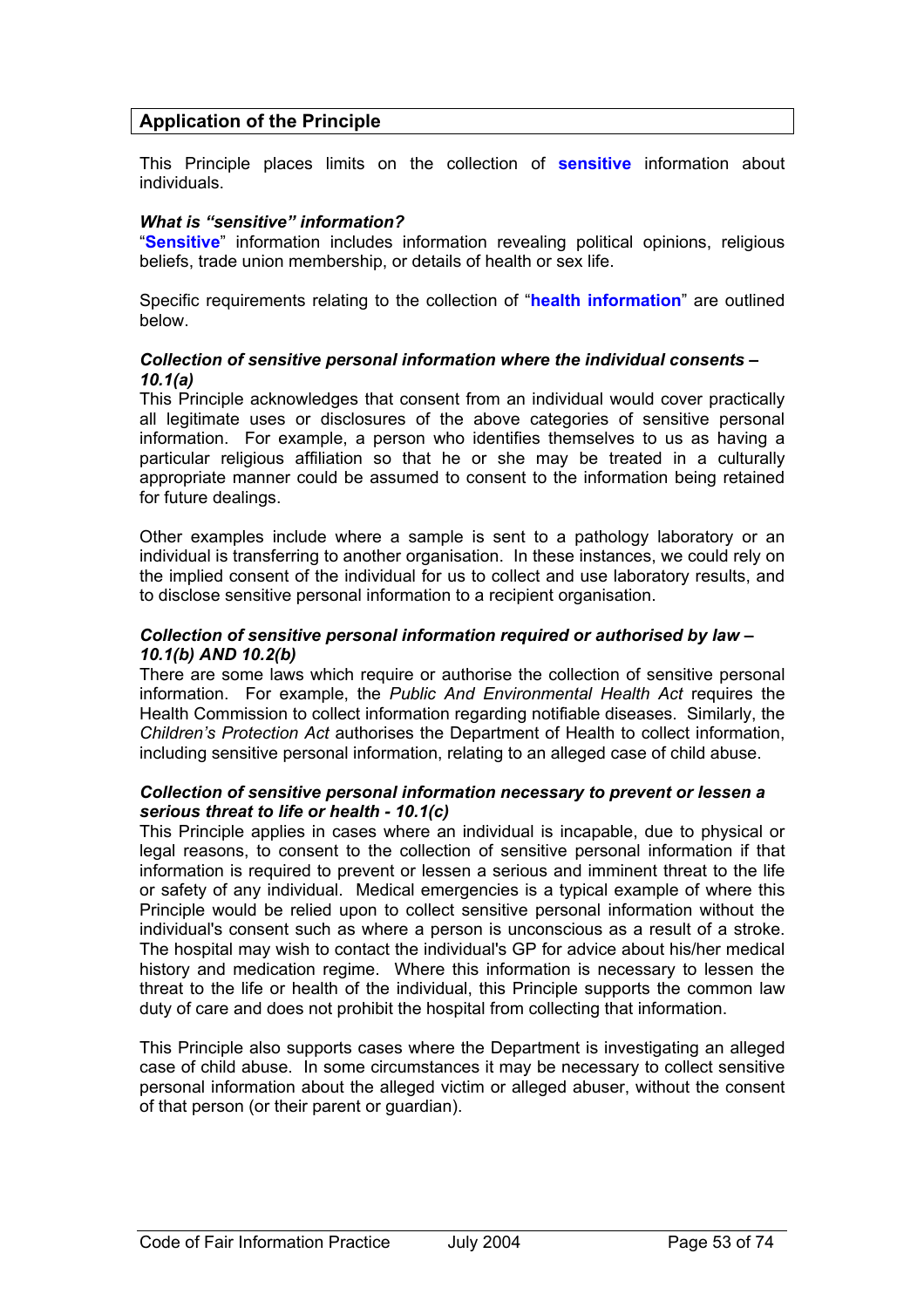### *Collection of sensitive personal information necessary for organisational membership – 10.1(d)*

If a Division of the Department or a funded service provider has only racial, ethnic, political, religious, philosophical, professional, trade, or trade union aims, this Principle enables it, in the course of its activities, to collect sensitive information about a member or a person in regular contact with it, provided that it undertakes to the individual that it will not disclose this information without the individual's consent.

#### *Collection of sensitive personal information necessary to establish, exercise or defend a legal or equitable claim - 10(1)(e)*

This Principle does not prohibit us, in the preparation of a court case, to collect sensitive information about a client or about the parties or witnesses without getting their consent if that information is necessary to conduct the case.

### **Possible exceptions**

Compliance with national agreements may require the collection of sensitive information. For example, the National Health Information Agreement which establishes the funding guidelines to support Medicare may require data collections to identify ethnicity in order to demonstrate any racial inequities in access to services.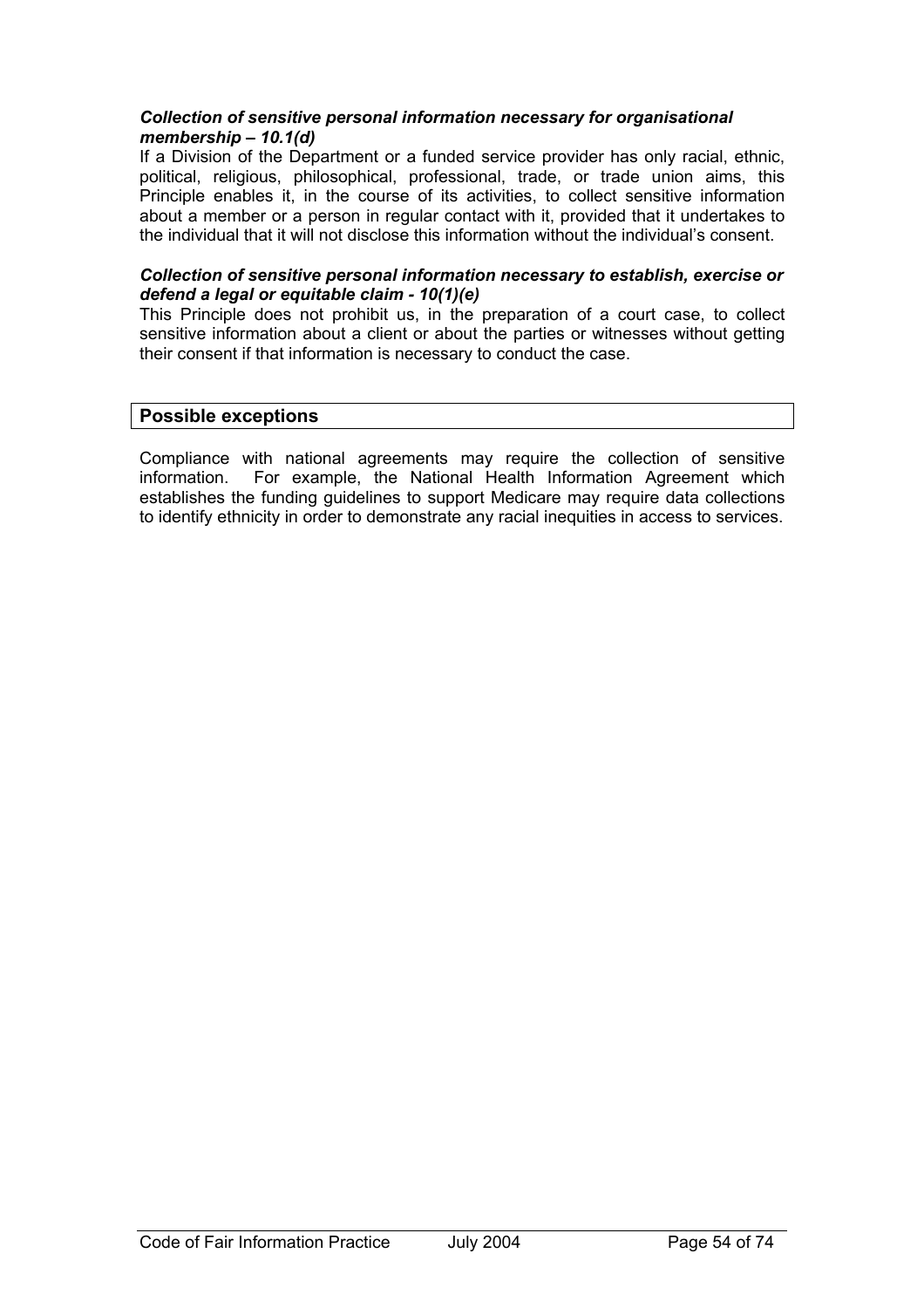## **10.2**

**Despite subclause 10.1, the Department of Health or funded service provider may collect health information about an individual if:** 

- **(a) The information is necessary to provide a health service to the individual;** 
	- *and*
- **(b) The information is collected:** 
	- **(i) As required or authorised by law;**
	- *or*
	- **(ii) In accordance with rules established by competent health or medical bodies that deal with obligations of professional confidentiality which bind the Department of Health or funded service provider.**

# **EXPLANATORY NOTES**

## **Issue(s) addressed by the Principle**

**Health** information.

## **Intended privacy protection outcome(s)**

This principle:

- reinforces the Principle that only necessary information be collected; and
- acknowledges that the collection of certain information is necessary to provide a health service.

## **Application of the Principle**

Principle 10.2 requires that health information only be collected if it is necessary to provide a health service to an individual and when that information is collected in accordance with law or in accordance with rules established by competent health or medical bodies that deal with obligations of professional confidentiality.

## *Information necessary to provide a health service – 10.2(a)*

Like Principle 1.1, this Principle requires that information collection should be limited to that which is necessary - in this instance necessary to provide a health service. Generally, if information is not needed or is irrelevant for a particular purpose, then it should not be collected.

While it may not be immediately obvious, in many cases it will be necessary for a health service provider to collect all the medical history he/she can. This information may be required in order to provide a quality health service and to cover any legal liability obligations a health provider may need to take into account.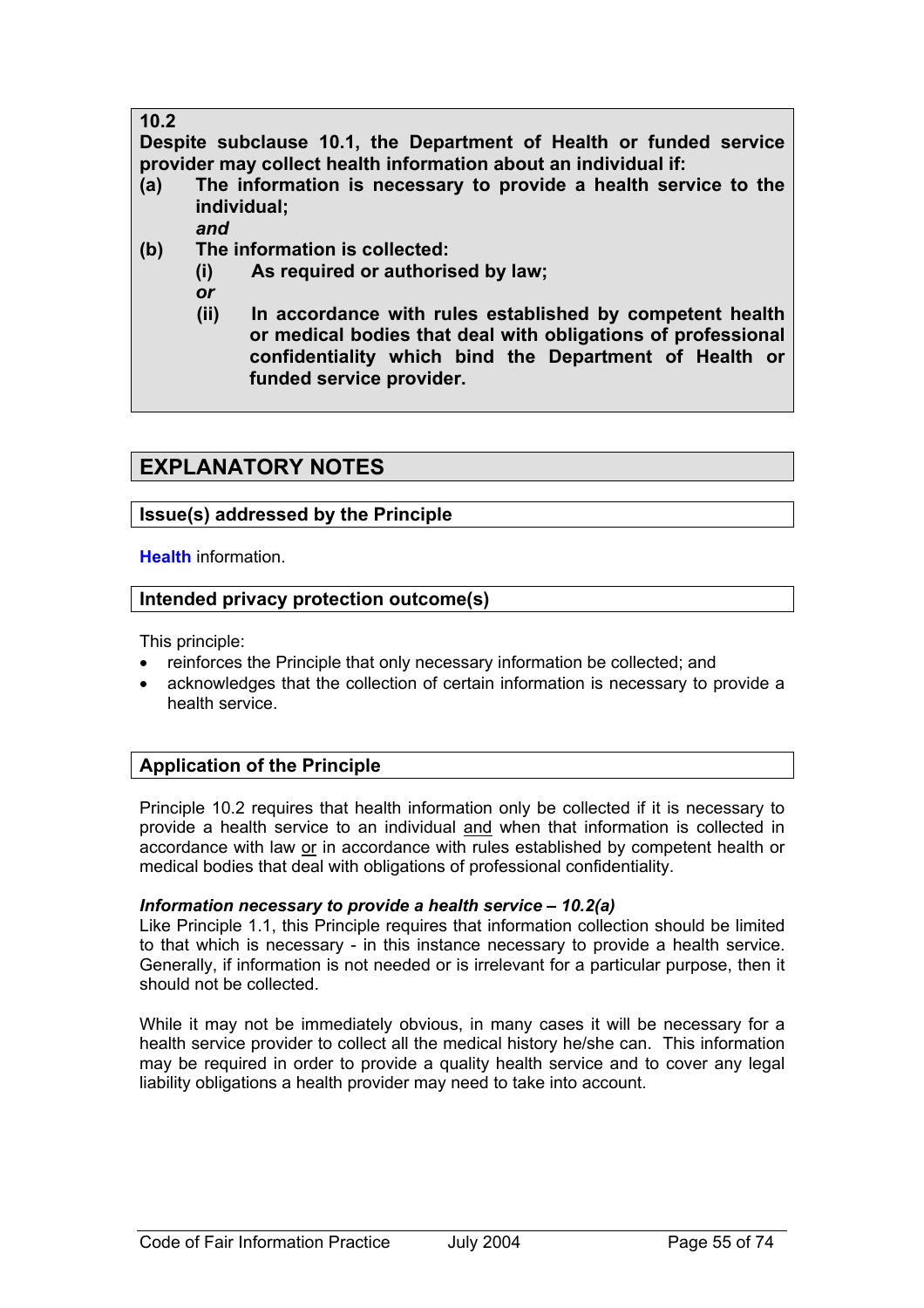However, this Principle aims to limit situations where unnecessary information is collected unintentionally or where too much information is collected. For example, a hospital may have a form with spaces to collect a lot of standard information, particularly where the form serves a number of purposes. Most people feel that they have to fill in all fields unless they are informed otherwise. By letting people know what information is necessary/mandatory/most relevant to their situation, it is possible to minimise the collection of unnecessary information.

In addition to limiting health information collection to that which is necessary to provide a health service, this Principle requires that this collection be undertaken as required **or** authorised by law or in accordance with rules issued by competent health and medical bodies which are discussed below.

## *Collection of health information required by law – 10.2(b)(i)*

Principle 10(2) enables personal health information to be collected in order to provide a health service provided the collection is required by law. For example, the *Mental Health Act 1993* enables the Director of a treatment centre to collect information concerning a person from a psychiatrist who has made an order for the detention of that person.

See also Principle 10.1(b)

### *Collection in accordance with rules established by competent health or medical bodies – 10.2(b)(ii)*

If collection of health information is necessary to provide a health service but the collection is not required or authorised by law, the collection must be undertaken in accordance with rules established by competent health or medical bodies that deal with obligations of professional confidentiality which bind the organisation.

The types of bodies that generally deal with obligations of professional confidentiality, include those bodies which are established under law to register or regulate health professionals (the Medical Board and Dental Practitioners Board, for example).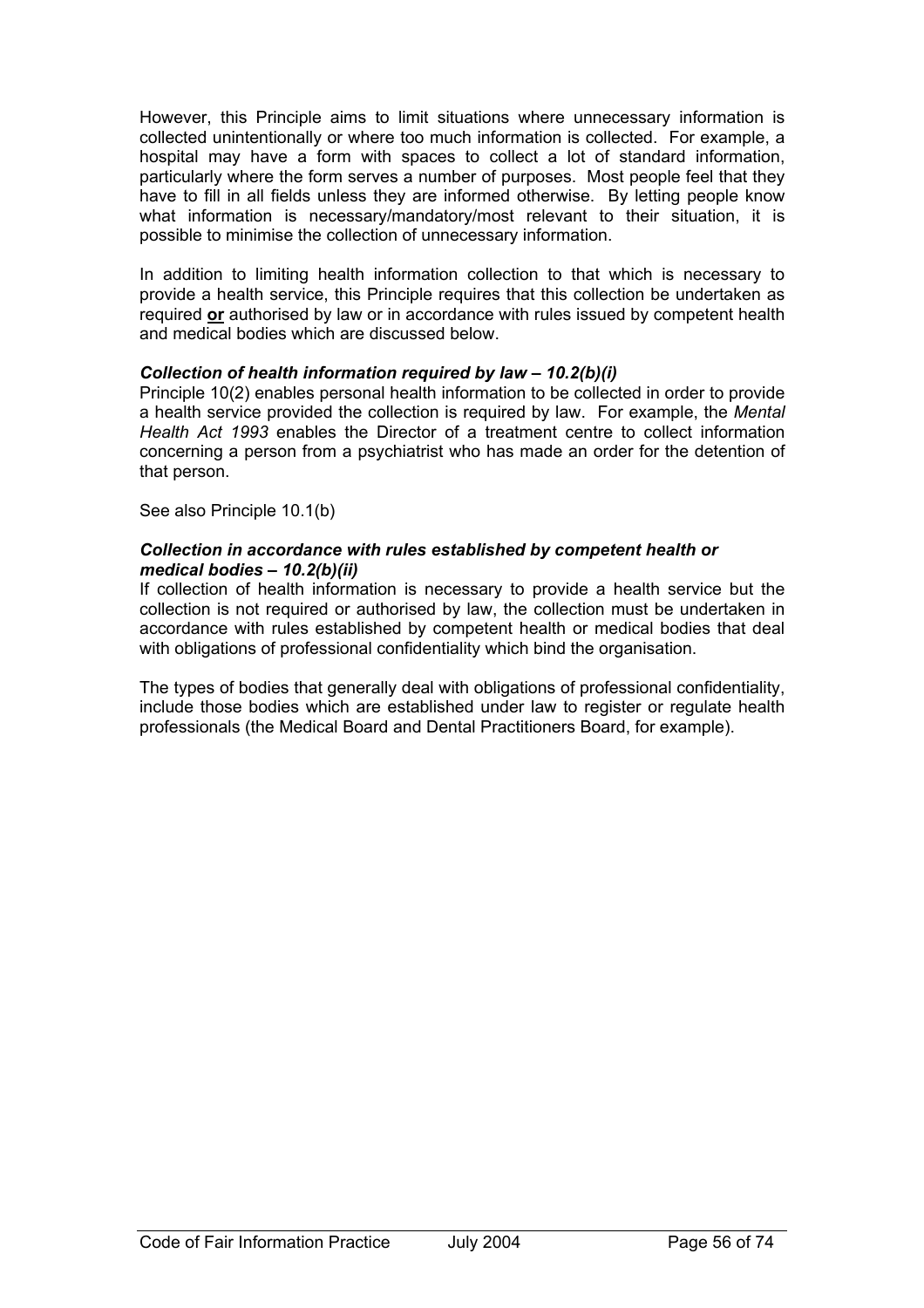| 10.3                                                                                                                                    |                                                                      |  |  |  |  |  |  |
|-----------------------------------------------------------------------------------------------------------------------------------------|----------------------------------------------------------------------|--|--|--|--|--|--|
| Despite Principle 10.1, the Department of Health and funded service<br>providers may collect health information about an individual if: |                                                                      |  |  |  |  |  |  |
| (a)                                                                                                                                     | The collection is necessary for any of the following purposes:       |  |  |  |  |  |  |
|                                                                                                                                         | Research relevant to public health or public safety;<br>(i)          |  |  |  |  |  |  |
|                                                                                                                                         | The compilation or analysis of statistics relevant to public<br>(ii) |  |  |  |  |  |  |
|                                                                                                                                         | health or public safety;                                             |  |  |  |  |  |  |
|                                                                                                                                         | The management, funding or monitoring of a health service;<br>(iii)  |  |  |  |  |  |  |
| and                                                                                                                                     |                                                                      |  |  |  |  |  |  |
| (b)                                                                                                                                     | That purpose cannot be served by the collection of information       |  |  |  |  |  |  |
|                                                                                                                                         | that does not identify the individual or from which the individual's |  |  |  |  |  |  |
|                                                                                                                                         | identity cannot reasonably be ascertained;                           |  |  |  |  |  |  |
| and                                                                                                                                     |                                                                      |  |  |  |  |  |  |
| (c)                                                                                                                                     | It is impracticable for the Department or funded service provider    |  |  |  |  |  |  |
|                                                                                                                                         | to seek the individual's consent to the collection;                  |  |  |  |  |  |  |
| and                                                                                                                                     |                                                                      |  |  |  |  |  |  |
| (d)                                                                                                                                     | The information is collected:                                        |  |  |  |  |  |  |
|                                                                                                                                         | As required or authorised by law;<br>(i)                             |  |  |  |  |  |  |
|                                                                                                                                         | in accordance with rules established by competent health<br>(ii)     |  |  |  |  |  |  |
|                                                                                                                                         | or medical bodies that deal with obligations of professional         |  |  |  |  |  |  |
|                                                                                                                                         | confidentiality which bind the Department or funded                  |  |  |  |  |  |  |
|                                                                                                                                         | service provider;                                                    |  |  |  |  |  |  |
|                                                                                                                                         | in accordance with Departmental or Divisional Research<br>(ii)       |  |  |  |  |  |  |
|                                                                                                                                         | and Ethics Committee approval                                        |  |  |  |  |  |  |

# **EXPLANATORY NOTES**

## **Issue(s) addressed by the Principle**

Collection of **health information** for research purposes

## **Intended privacy protection outcome(s)**

This principle imposes certain conditions on the collection of personal health information for research purposes.

## **Application of the Principle**

Principle 10.3 provides some flexibility for the **collection** of health information for research that is relevant to public health and safety and when health information is used for managing a health service.

When collection of de-identified information is not suitable for the research or management purposes, and it is impracticable to seek the individual's consent to the collection, then so long as certain procedures and guidelines are followed, identifiable health information may be collected, for research and management purposes.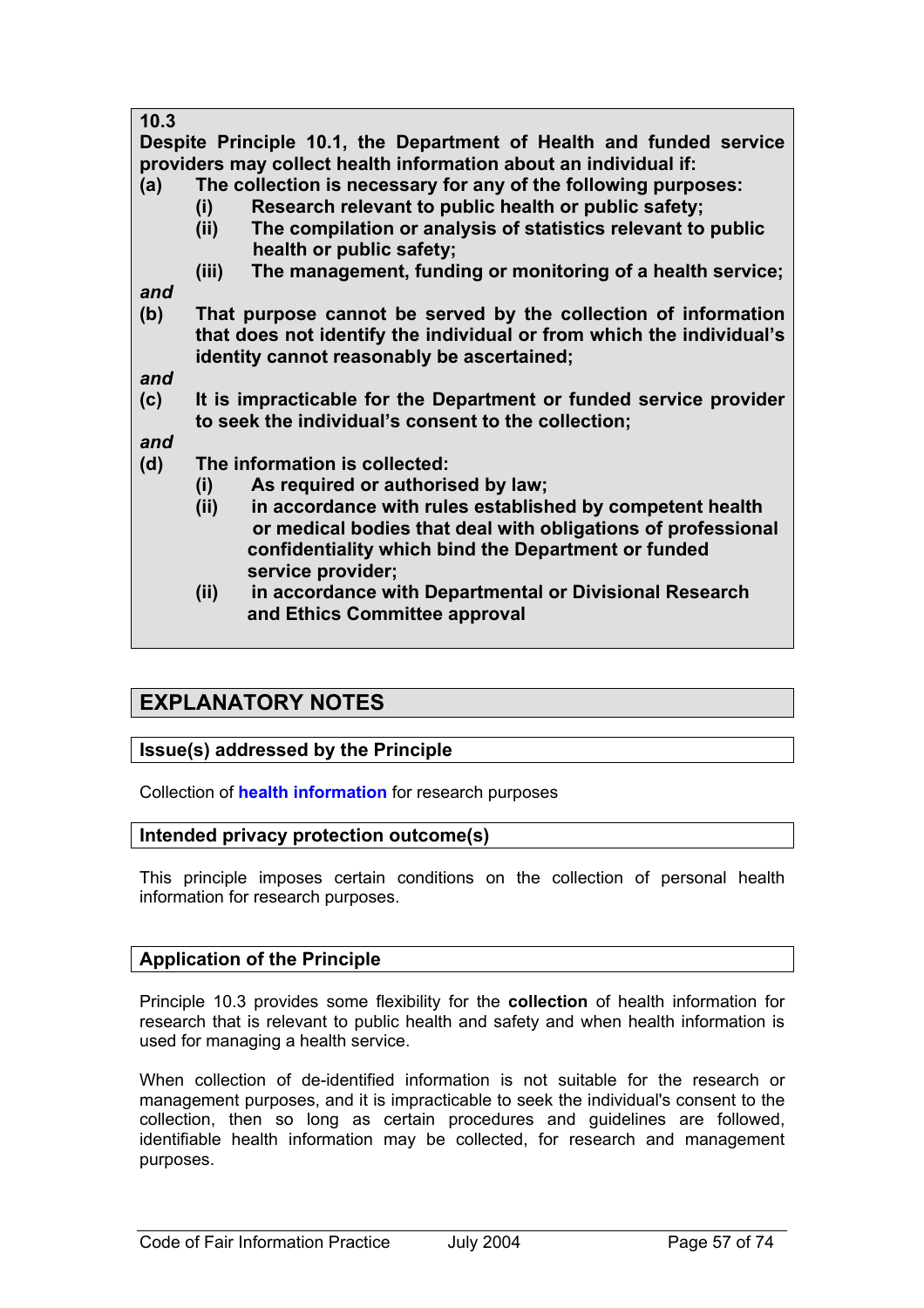See Principle 2 for **use and disclosure** of health information for research purposes, "primary purposes", "directly related" and "secondary" purposes.

#### *Collection necessary for research or compilation or analysis of statistics relevant to public health or public safety or for the management, funding or monitoring of a health service – 10.3(a)*

This Principle enables us to collect health information for research or for the compilation or analysis of statistics relevant to public health or public safety.

#### *What is 'relevant' to public health or public safety?*

This Principle recognises that the collection of identifiable health information (without the consent of the individual concerned) for research or statistical purposes may benefit public health or public safety.

To use this Principle as a means of collecting health information, the research or the compilation or analysis of statistics must be relevant to public health or public safety. To be "relevant", the outcome of the research or the statistics must impact on or provide information about public health and safety. For example, this could include research about the impact of a polluted waterway on the health of those living around it, national statistics on breast cancer or statistics on diabetes as a cause of death.

#### *What is "management, funding or monitoring of a health service"?*

Examples of collection for the management, funding or monitoring of a health service which are applicable for the purpose of this Principle might include:

- a quality assurance body collecting data about the quality of health service provided
- an external body collecting information about adverse events in hospitals; or
- collection of health information to investigate the possibility of fraud or incorrect payments.

#### *Where the purpose cannot be served by de-identified information – 10.3(b)*

This Principle requires detailed consideration of whether de-identified information could be used for research, statistical or management purposes.

De-identified health information may not always achieve a particular purpose, such as where a project involves linking information about individuals from two or more sources and identified information might be needed to correctly link the data. However, when identifying information is required, consideration should be given as to whether it is necessary to store it in the identified form. For example, once data is linked (as described above), consideration should be given to whether it is necessary to keep the identified information or whether at this stage the information could be de-identified.

#### *Where it would be impracticable to seek consent – 10.3(c)*

In deciding whether it would be impracticable to seek consent of individuals for the collection of health information for research, statistical or management purposes, a number of factors may need to be taken into consideration. For example, these may include: the age of the information and whether the address is likely to be current; or whether there is sufficient information to identify particular individuals in order to gain consent (ie name and address may not always be sufficient to identify a particular individual). Time and cost are not always factors in the decision about whether seeking consent is impracticable.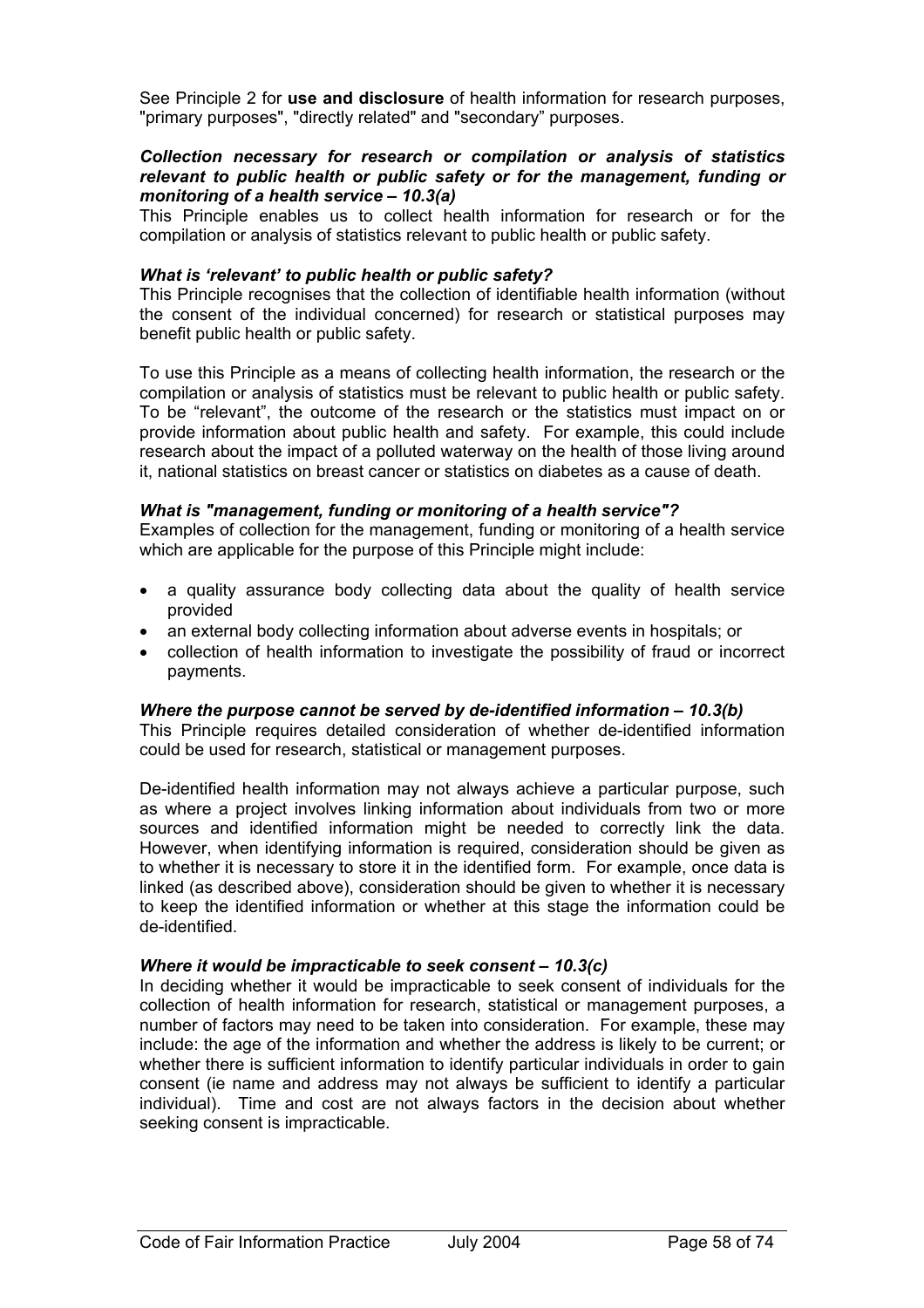## *Collection required or authorised by law – 10.3(d)(i)*

Collection of health information may be required by law for research, statistical or management purposes such as when collection is required under an Act including Committee's established under S.64D of the *Health Commission Act* and reporting notifiable diseases.

#### *Collection in accordance with rules established by competent health or medical bodies – 10.3(d)(ii)*

See 10(2(b)(ii) for details of "competent health or medical bodies".

#### *Collection in accordance with Departmental or Divisional Research and Ethics Committee approval – 10.3(d)(iii)*

This Principle acknowledges the role that Departmental and Divisional Human Research and Ethics Committees play in assessing research proposals and setting out the criteria under which proposals will be approved.

Principle 10.3(d) requires any collection of identifiable health information for research or statistical purposes (where it is not practicable to obtain consent and the purpose cannot be served by de-identified information) to be approved by a Human Research and Ethics Committee. Such approvals should be undertaken in accordance with guidelines issued by the National Health and Medical Research Council and, in particular, those guidelines issued under Sections 95 and 95A of the Commonwealth Privacy Act.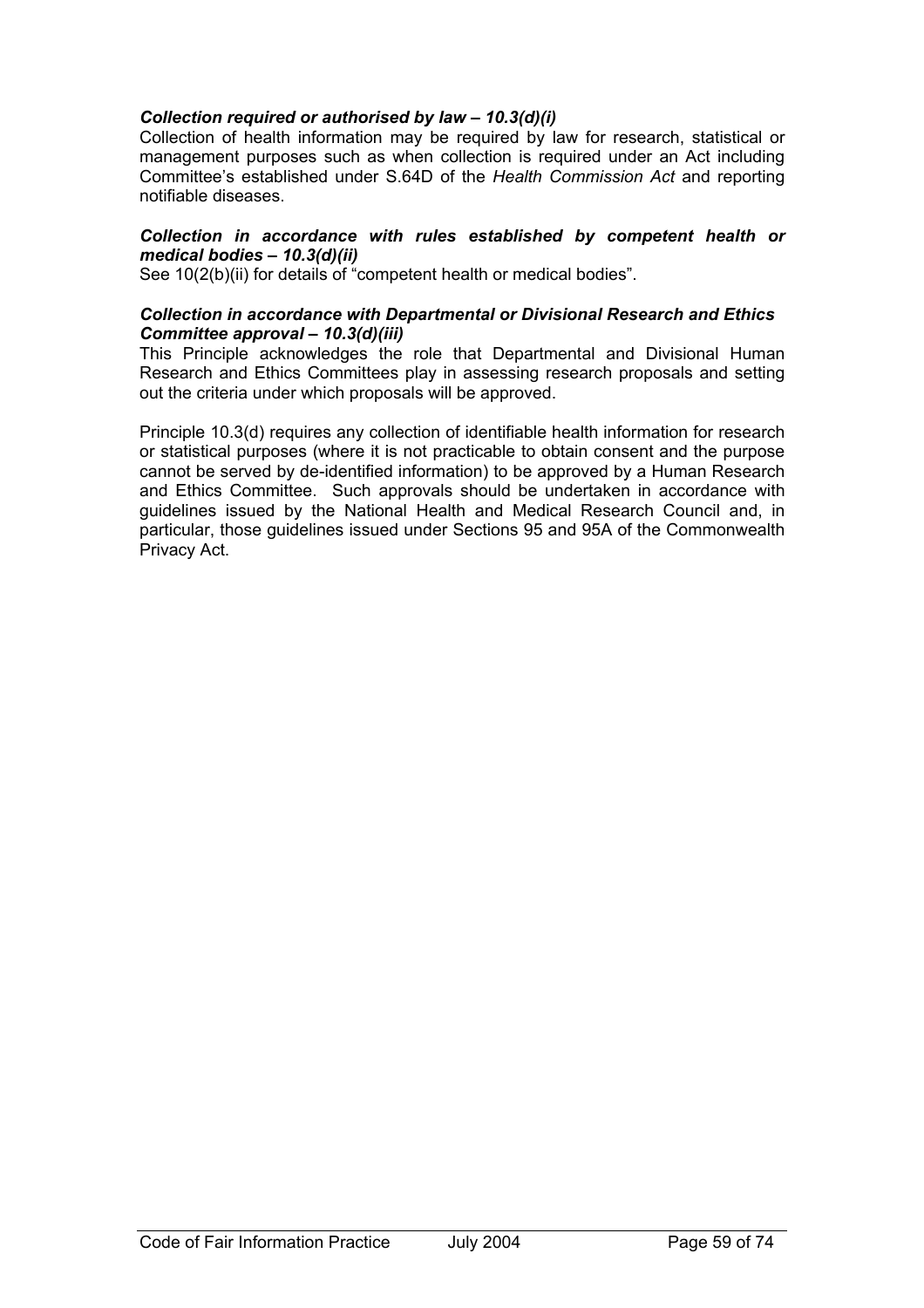## **10.4**

**If the Department of Health or funded service provider collects health information about an individual in accordance with subclause 10.3, the Department or funded service provider must take reasonable steps to permanently de-identify the information before the Department or funded service provider discloses it.** 

**10.5** 

**In this clause** *non-profit organisation* **means a non-profit organisation that has only racial, ethnic, political, religious, philosophical, professional, trade, or trade union aims.**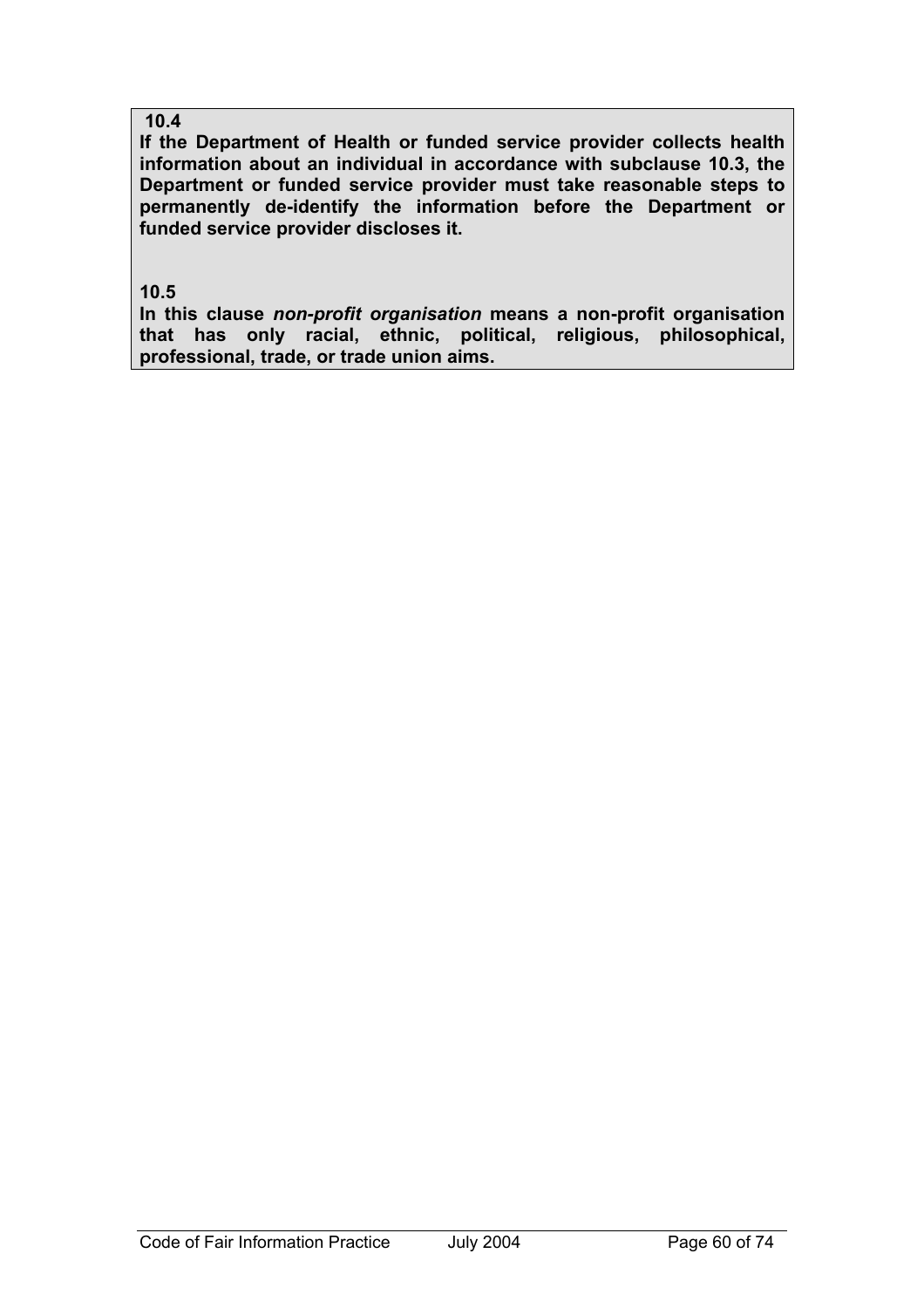# **APPENDIX A**

# **DEFINITIONS OF KEY TERMS**

### **Access**

In Principle 6 "access" refers to an individual's right of access to information in accordance with the Freedom of Information Act, 1991.

#### **Authorised by law**

"Authorised by law" refers to circumstances where the law permits, but does not require, the use, disclosure, or denial of access to, personal information. The word "authorised" suggests that there is some discretion as to whether or not to use or disclose or deny access to information (see Principles 2.1(g) and 6.1(j)).

#### **Collection**

We collect personal information if we gather, acquire or obtain information from any source, by any means, in circumstances where the individual is identified or is identifiable. It includes information that:

- we come across by accident or has not asked for but nevertheless keeps;
- information we receive directly from the individual; and
- information about an individual we receive from somebody else.

#### **Department**

Department means the South Australian Department of Health.

#### **Direct marketing**

Direct marketing includes activities that promote the sale or purchase of products or services or promote charitable fundraising where the individual is approached directly. It includes in-person approaches to people's houses and approaches by mail, e-mail, telex, facsimile and phone. It includes individually targeted approaches by these means where people are encouraged to buy services at a distance (for example to buy by phone, mail or website) or to visit retail and service outlets or to donate to a cause by one of these means. It also includes automated processes such as Spam e-mail and computer generated voice calls over the phone.

#### **Directly related purpose**

A directly related purpose is one that has a strong connection with the primary purpose of collection. It is closely associated with the original purpose, even if it is not strictly necessary to achieve that purpose. Uses or disclosures for a directly related purpose would include uses or disclosures for:

- monitoring, evaluating, auditing the provision of the particular product or service we have or are providing to the individual;
- managing the provision of the service or product;
- following up complaints about the service or product;
- administrative purposes associated with providing, following up on or receiving payment for the service or product; and
- reminders where an individual receives a service on a regular basis.

See also Primary Purpose, Related Purpose and Secondary Purpose.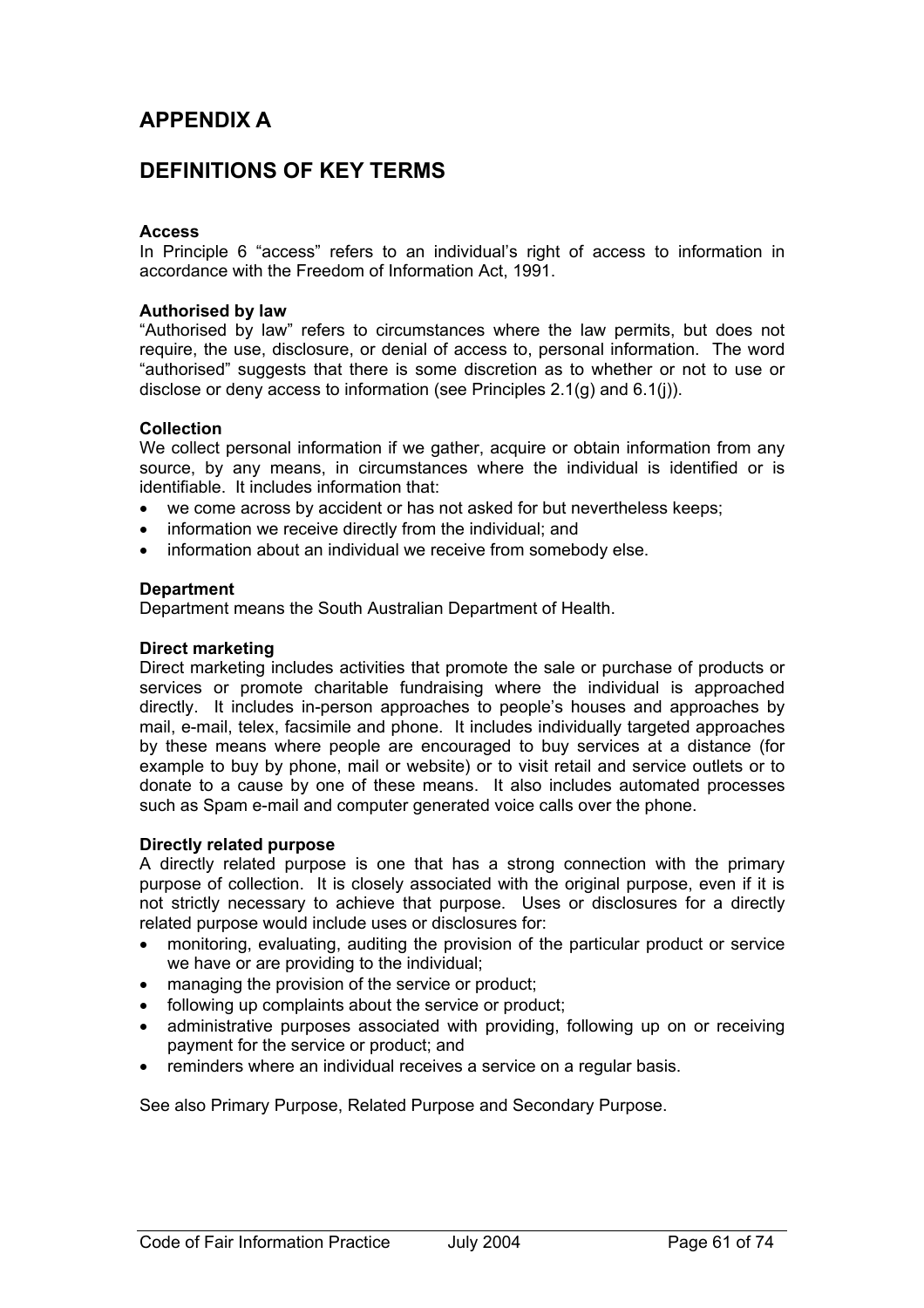### **Disclosure**

We disclose information when we release information *outside* the Department or its funded service providers. Examples of disclosures include:

- when we give another Department, Government, organisation or individual information under contract to carry out an "outsourced" function;
- when we sell information to another organisation.

#### **Employee record**

An employee record includes personal information *about the employment of* an employee.

Personal information relating to an employee's employment may include health information about them.

Other personal information about the individual and their employment, which might also be held in an employee record, includes information about:

- their engagement, training, disciplining or resignation;
- their termination of employment;
- the terms and conditions of their employment;
- their personal and emergency contact details;
- their performance and conduct;
- their hours of employment:
- their salary or wages:
- their membership of a professional or trade association;
- their trade union membership; and
- their leave, including recreation, long service, sick, personal, maternity and paternity leave; and
- their taxation, banking or superannuation affairs.

#### **Enforcement bodies**

Enforcement bodies referred to in Principle 2.1(h) includes:

- the Australian Federal Police;
- the National Crime Authority;
- the Australian Customs Service;
- the Australian Prudential Regulation Authority;
- the Australian Securities and Investments Commission;
- State, Federal, and Territory agencies responsible for administering or performing a function under a law that imposes a penalty or sanction;
- State, Federal, and Territory agencies responsible for administering a law relating to the protection of public revenue;
- State or Territory police services;
- State and Territory authorities responsible for conducting criminal investigations or inquiries.

#### **Health information**

Health information means information or an opinion that is also personal information about the:

- health or disability (at any time) of an individual;
- individual's expressed wishes about the future provision of health services;
- health services provided or to be provided to an individual that is also personal information or other personal information collected to provide, or in providing a health service;
- other personal information about an individual collected in connection with the donation, or intended donation, by the individual of his or her body parts, organs or body substances.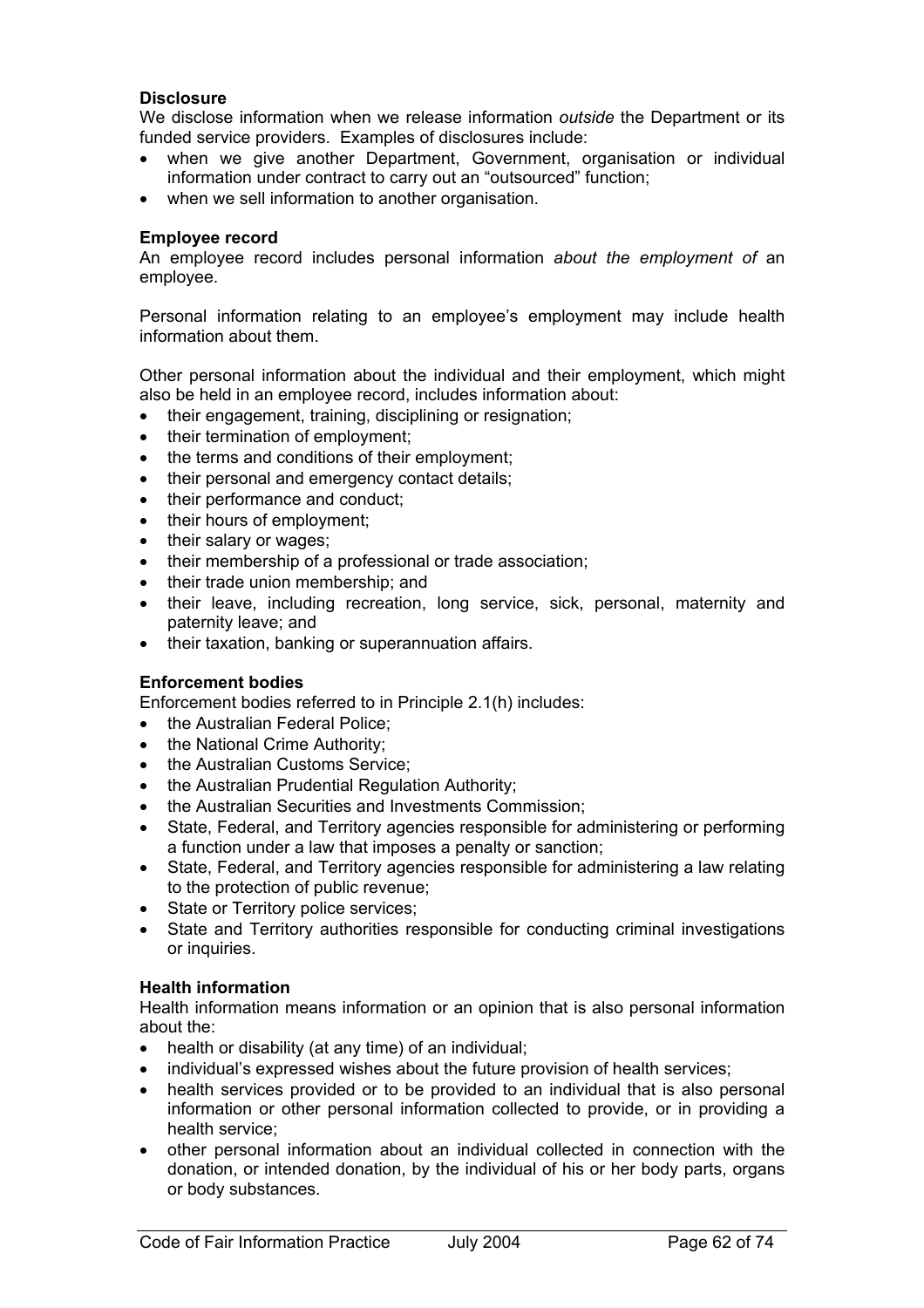Health information can include details such as an individual's name, address, billing information and Medicare number, for example, if it is part of the information about an individual's health.

### **Health service**

Health service means an activity performed in relation to an individual that is intended or claimed (expressly or otherwise) by the individual, or the person performing it, to:

- assess, record, maintain or improve the individual's health;
- diagnose the individual's illness or disability;
- treat the individual's illness or disability or suspected illness or disability; or
- dispense on prescription a drug or medicinal preparation by a pharmacist.

#### **Individual**

The word *"*individual" used in this Code relates to the person whose personal information we hold. The words "person" or "people" are used when referring to anyone other than the individual.

#### **Law**

The reference to law in this Code means State, Commonwealth, and Territory legislation as well as the common law.

#### **Lawful**

Lawful means something that is not prohibited by law. This is a wider concept that "authorised by law" or "required by law".

#### **Necessary**

If we cannot, in practice, effectively pursue a function or activity without collecting personal information, then that personal information would be regarded as "necessary" for that function or activity. Necessary should not be interpreted as a reason for collecting information on the off chance that it may be useful for a function or activity in the future.

#### **Personal information**

Personal information means information or an opinion (including information or an opinion forming part of a database) whether true or not, and whether recorded in a material form or not, about an individual whose identity is apparent, or can reasonably be ascertained, from the information or opinion.

Personal information must relate to a *natural* person. A natural person is a human being rather than, for example, a company, which may in some circumstances be recognised as legal "person" under the law.

Personal information can range from the very sensitive (for example, political beliefs, medical history, sexual preference or medical records) to the everyday (for example, hair colour, address, phone number). The information need not be accurate, it may include opinion and speculation and it may simply be false information. It doesn't matter whether the information is held in a computer database, or in paper records, or in any other medium. If the information itself makes it clear which individual it is about then the individual is identifiable. Whether an individual's identity is reasonably ascertainable will depend on the context and on who holds the information.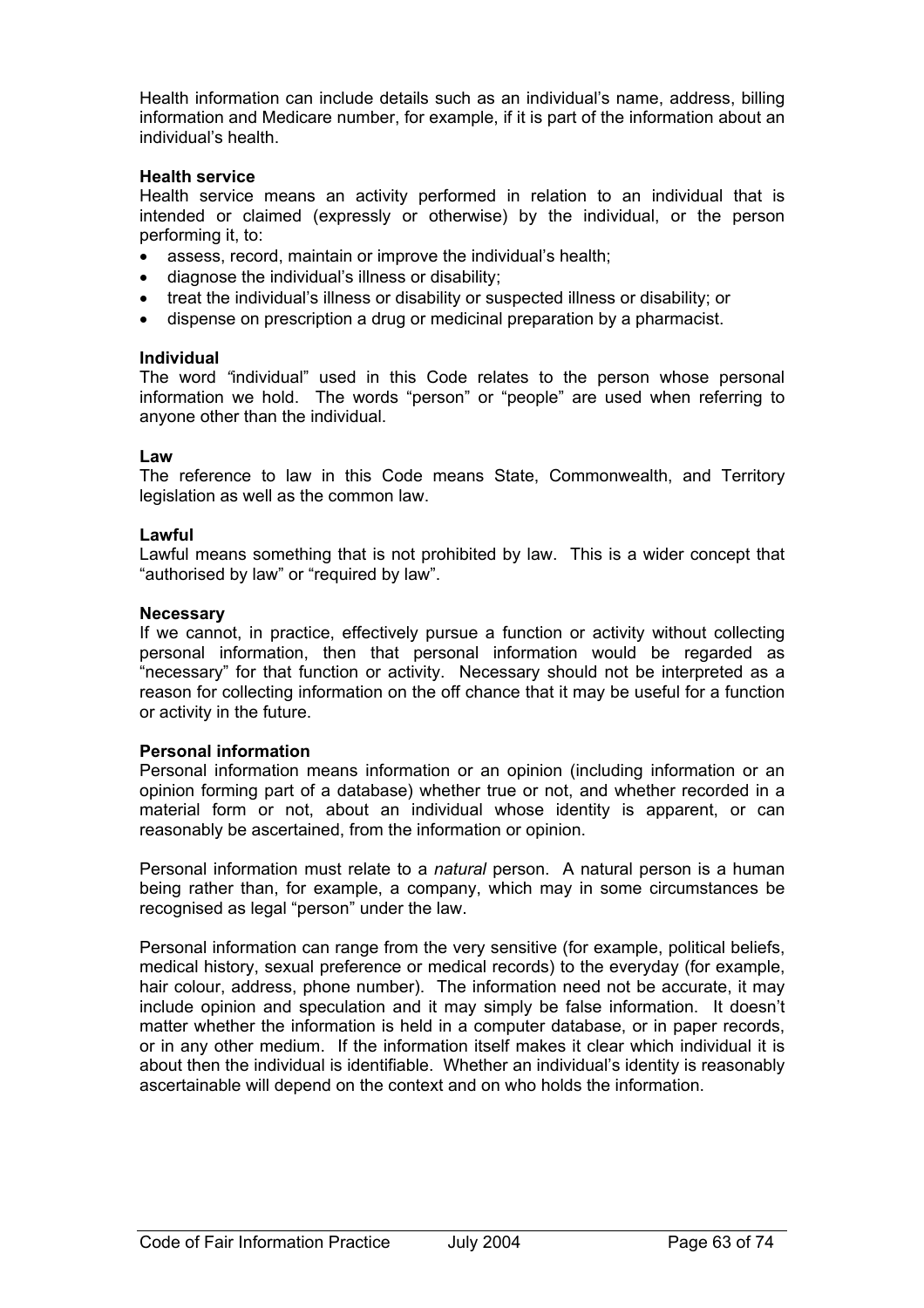#### **Practicable and impracticable**

What is practicable or impracticable involves assessing the facts of the particular situation. It is not determined by an individual's, or an organisation's view of what is practicable or impracticable. Something would not generally be considered as impracticable just because it involves expense, inconvenience or effort. (for example, see Principles 1.3, 1.4, 2.1(c) and (d), 8 and 9).

#### **Primary purpose**

The primary purpose is the dominant or fundamental reason for information being collected in a particular transaction.

There can only be one primary purpose of collection for a particular transaction. When an individual gives (and we collect) personal information, we and the individual almost always do so for a particular purpose, for example, to receive a service. This is the primary purpose of collection, even if we have some additional purposes in mind. These additional purposes will always be secondary purposes for that transaction, even if we tell the individual about them, and even if the individual's consent is gained to use or disclose the information for those additional purposes. For more information about primary purpose see Chapter 4 – Collecting personal information.

See also directly related purpose, related purpose and secondary purpose.

### **Reasonable**

The terms "reasonable" and "unreasonable" appear frequently throughout this Code. Generally speaking, they relate to decisions or steps to be taken in particular circumstances (for example, when collecting, or using and disclosing information) or to expectations of individuals in those circumstances.

Determining what is reasonable involves considering the factual circumstances in which we are acting rather than the individual's or our view of what is reasonable or unreasonable. (See Principles 1.2, 1.3, 1.5, 2.1)d(3), 2.1(h), 3, 4, 5.2, 6.1(c), 6.3, 6.5 and  $9(f)$ .)

## **Record**

A record is "anything in which information is stored or can be reproduced" (FOI Act).

It can include a document, a database, a photograph, picture, x-ray or specimen results.

#### **Related corporation**

The question of whether one corporation is related to another corporation is determined in the same way as it is determined under the Corporations Law. This means that where a body corporate is:

- a holding company of another body corporate:
- a subsidiary of another body corporate; or
- a subsidiary of a holding company of another body corporate.

the first mentioned body and the other body are related to each other. (From Corporations Law- Section 50)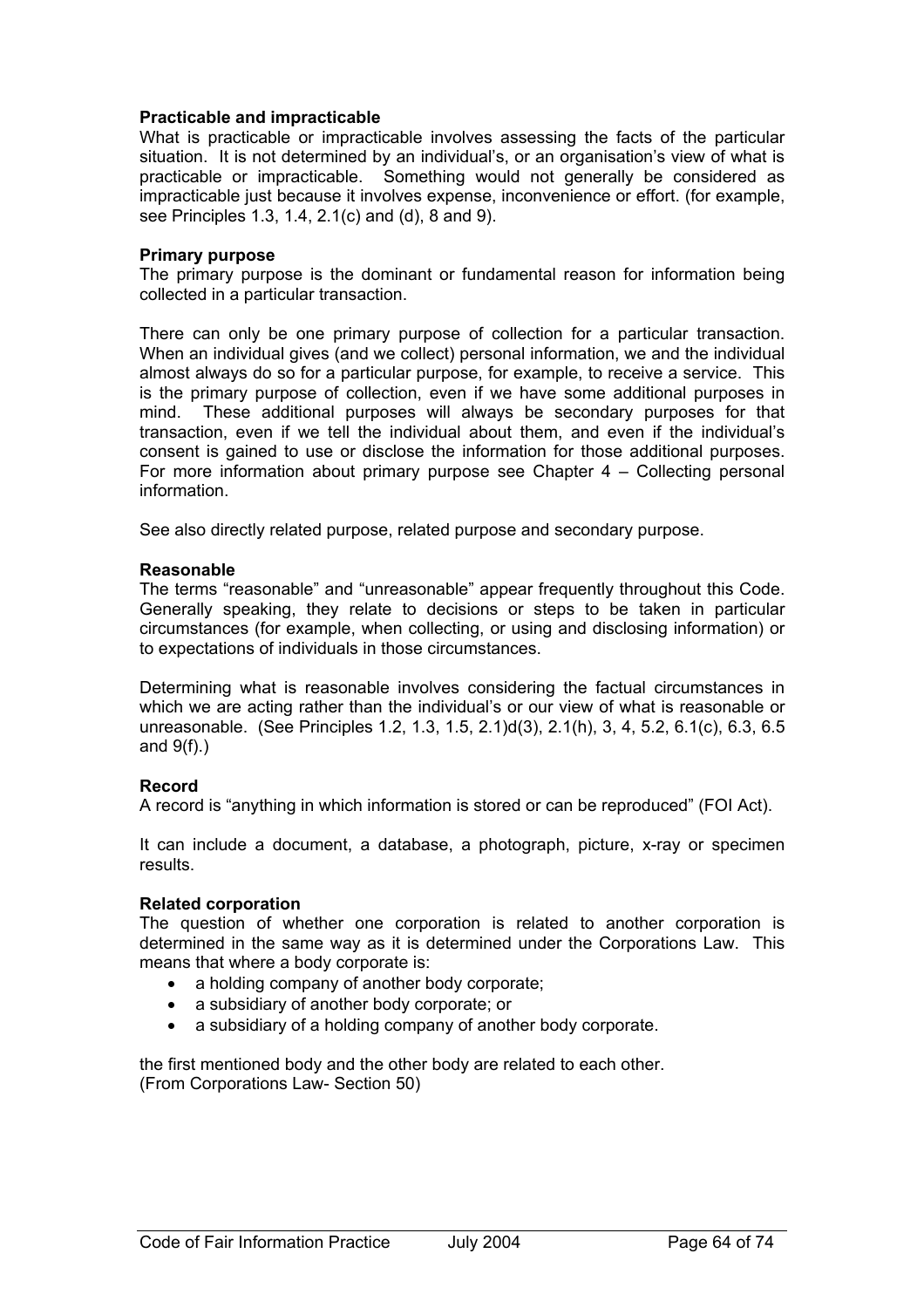### **Related purpose**

A related purpose includes all the purposes that are directly related purposes as well as some additional ones. Related purposes must have some connection to, and arise in the context of, the primary purpose. Uses or disclosures for a related purpose would include uses or disclosures:

- giving a person information closely associated with a particular product or service an individual receives from us; or
- notifying an individual who has received a service or product from us in the past of a business change of address.

See also directly related purpose, primary purpose and secondary purpose.

### **Required by law**

Required by law refers to circumstances where a law requires the collection, use or disclosure or denial of access to, personal information. In certain instances, failing to comply with such a legal requirement may be an offence. Such a law may specifically require an organisation to collect, use, disclose or deny access. It may also be a law that gives another body a general information gathering power. (see Principles 2.1(g), 6.1(h), 10.1(b)).

#### **Secondary purpose**

Secondary purposes are purposes other than the primary purpose that the we have in mind for the information we collect. Related and directly related purposes are secondary purposes.

We must not use or disclose information for secondary purposes except in limited circumstances, such as where we have the consent of the individual, or where the secondary purpose is related or directly related and within reasonable expectations. Principle 2 allows very limited unrelated secondary use for the purpose of direct marketing where it is impracticable to get consent.

See also directly related purpose, primary purpose and related purpose.

## **Sensitive information**

Sensitive information is information or an opinion about an individual's:

- racial or ethnic origin:
- political opinion;
- membership of a political association or religious beliefs, affiliations or philosophical beliefs;
- membership of a professional or trade association or membership of a trade union;
- sexual preferences or practices; or
- criminal record.

that is also personal information or health information about an individual. (See Principles 2.1(c), and 10.)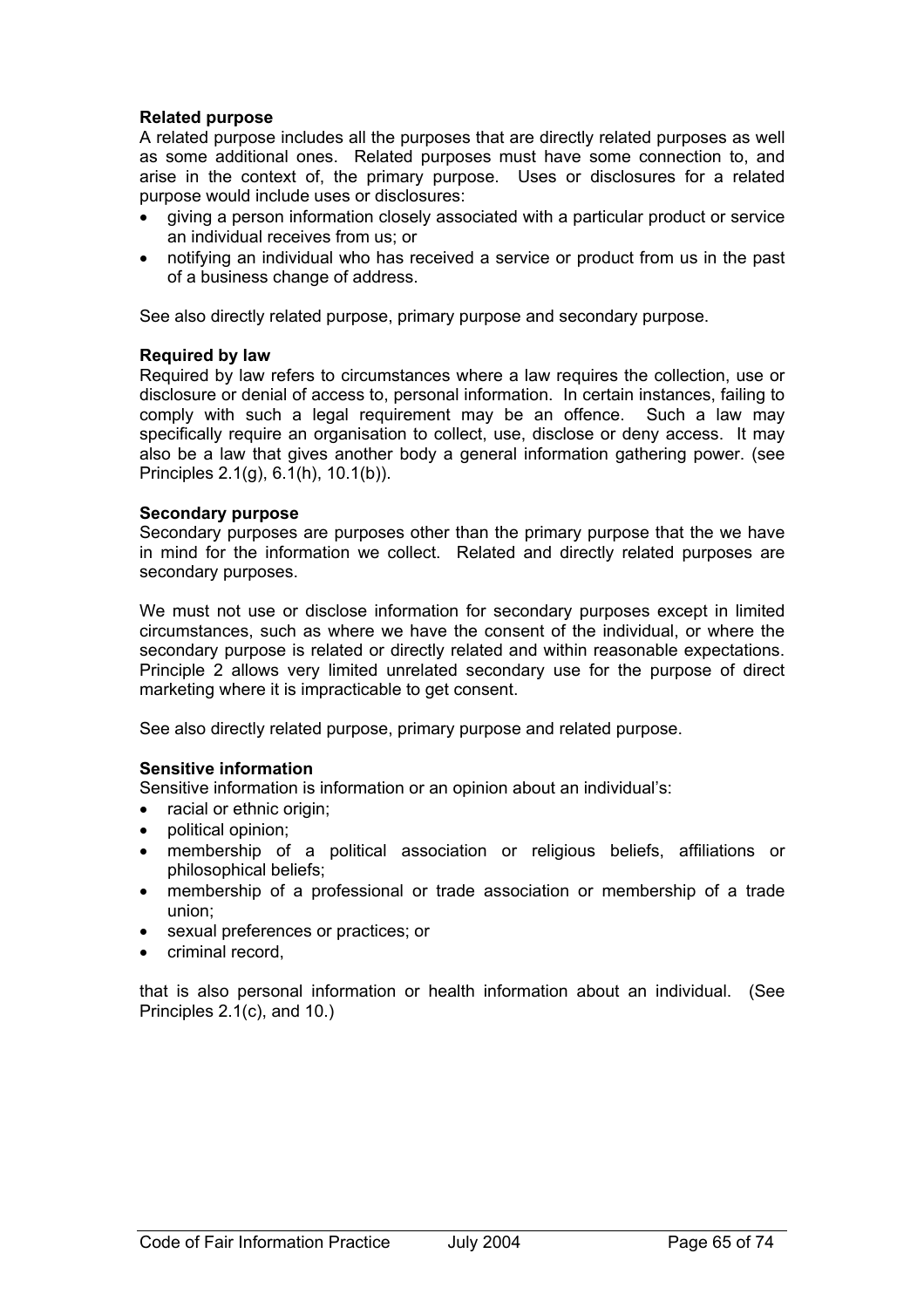### **Serious and imminent threat**

A number of the Principles provide for circumstances where we might need to consider whether there is a "serious and imminent" threat to an individual's life, health or safety. For there to be a serious and imminent threat to an individual's life, health or safety:

- the threat must be to an individual's life or health; and
- there must be threat of bodily injury, threat to mental health, illness or death.

Imminent means that the threatened harm must be about to happen.

The threat must be serious, for example, murder or assault or threat of spreading an infectious disease. A specific threat of physical harm to a particular person in the Department or funded service provider usually counts as a serious threat. Threats to finances or reputation are not threats to life or health. Abuse, without a threat, directed to staff in general does not usually count as a serious threat (see Principles 1.5, 2, 6.1(a), and 10.1(c)).

### **Serious threat to public health or public safety**

Various Public Health Acts while not necessarily defining public health give some indication of the range of conditions and threats that have been considered to be significant enough to warrant legislating about them in the interest of pubic health. Examples of conditions mentioned in public health acts are management of:

- sexually transmitted disease:
- diseases caused by environmental hazards and toxins;
- infection arising from an outbreak of infectious disease; and
- vaccine preventable diseases (see Principles 1.5, 2, and 6).

#### **Use**

Use of personal information relates to the handling of the personal information within the Department or funded service provider. Examples of uses of information are:

- adding information to a data base;
- forming an opinion based on information collected and noting it on a file.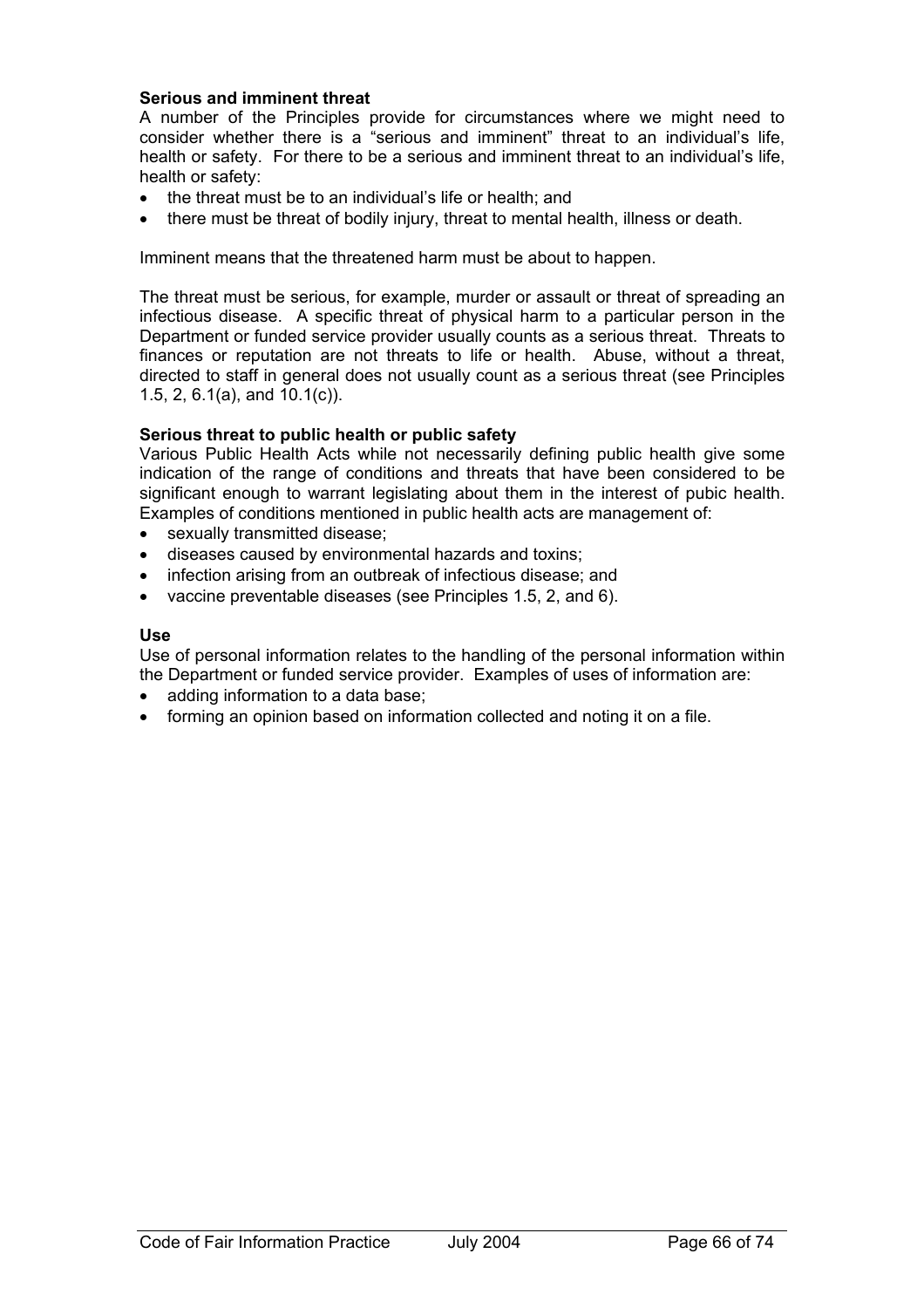# **APPENDIX B**

# **PRINCIPLES OF FAIR INFORMATION HANDLING PRACTICES FOR THE DEPARTMENT OF HEALTH**

## **PRINCIPLE 1 - COLLECTION**

## **1.1**

We must not collect personal information unless the information is necessary for one or more of our functions or activities

## **1.2**

We must only collect personal information by lawful and fair means and not in an unreasonably intrusive way.

## **1.3**

At or before the time we collect personal information from the subject of the information (or, if that is not practicable, as soon as practicable thereafter), it must take reasonable steps to ensure that the subject of the information is aware of:

(a) the identity of the Department or funded service provider and how to contact it; *and* 

(b) the fact that he or she is able to gain access to the information;

*and* 

(c) the purposes for which the information is collected;

*and* 

(d) to whom (or the types of individuals or organisations to which) it usually discloses information of that kind;

*and* 

(e) any law that requires the particular information to be collected;

*and* 

(f) the main consequences (if any) for the individual if all or part of the information is not provided.

## **1.4**

If it is reasonable and practicable to do so, we must collect personal information about an individual, only from that individual.

## **1.5**

Where we collect personal information from someone else, it must take reasonable steps to ensure that the individual is or has been made aware of the matters listed under Principle 1.3 above, except to the extent that making the individual aware of the matter would pose a serious threat to the life or health of any individual.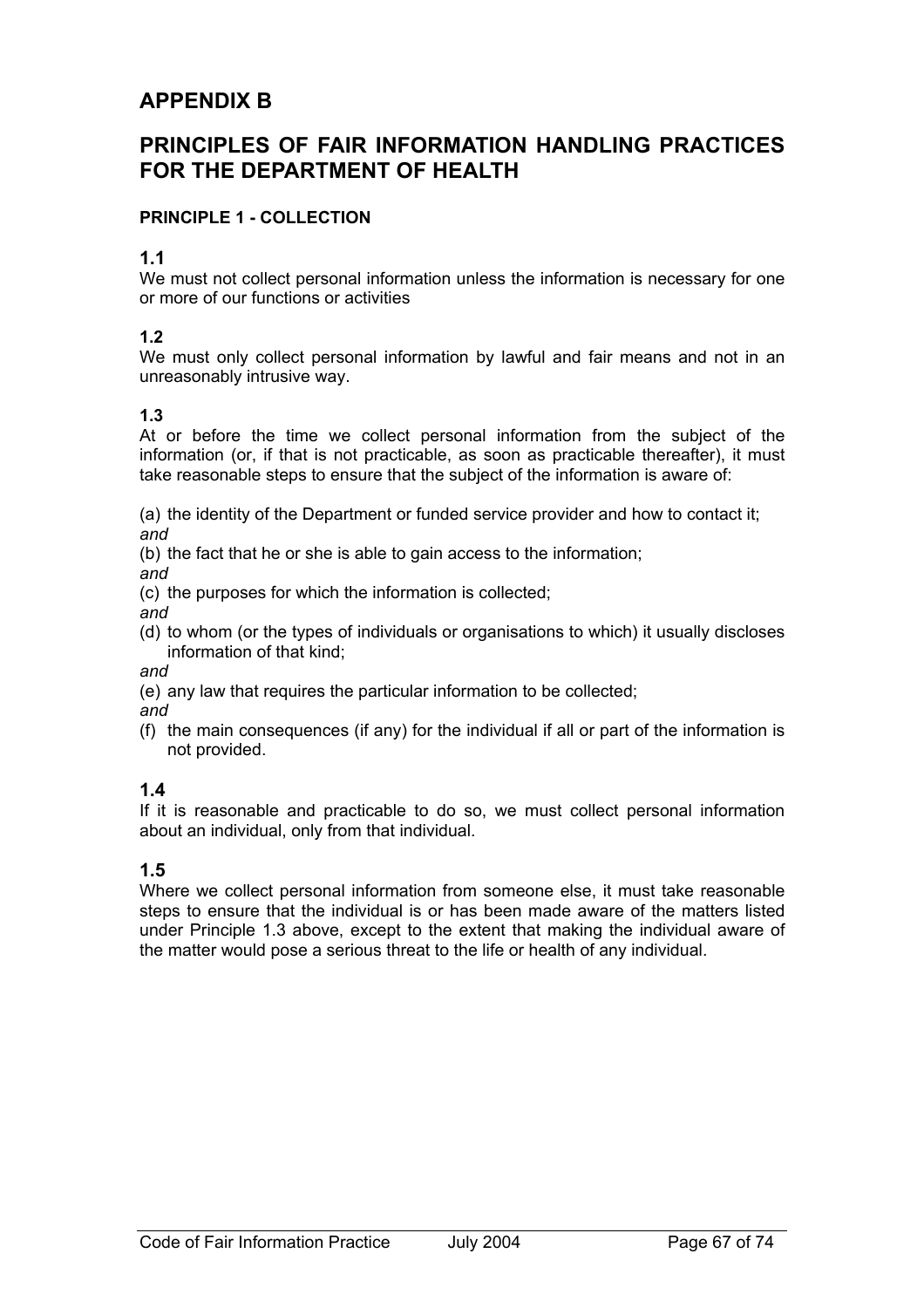# **PRINCIPLE 2 – USE AND DISCLOSURE**

**2.1** 

We must not use or disclose personal information about an individual for a purpose (the secondary purpose) other than the primary purpose of collection unless:

- (a) Both of the following apply:
	- (i) The secondary purpose is related to the primary purpose of collection and, if the personal information is sensitive information, directly related to the primary purpose of collection;

*and* 

(ii) The individual would reasonably expect us to use or disclose the information for the secondary purpose*;*

*or* 

(b) The individual has consented to the use or disclosure;

*or* 

- (c) If the information is not sensitive information and the use of the information is for the secondary purpose of direct marketing:
	- (i) It is impracticable for us to seek the individual's consent before that particular use;

*and* 

(ii) We will not charge the individual for giving effect to a request by the individual to us not to receive direct marketing communications;

*and* 

(iii) The individual has not made a request to us not to receive direct marketing communications;

*and* 

(iv) We give the individual the express opportunity at the time of first contact to express a wish not to receive any further direct marketing communications;

*or* 

- (d) If the information is health information and the use or disclosure is necessary for research, or the compilation or analysis of statistics, relevant to public health or public safety:
	- (i) It is impracticable for us to seek the individual's consent before the use or disclosure;

*and* 

(ii) The use or disclosure is approved by Departmental or Divisional Research and Ethics Committees and the research is conducted in accordance with approved guidelines;

*and* 

(iii) In the case of disclosure - we reasonably believe that the recipient of the health information will not disclose the health information, or personal information derived from the health information;

*or* 

- (e) We reasonably believe that the use or disclosure is necessary to lessen or prevent:
	- (i) A serious and imminent threat to an individual's life, health or safety;

*or* 

(ii) A serious threat to public health or public safety;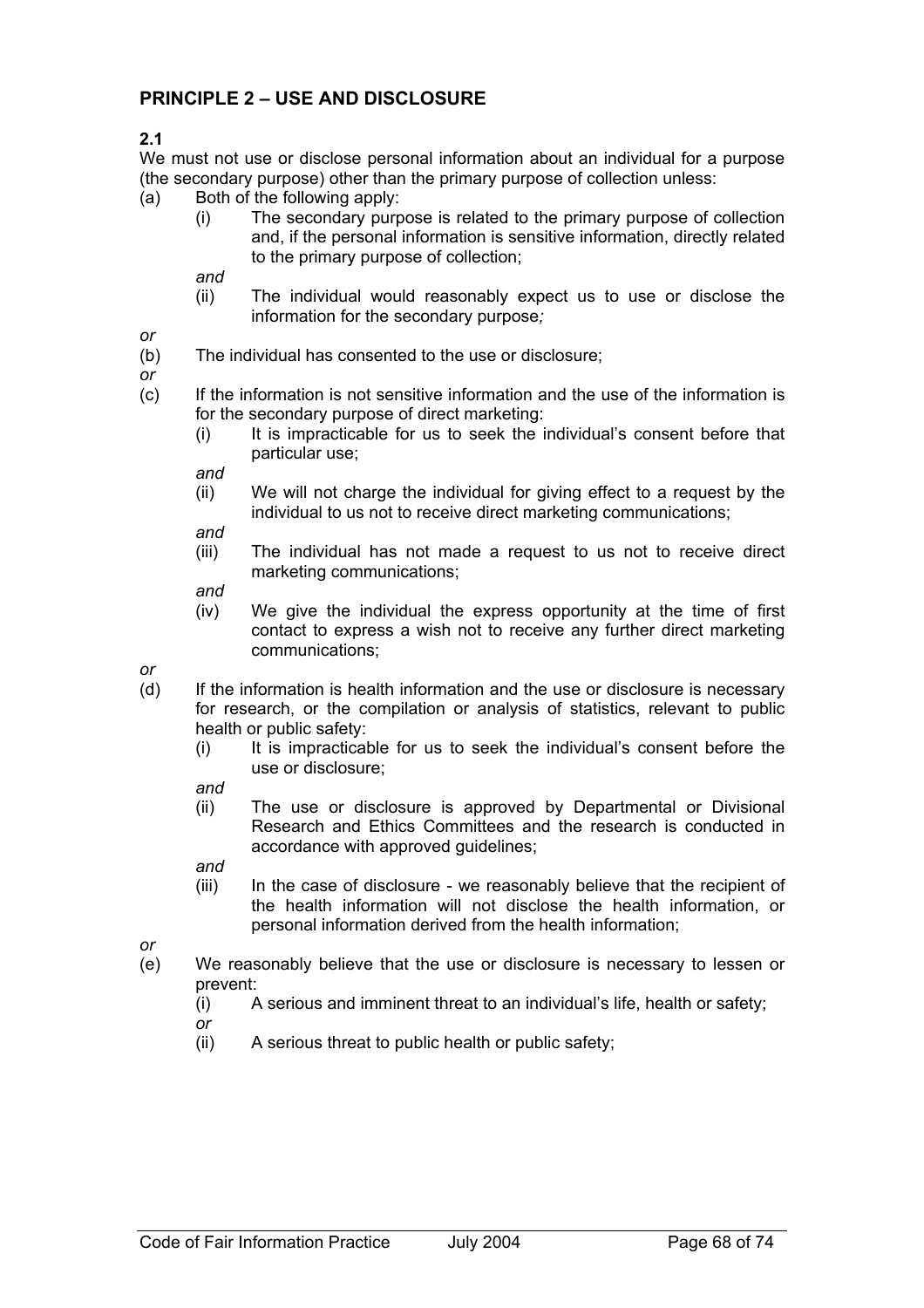- (f) We have reason to suspect that unlawful activity has been, is being or may be engaged in, and uses or discloses the personal information as a necessary part of our investigation of the matter or in reporting our concerns to relevant persons or authorities;
- (g) The use or disclosure is required or authorised by or under law;
- *or*

*or* 

*or* 

- (h) We reasonably believe that the use or disclosure is reasonably necessary for one or more of the following by or on behalf of an enforcement body:
	- (i) The prevention, detection, investigation, prosecution or punishment of criminal offences, breaches of a law imposing a penalty or sanction or breaches of a prescribed law;
	- (ii) The enforcement of laws relating to the confiscation of the proceeds of crime;
	- (iii) The protection of the public revenue;
	- (iv) The prevention, detection, investigation or remedying of seriously improper conduct or prescribed conduct; and
	- (v) The preparation for, or conduct of, proceedings before any court or tribunal, or implementation of the orders of a court or tribunal.
- *Note 1: It is not intended to deter us from lawfully co-operating with agencies performing law enforcement functions in the performance of our functions.*
- *Note 2: Sub-clause 2.1 does not override any existing legal obligations not to disclose personal information. Nothing in sub-clause 2.1 requires us to disclose personal information; we are always entitled not to disclose personal information in the absence of a legal obligation to disclose it.*
- *Note 3: We are also subject to the requirements of Principle 9 if we transfers personal information to a person in a foreign country.*

# **2.2**

If we use or disclose personal information under paragraph 2.1(h), we must make a written note of the use or disclosure.

#### **2.3**

Sub-clause 2.1 operates in relation to personal information that parts of the Department or funded service provider that is a body corporate has collected from a related body corporate as if our primary purpose of collection of the information was the primary purpose for which the related body corporate collected the information.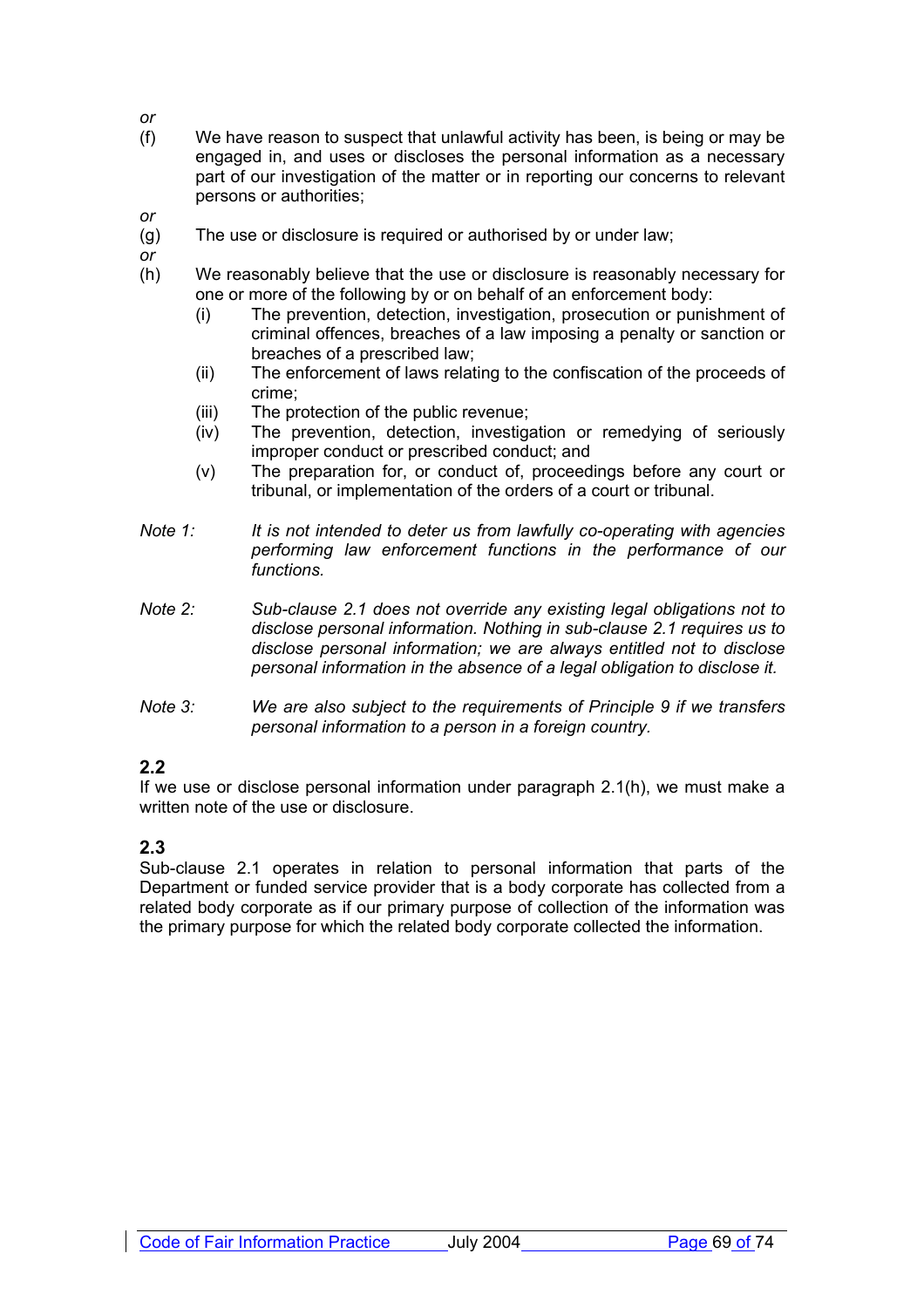# **2.4**

Despite sub-clause 2.1, the Department of Health or funded service providers that provide a health service to an individual may disclose health information about the individual to a person who is responsible for the individual if:

- (a) The individual:
	- (i) Is physically or legally incapable of giving consent to the disclosure; or
	- (ii) Physically cannot communicate consent to the disclosure;

and

- (b) A natural person (the carer) providing the health service for the Department or funded service provider is satisfied that either:
	- (i) The disclosure is necessary to provide appropriate care or treatment of the individual; or
	- (ii) The disclosure is made for compassionate reasons;

and

- (c) The disclosure is not contrary to any wish:
	- (i) Expressed by the individual before the individual became unable to give or communicate consent; and
	- (ii) Of which the carer is aware, or of which the carer could reasonably be expected to be aware;

and

(d) The disclosure is limited to the extent reasonable and necessary for a purpose mentioned in paragraph (b).

#### **2.5**

For the purposes of sub-clause 2.4, a person is responsible for an individual if the person is:

- (a) A parent of the individual;
- or
- (b) A child or sibling of the individual and at least 18 years old;
- or

or

- (c) A spouse or de facto spouse of the individual;
- (d) A relative of the individual, at least 18 years old and a member of the individual's household;
- or
- (e) A guardian of the individual;
- or
- (f) Exercising an enduring power of attorney granted by the individual that is exercisable in relation to decisions about the individual's health;
- or
- (g) A person who has an intimate personal relationship with the individual;
- or (h) A person nominated by the individual to be contacted in case of emergency;
- or
- (i) a person defined by traditional Aboriginal law.

## **2.6**

In sub-clause 2.5:

- *child* of an individual includes an adopted child, a step-child and a foster-child, of the individual.
- *parent* of an individual includes a step-parent, adoptive parent and a foster-parent, of the individual.
- *relative* of an individual means a grandparent, grandchild, uncle, aunt, nephew or niece, of the individual.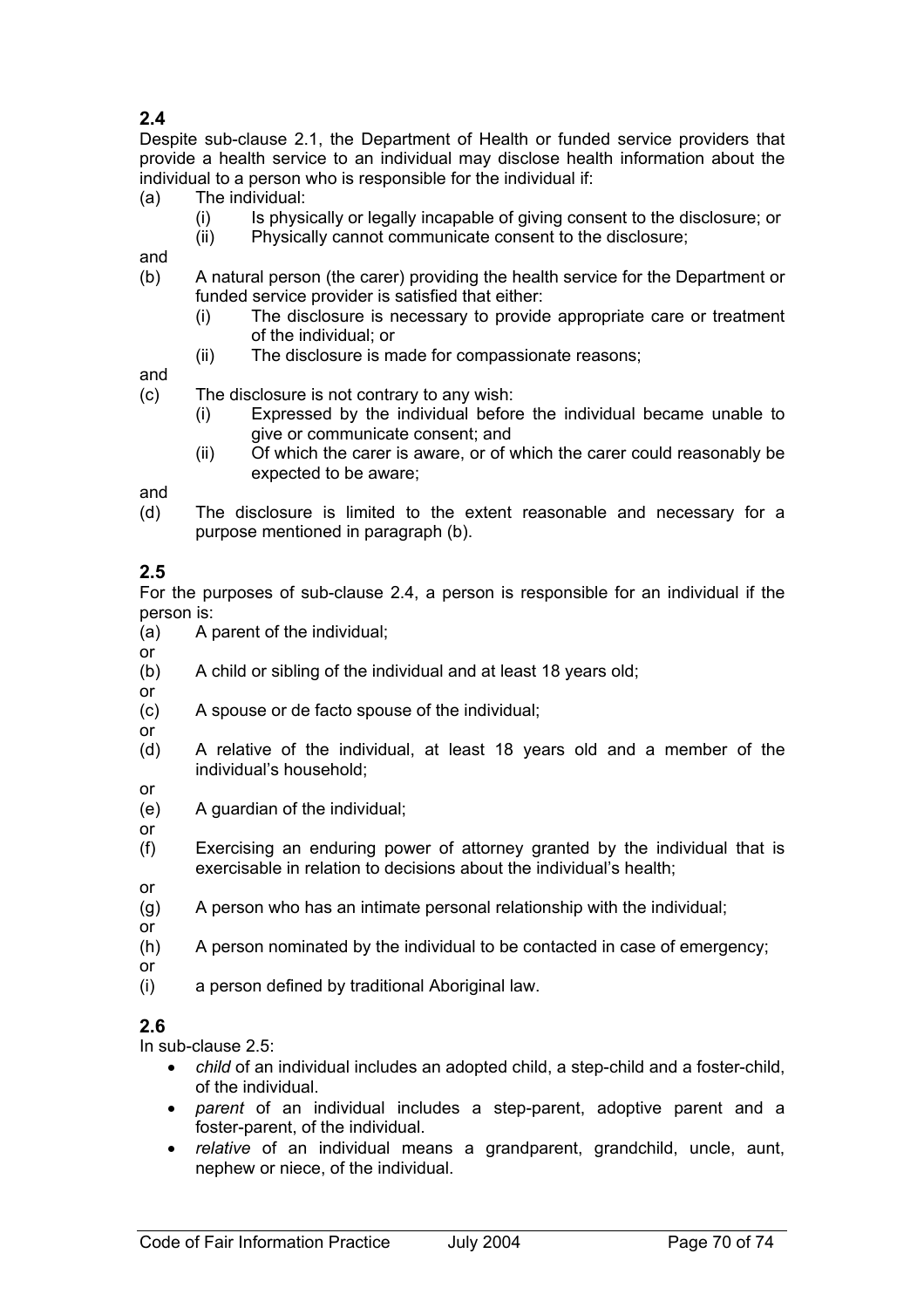• *sibling* of an individual includes a half-brother, half-sister, adoptive brother, adoptive sister, step-brother, step-sister, foster-brother and foster-sister, of the individual.

# **PRINCIPLE 3 – DATA QUALITY**

We must take reasonable steps to make sure that the personal information it collects, uses or discloses is accurate, complete and up-to-date.

# **PRINCIPLE 4 – DATA SECURITY**

### **4.1**

We must take reasonable steps to protect the personal information we hold from misuse and loss and from unauthorised access, modification or disclosure.

#### **4.2**

In accordance with the provisions of the State Records Act, 1997, we must take reasonable steps to destroy or permanently de-identify personal information if it is no longer needed for any purpose for which the information may be used or disclosed under Principle 2.

#### **PRINCIPLE 5 - OPENNESS**

#### **5.1**

We must set out in a document clearly expressed policies on our management of personal information and must make the document available to anyone who asks for it.

### **5.2**

On request by a person, we must take reasonable steps to let the person know, generally, what sort of personal information it holds, for what purposes, and how it collects, holds, uses and discloses that information.

## **PRINCIPLE 6 – ACCESS AND CORRECTION**

#### **6.1**

Where we have possession or control of a record that contains personal information, the individual concerned shall be entitled to have access to that record, except to the extent that we are required or authorised to refuse to provide the individual with access to that record under any law.

## **6.2**

Where we have possession or control of a record that contains personal information, we must take such steps (if any), that are, in the circumstances, reasonable to amend a record that is not accurate, complete or up-to-date, except to the extent that we are required or authorised to refuse to amend a record under any law.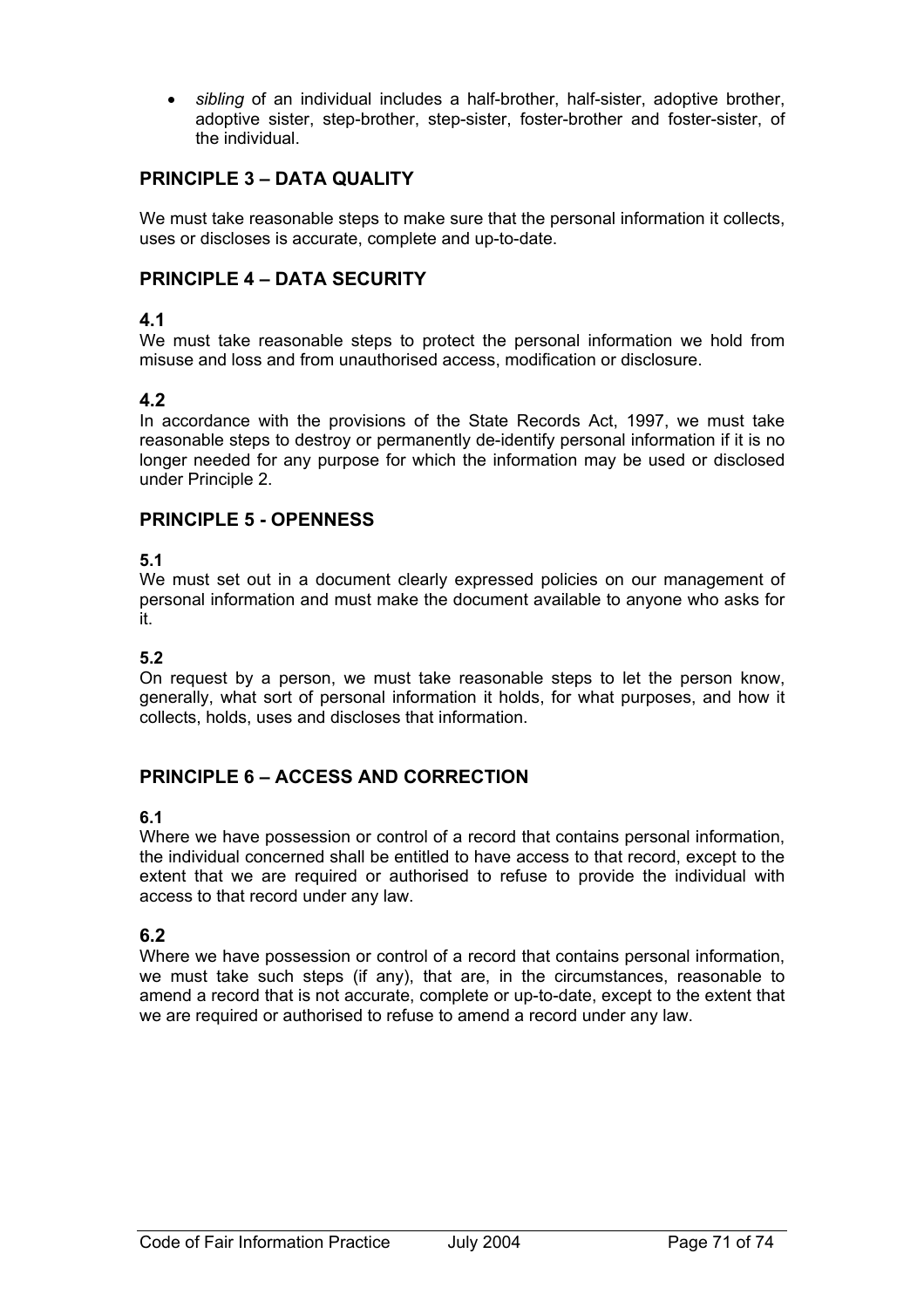## **PRINCIPLE 7 – UNIQUE IDENTIFIERS**

We must not adopt as our own identifier of an individual, an identifier of the individual that has been assigned by:

- (a) The Department of Health or another funded service provider; or
- (b) an agent of the Department or funded service provider acting its capacity as agent; or
- (c) a contracted service provider for a Department of Health or funded service provider contract acting in its capacity as contracted service provider for that contract; or
- (d) a Commonwealth Government agency, its agent, or its contracted service provider

Unless:

- (a) The use or disclosure is necessary for us to fulfil our obligations; or
- (b) The use or disclosure is permitted under Principle 2.1

### **PRINCIPLE 8 – ANONYMITY**

Wherever it is lawful and practicable, individuals must have the option of not identifying themselves when entering transactions with us.

#### **PRINCIPLE 9 – TRANSBORDER DATA FLOWS**

We must not transfer personal information about an individual to someone (other than the Department or funded service provider or the individual) unless:

(a) We reasonably believe that the recipient of the information is subject to a law, binding scheme or contract which effectively upholds principles for fair handling of the information that are substantially similar to Principles contained in this Code;

*or* 

- (b) The individual consents to the transfer;
- *or*
- (c) The transfer is necessary for the performance of a contract between the individual and the Department or funded service provider, or for the implementation of pre-contractual measures taken in response to the individual's request;
- *or*
- (d) The transfer is necessary for the conclusion or performance of a contract concluded in the interest of the individual between the Department or funded service provider and a third party;
- *or*
- (e) All of the following apply:
	- (i) The transfer is for the benefit of the individual; *and*
	- (ii) It is impracticable to obtain the consent of the individual to that transfer; *and*
	- (iii) If it were practicable to obtain such consent, the individual would be likely to give it.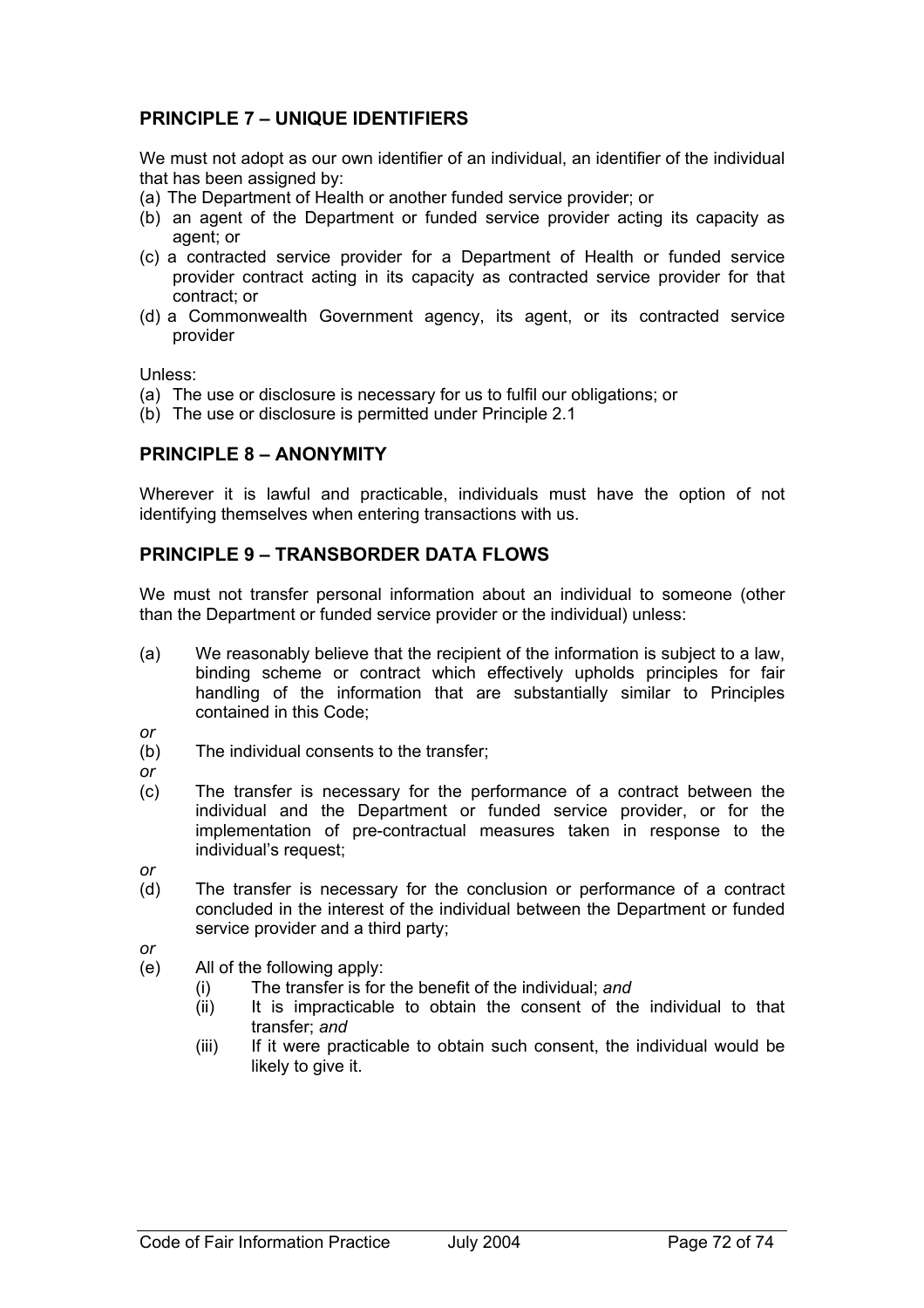or

(f) We have taken reasonable steps to ensure that the information which we have transferred will not be held, used or disclosed by the recipient of the information inconsistently with the Principles contained in this Code.

# **PRINCIPLE 10 – SENSITIVE INFORMATION**

#### **10.1**

We must not collect sensitive information about an individual unless:

- (a) The individual has consented;
- *or*
- (b) The collection is required or authorised by law;
- *or*
- (c) The collection is necessary to prevent or lessen a serious and imminent threat to the life or health of any individual, where the individual whom the information concerns:
	- (i) Is physically or legally incapable of giving consent to the collection;
	- *or*
	- (ii) Physically cannot communicate consent to the collection;

*or* 

- (d) If the information is collected in the course of the activities of a non-profit organisation—the following conditions are satisfied:
	- (i) The information relates solely to the members of the organisation or to individuals who have regular contact with it in connection with its activities; and
	- (ii) At or before the time of collecting the information, we undertake to the individual whom the information concerns that we will not disclose the information without the individual's consent;

*or* 

(e) The collection is necessary for the establishment, exercise or defence of a legal or equitable claim.

#### **10.2**

Despite subclause 10.1, we may collect health information about an individual if:

(a) The information is necessary to provide a health service to the individual; *and* 

- 
- (b) The information is collected:
	- (i) As required or authorised by law (other than this Act); *or*
	- (ii) In accordance with rules established by competent health or medical bodies that deal with obligations of professional confidentiality which bind us.

## **10.3**

Despite Principle 10.1, we may collect health information about an individual if:

- (a) The collection is necessary for any of the following purposes:
	- (i) Research relevant to public health or public safety;
	- (ii) The compilation or analysis of statistics relevant to public health or public safety;